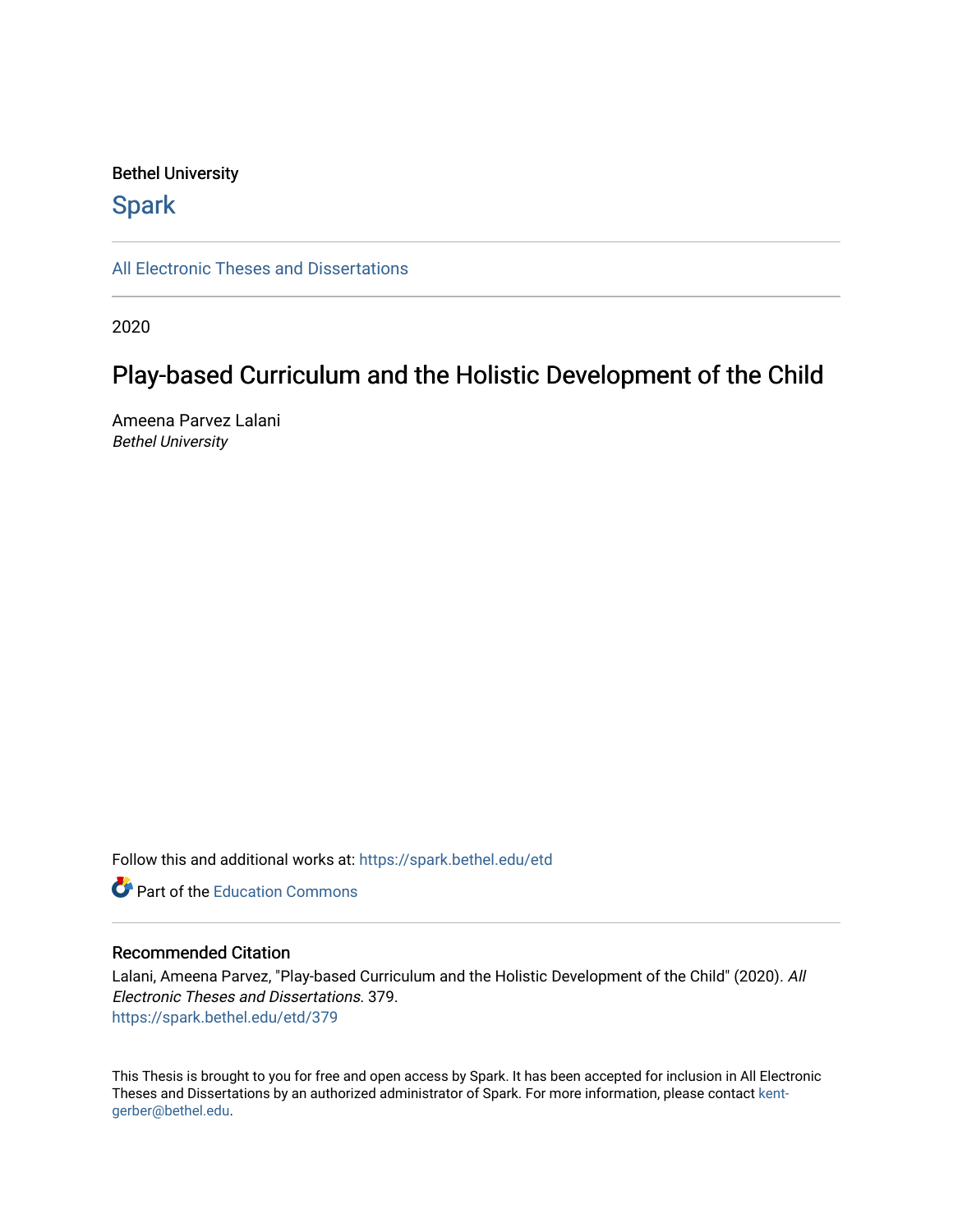### PLAY-BASED CURRICULUM AND THE HOLISTIC DEVELOPMENT OF THE CHILD

A MASTERˈS THESIS

### SUBMITTED TO THE FACULTY

### OF BETHEL UNIVERSITY

BY

AMEENA LALANI

IN PARTIAL FULFILLMENT OF THE REQUIREMENTS

FOR THE DEGREE OF

MASTER OF ARTS IN EDUCATION

DECEMBER 2020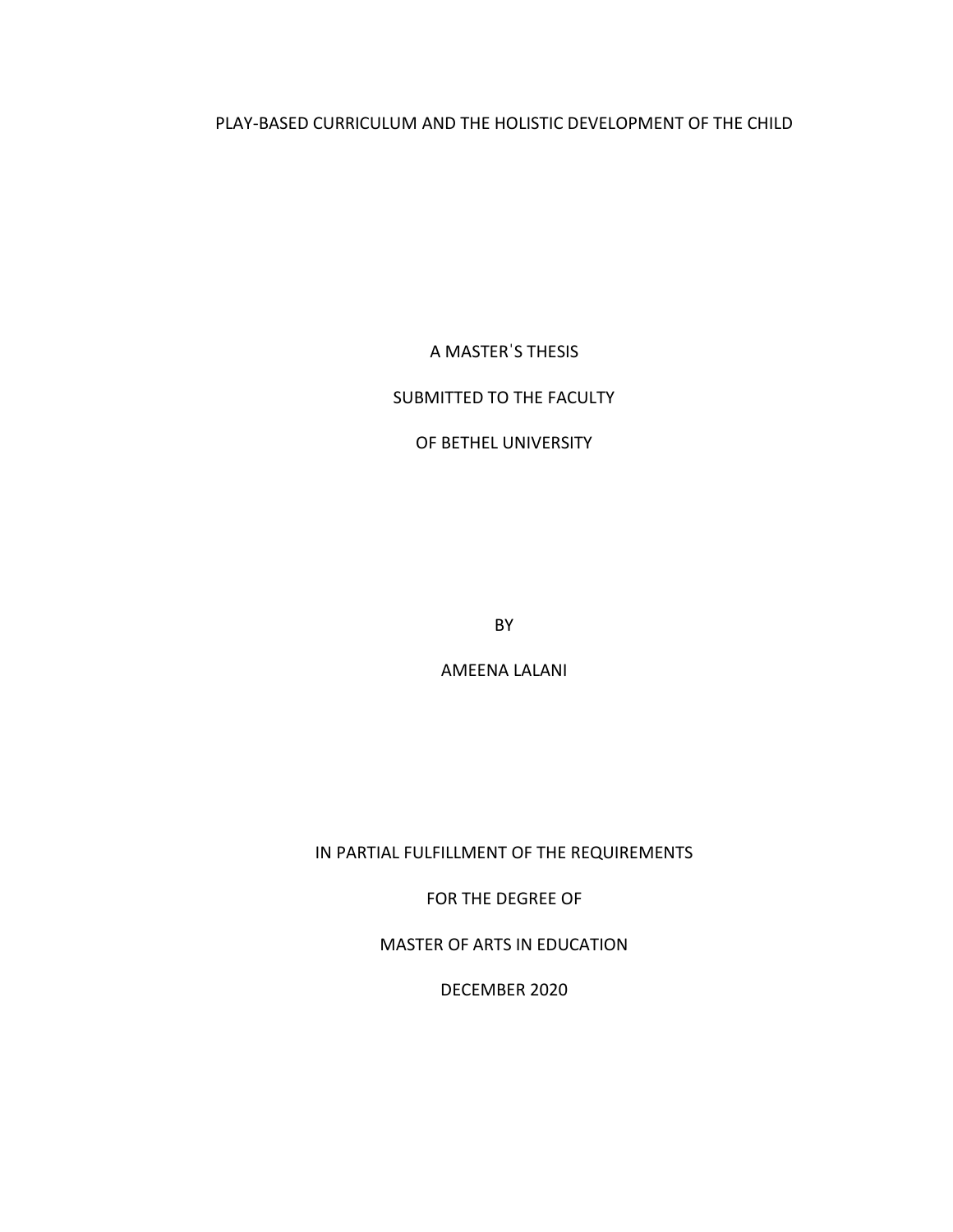### BETHEL UNIVERSITY

### PLAY-BASED CURRICULUM AND THE HOLISTIC DEVELOPMENT OF THE CHILD

Ameena Lalani

December 2020

APPROVED

Thesis Advisor: Lisa Silmser, Ed.D.

Program Director: Lisa Silmser, Ed.D.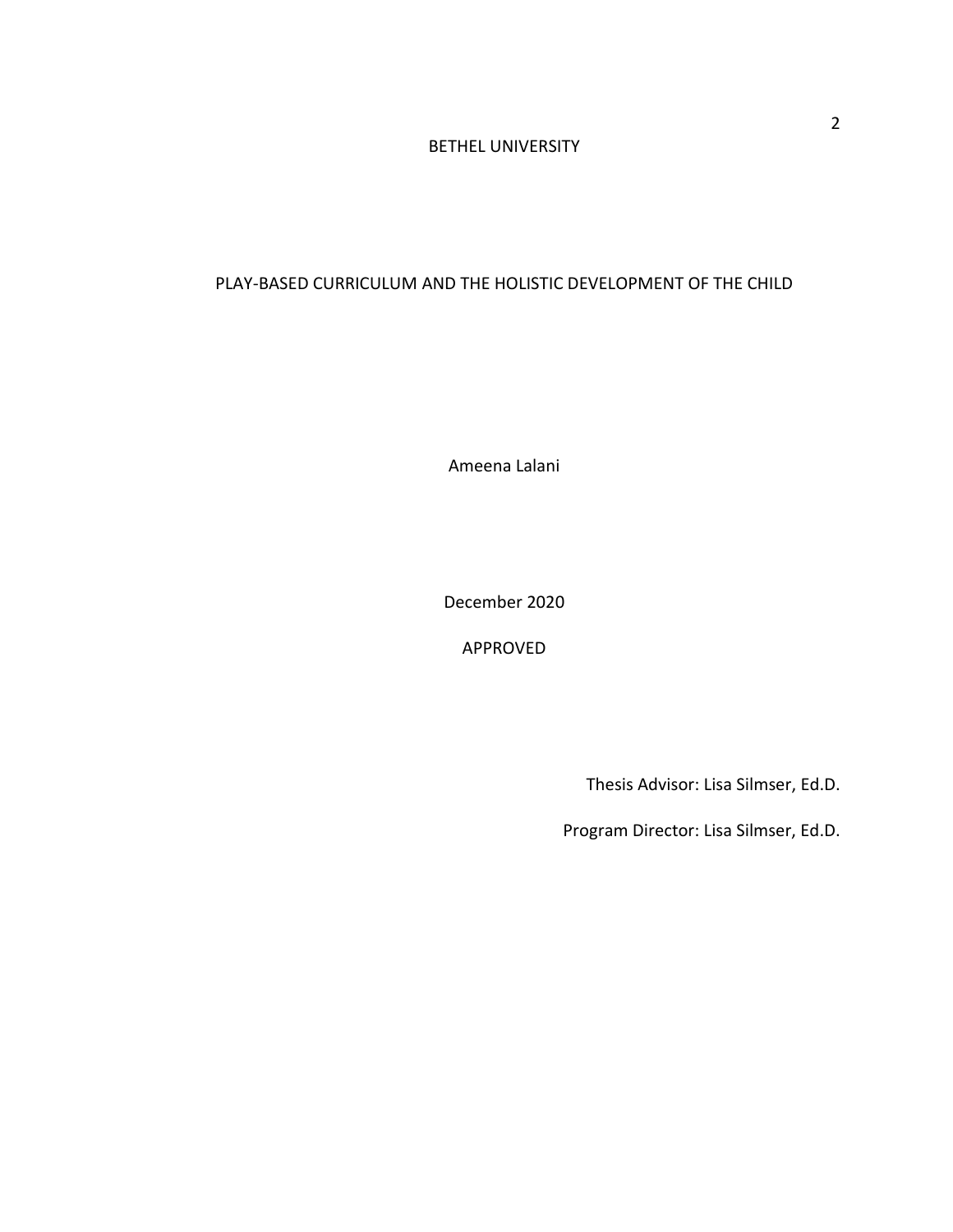#### Acknowledgements

Coming from a traditional joint Indian family, balancing professional responsibilities and family needs conscious effort; it does not come naturally. The contribution of my family to allow me time from their time to complete this Masterˈs program and thesis has been the greatest. Also, I would like to acknowledge all the people that I have worked with during my professional and voluntary life who have been the motivating factor while completing this program. It may not be possible to extend gratitude to each one, but I want to thank everyone who has contributed and crossed my path that has only motivated me and made me the better learned person that I am today. And lastly, to my faculty at Bethel: Without any exaggeration, I can vouch for my journey from being an under-confident student coming from the East, with limited IT background from Africa, taking my first online program in the West, to today where I am spear-heading a distance learning program at a school during a pandemic and implementing lessons learned during this program. This is possible because of the extremely supportive faculty at Bethel who have been patient with me, and guided me all the time. Thank you all.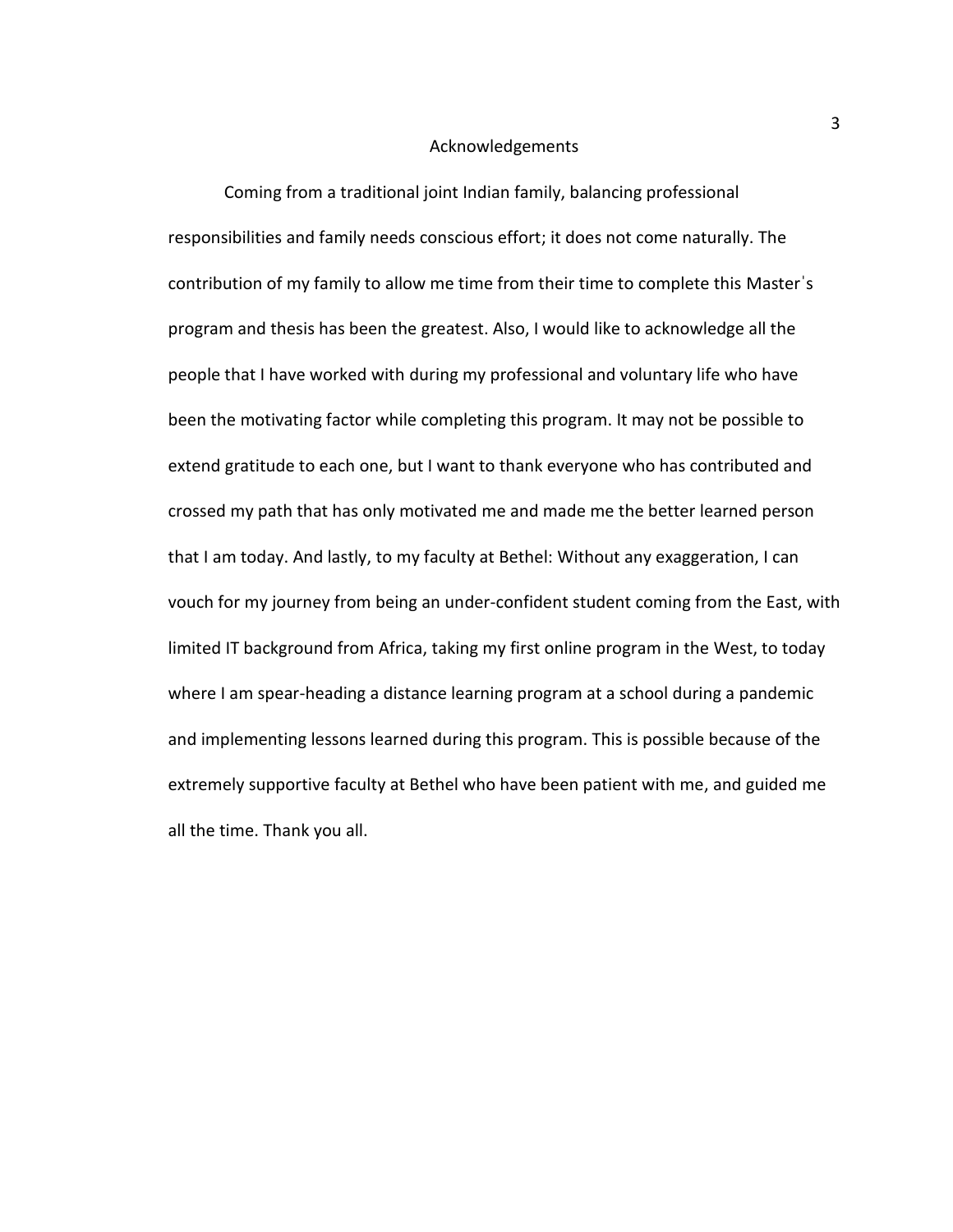#### Abstract

According to Rieber, Smith and Noah (1998), play is a crucial process that helps learning throughout life. Childrenˈs play has been classified as an activity that is intrinsically motivating, pleasurable, freely chosen, non-literal, actively engaging, opportunistic, active, imaginative, and creative (Ashiabi, 2007). Even though extensive research literature is available, play is still questioned in these times of rigorous academic accountability (Myck-Wayne, 2010). This thesis will substantiate *how a play-based curriculum can help in the holistic development of the child to its potential.* The literature review will have three main parts. The first part will define play and its types. The second part will discuss play and holistic development through developmental domains. The last part explains how play as curriculum can be implemented in early childhood classrooms. The research findings support that play should be used as part of the early childhood curriculum and not merely as recreational activity (Youngguist & Pataray-Ching, 2004) that will help in holistic development of the child to its potential.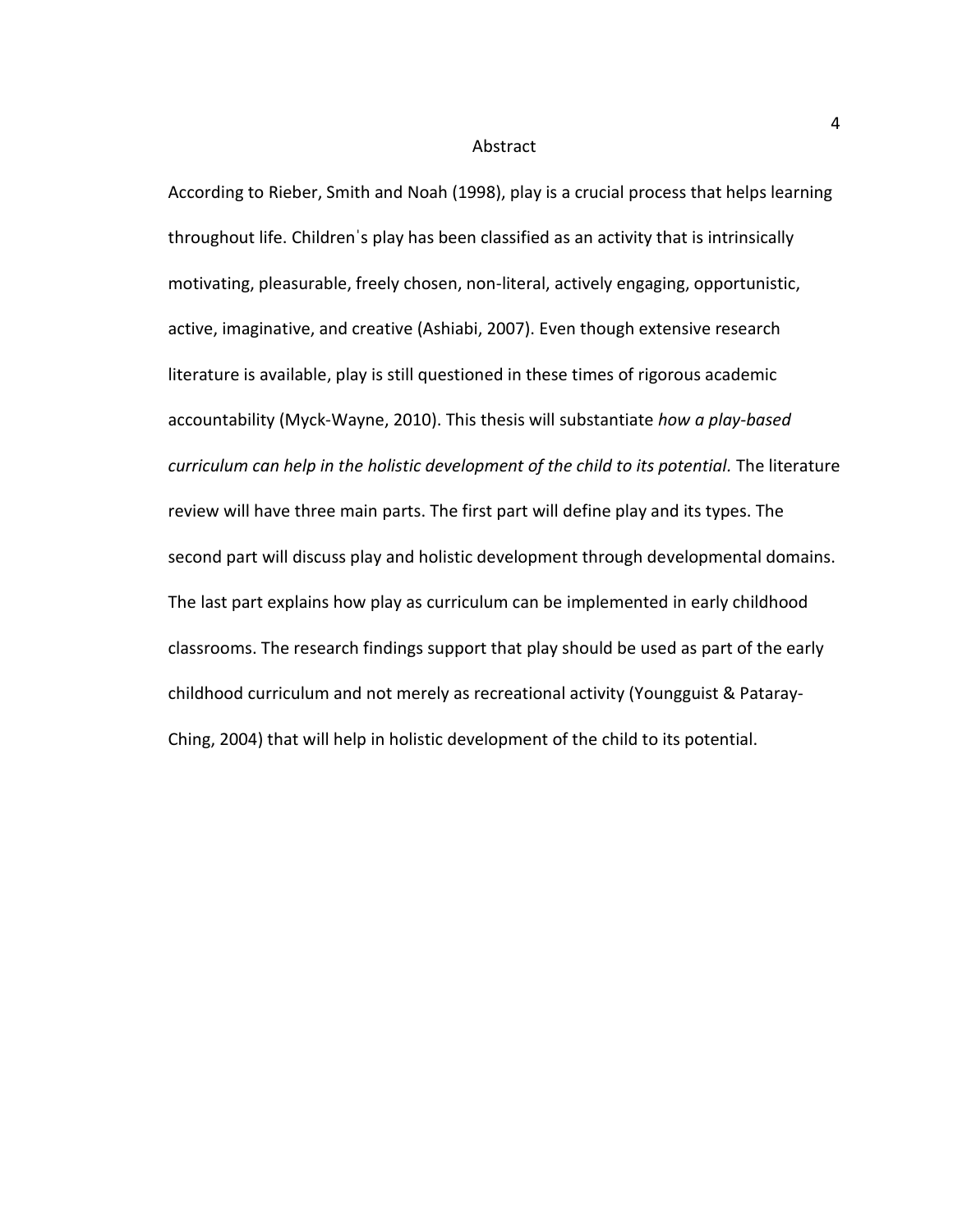|--|

| History and Context of Early Childhood Education in Uganda  14 |
|----------------------------------------------------------------|
|                                                                |
|                                                                |
|                                                                |
|                                                                |
|                                                                |
|                                                                |
|                                                                |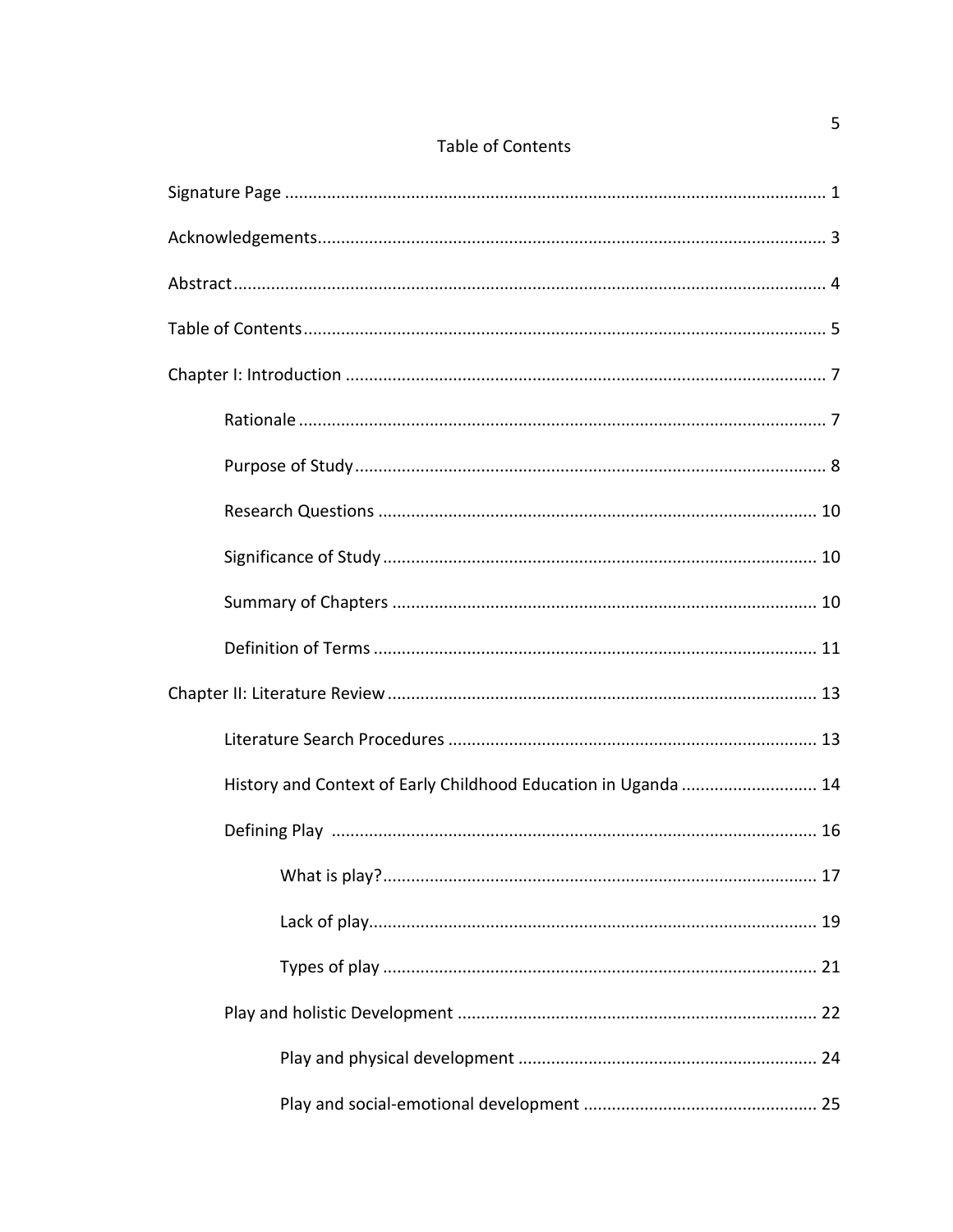| 6 |
|---|
|   |
|   |
|   |
|   |
|   |
|   |
|   |
|   |
|   |
|   |
|   |
|   |
|   |
|   |
|   |
|   |
|   |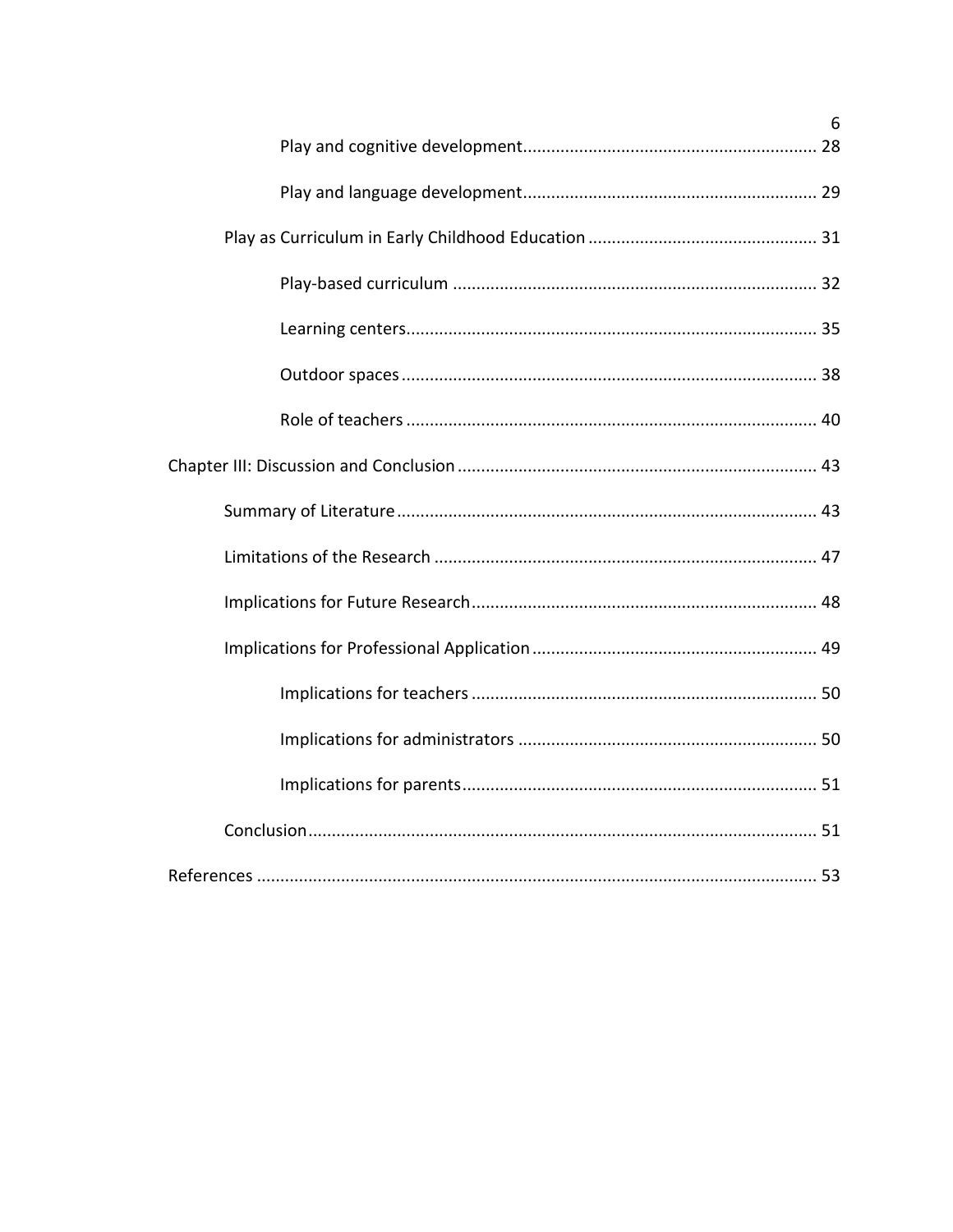#### **CHAPTER I: INTRODUCTION**

#### **Rationale**

Research in early education supports the role of play for young children as an essential modality of learning and psychological development (Ashiabi, 2007; Bredekamp & Copple. 1997; Eisert & Lamorey, 1996; Hrish-Pasek et al., 2009). Also, Bredekamp and Copple (1997) emphasize that the most developmentally appropriate way for all children to learn is through play. From a social constructivist viewpoint, play facilitates the childˈs development by building and extending knowledge through cooperation with others and on his or her own (Ashiabi, 2007). Play is an essential part of the learning process in the early years of a childˈs life and also throughout life and should not be neglected. Play that is serious and focused within a learning environment can help learners construct more personalized and constructive understanding (Reiber, Smith & Noah, 1998). Reiber et al. (1998) note, "as educators, our challenge is to implicate motivation into learning through play and to recognize that play has an important cognitive role in learning" (p.35).

Even though abundant research is available in favor of play in the early years and how it develops the child holistically, play is not finding its well-deserved place in early childhood education. In the USA, early childhood education experts and researchers suggest that the nationˈs demeanor continues to focus on curricula, standard-based instruction, standard tests, and play is being squeezed out of the educational equation (Bodrova & Leong, 2003; Hirsh-Pasek, Golinkoff, Berk, & Singer, 2009). This holds equally true for other parts of the world, especially Uganda. After 54 years of independence, in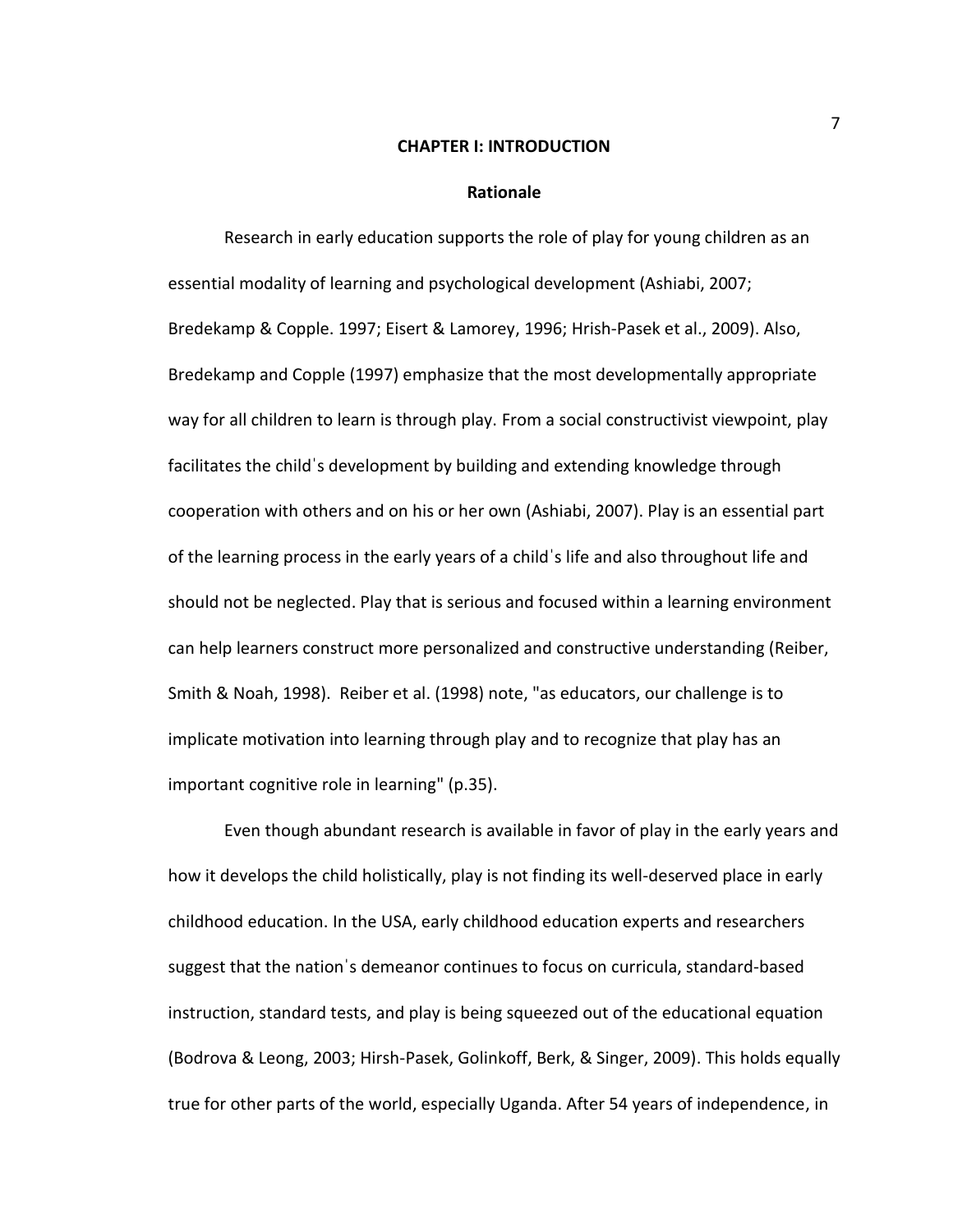2016, Uganda got its first-ever early childhood document – The National Integrated Early Childhood Development Policy. This policy has no mention of play though its goal is "to provide direction and guidance to all sectors for quality, inclusive, coordinated, and well-funded ECD services and programs" (p.2). It mentions the holistic development of children (p.3) but finds no mention of space for play or play-based curriculum. "Play has to be reframed and seen not as an opposite to work but rather as a complement" says psychologist David Elkind in his foreword for Crisis in the Kindergarten (Miller & Almon, 2009, p. 51).

Often adults think of play in terms of recreational activities or time off from work rather than as the work of the child (Elkind, 2007). Awareness of play-based curriculum in early childhood education becomes the critical component for various stakeholders involved with children, let that be teachers, policymakers, or parents. Therefore, this paper's focus is to affirm the direct correlation between play and holistic development of children; academic success will follow. With an emphasis on play-based learning, students would continue to grow and develop appropriately and still meet academic expectations (Miller & Almon, 2009).

#### **Purpose of Study**

There is an increasing body of research that establishes a direct correlation between play and children's holistic development. In this paper, holistic development was used as a four-dimensional approach to learning that emphasizes the importance of physical, social-emotional, language, and cognitive development. Play is linked to growth in memory, improved physical health, self-control, oral language, and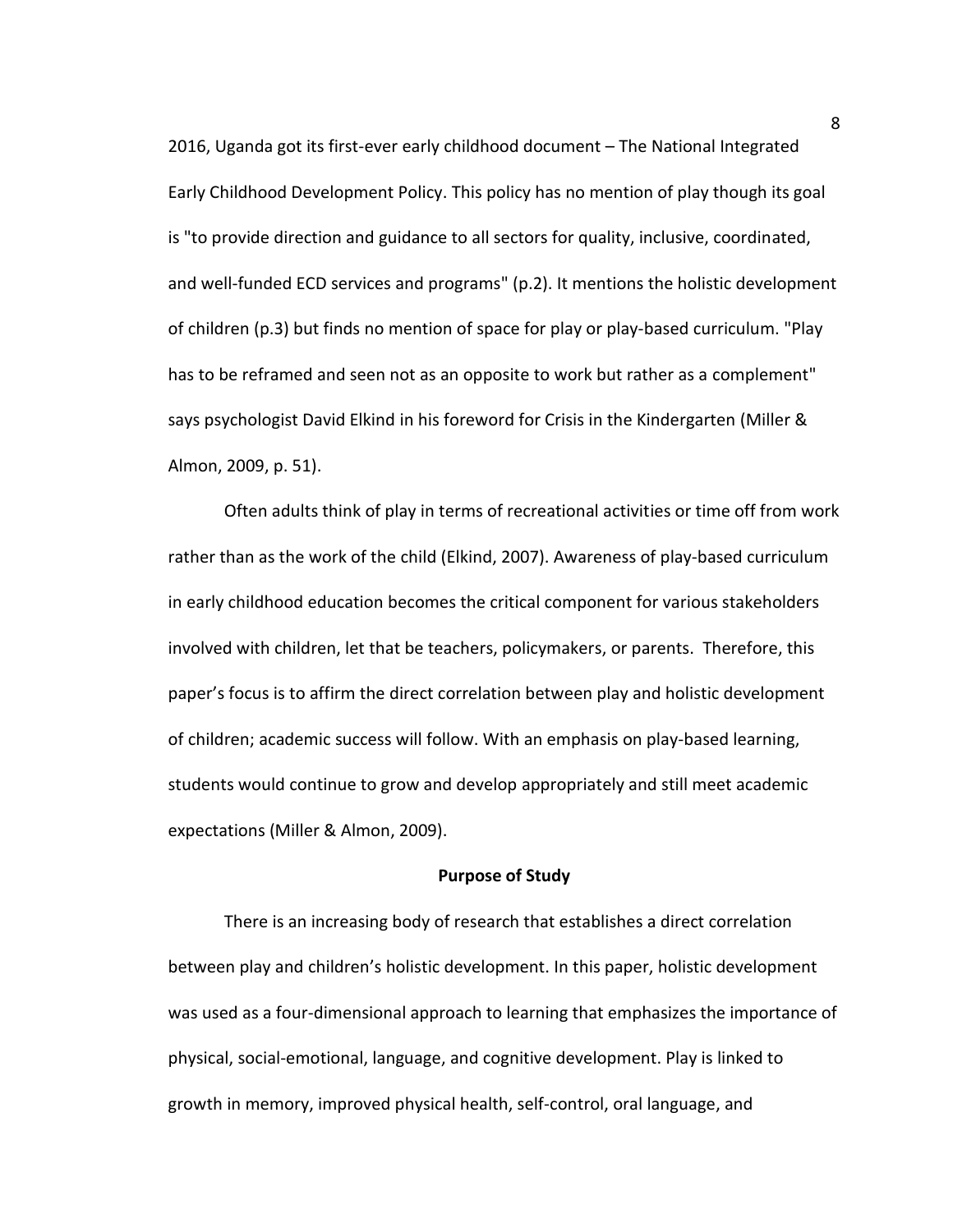communication skills. Childrenˈs play has been conceptualized in terms of creativity, adaptation, exploration, experimentation, learning, communication, socialization, acculturation, and mastery (Piaget, 1962; Schwartzman, 1978; Vygotsky, 1978). Childrenˈs play has been operationalized as intrinsically motivating; pleasurable; freely chosen; non-literal; actively engaging; opportunistic and episodic; imaginative and creative; fluid and active; and predominantly for the moment, and therefore concerned more with means than ends (Rubin, Fein, & Vandenberg, 1983; Sturgess, 2003).

There is an urgent need for using a play-based curriculum to ensure holistic development (four-dimensional as mentioned above) of children – physical, socialemotional, cognitive, and language. Centers for Disease Control and Prevention, 1996, states that lack of physical activity is closely linked with the incidence of several chronic diseases and a lower quality of life. Therefore, physical activities, outdoor play, and gross motor play are essential leading to *physical development*. Play facilitates childrenˈs *social-emotional development* by building and extending knowledge through cooperation with others and on his or her own and is more successful in peer relationships (Ashiabi, 2007; Hubbard & Coie, 1994). Play serves to motivate learning and recognize that play has an important *cognitive development* role in learning (Reiber et al., 1998, p. 35). Play is also linked to *language development* through increased literacy skills and other areas of academic learning as per Piagetian and Vygotskian theories of child development. Thus, to ensure the holistic development of the child, play should find its rightful place in early childhood centers.

#### **Research Questions**

9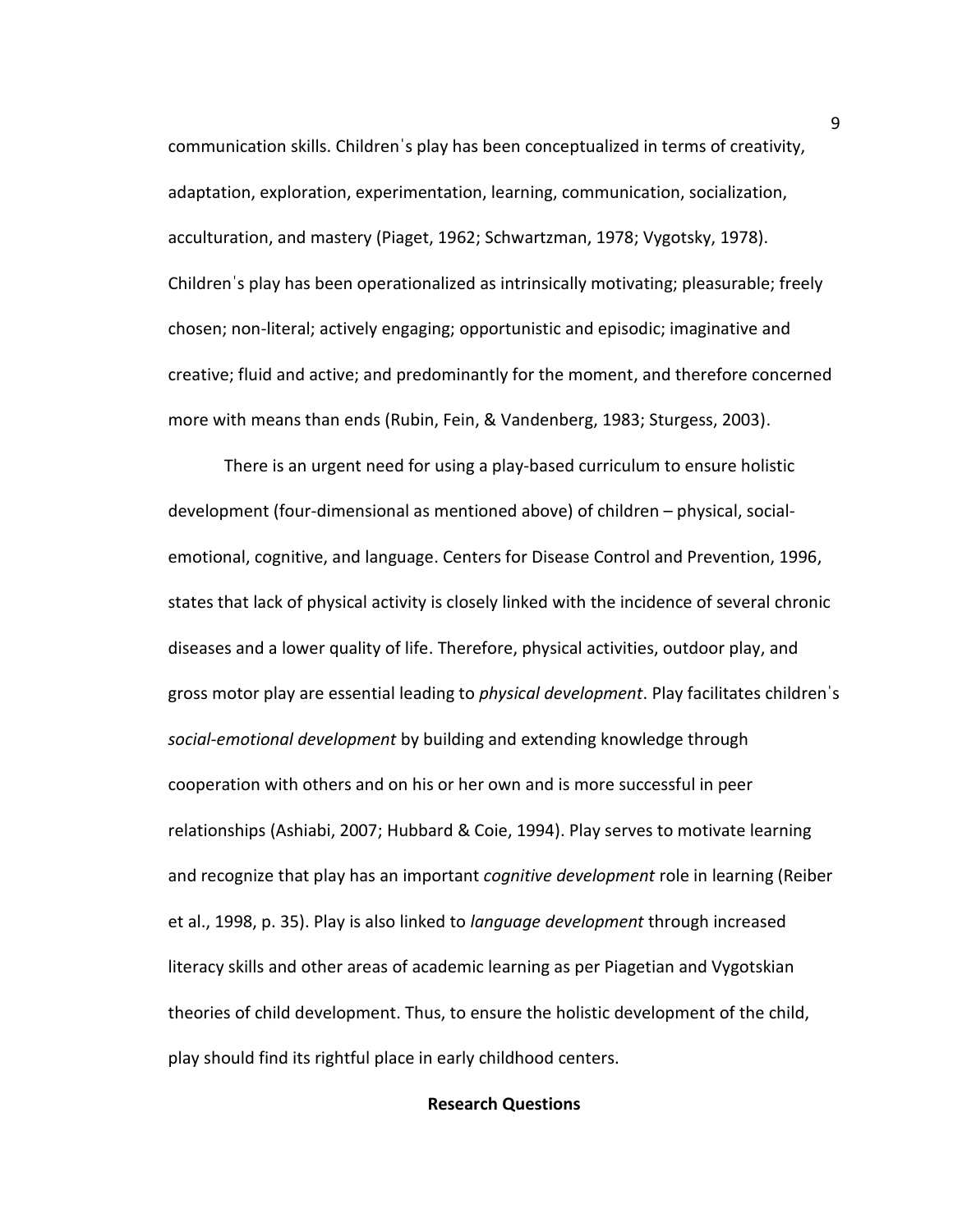This paper's essential questions were to study the impact of play on various developmental domains like physical, social-emotional, language, and cognitive. Then these developmental domains were incorporated via a play-based curriculum in the form of learning centers and outdoor spaces. Finally, the role of teachers was explored. The specific research questions leading to the main question, how can a play-based curriculum help in the child's holistic development were – what is play and its importance in early years, how does play impact the holistic development of children, and how to implement play in early childhood education.

#### **Significance of Study**

Findings from this study will emphasize the need and urgency of play-based curriculum in early childhood education for children's holistic development. Also, the context of Uganda further enhanced the need for the same. Additionally, through further understanding of learning centers, the importance of outdoor spaces, and teachers' role in early childhood classrooms, a clearer implementation plan for playbased curriculum in a classroom setting was established. The study also makes strong recommendations for research in Ugandan context and implications for various stakeholders like teachers, administrators, and parents.

#### **Summary of Chapters**

Chapter II includes a literature review that is dealt in three parts. In the first part, the definition of play, its types, and limitations of play have been highlighted. The second part comprises how play impacts the holistic development of children through four-dimensional developmental domains – physical, social-emotional, language, and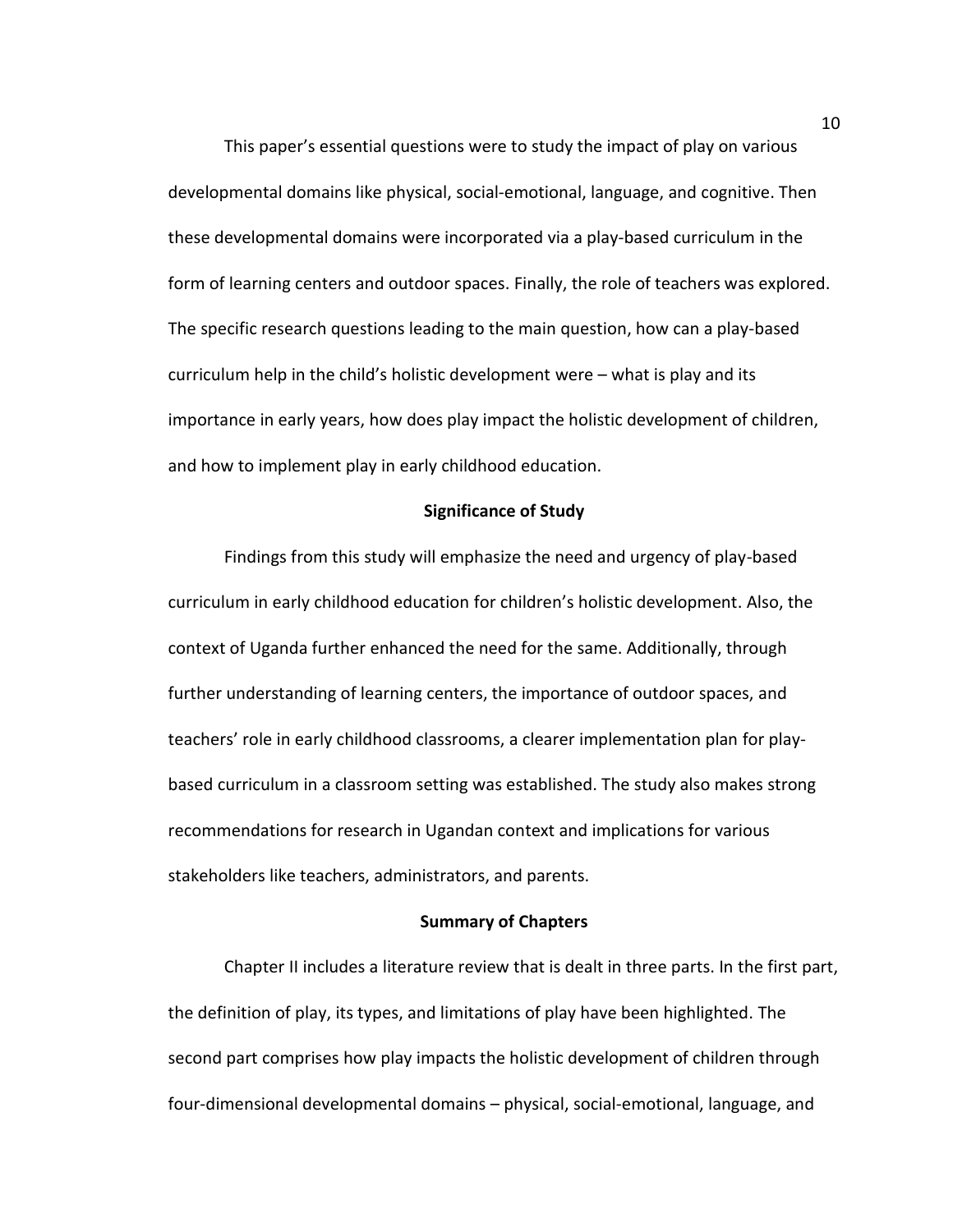cognitive. The final part in the literature reviews explores bridging the play to curriculum. implementation through learning centers, outdoor spaces, and understanding the role of teachers in implementing play-based curriculum in early childhood classrooms. The final chapter summarizes, analyzes, and concludes the literature review. Implications for future and professional study makes recommendations for research in Ugandan context and implication for various stakeholders like teachers, administrators, and parents.

#### **Definition of Terms**

Holistic development is an approach to learning that emphasizes the importance of four-dimensional developmental domains – physical, social-emotional, language, and cognitive. Development and learning in early years should be holistic across all developmental domains. These developmental domains should not be seen as separate from each other or in silos but as interconnected components.

Early childhood is a period considered from birth to five years old, a remarkable growth with developments at its peak. In literature, terms like daycare, childcare centers, nursery schools, preschools, and kindergartens will be used synonymously. Though they indicate different services, they will broadly cater to the age group of birth to five years, which will be termed here as early childhood years.

Play is intrinsically motivating; pleasurable; freely chosen; non-literal; actively engaging; opportunistic, and episodic; imaginative, and creative; fluid, and active (Rubin, Fein, & Vandenberg, 1983; Sturgess, 2003). Play should be seen as the highest expression of human development in childhood as it is the only expression of what is in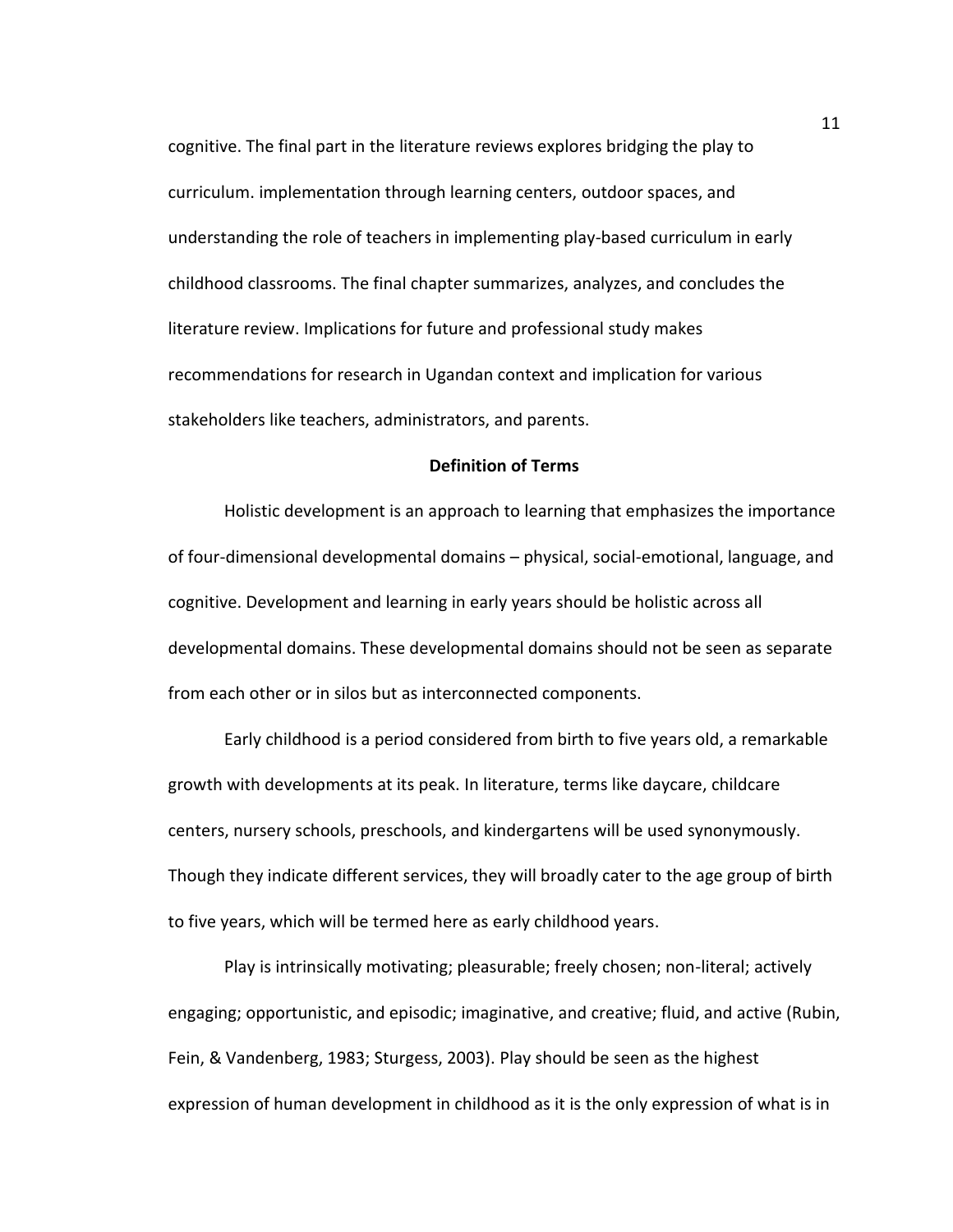a childˈs soul (Frobel, 1912). Play has long been regarded as the primary way in which children make sense of the world (Piaget, 1962; Vygotsky, 1967).

Play-based curriculum is a method of teaching focused on the whole child and the dependence on play for teaching and guiding a child during development (Frost, Wortham & Reifel, 2008). Play-based curriculum is experiential, child-centered, developmentally appropriate, and caters to individual interests of children.

Learning centers are self-contained learning activity sections in classrooms where children are empowered to direct their own learning and are free to make choices. They are arranged as per the needs, interests, and skills of children; they are flexible, and adaptable; they should have open-ended materials; materials can be changed or added every two to four weeks (Ramazan et al., 2018).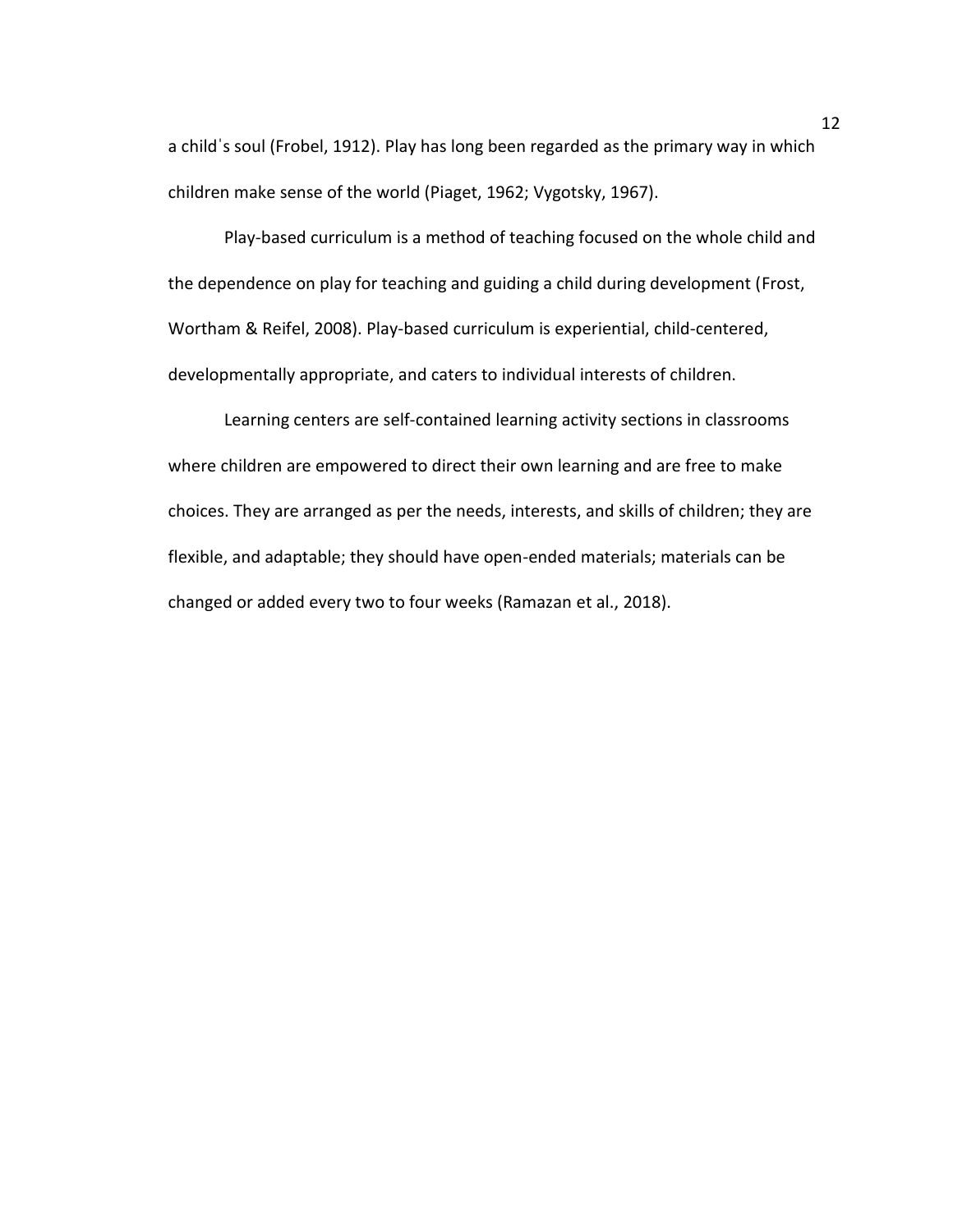#### **CHAPTER II: LITERATURE REVIEW**

#### **Literature Search Procedures**

To locate the literature for this thesis, education journals, ERIC, International Baccalaureate journals, research papers, and peer reviewed articles and publications were used widely. With the huge bank of literature available through Bethel library, electronic databases were searched. No study date limits were imposed. The review of literature for this study was focused on three broad categories: defining play, play and holistic development, and implementation of play as a curriculum in early childhood education. From each broad category, more specific categories emerged: defining play was further categorized into what is play and types of play; play and holistic development are further categorized into four developmental domains that are physical, social-emotional, cognitive, and language; play as curriculum in early childhood education is further categorized into the play-based curriculum, learning centers, outdoor spaces, and teacherˈs role. There was an abundant amount of information about play and its benefits in early childhood. However, it was challenging to locate information directly related to play and learning centers corresponding to developmental domains. This cross-referencing of learning centers along with developmental domains as mainstream curriculum in early childhood classrooms was a challenge. An attempt to resourcefully organize the importance of play, its impact on holistic development, and play-based curriculum as an implementation tool is made in this paper. Furthermore, this uncovered some of the underlying reasons for the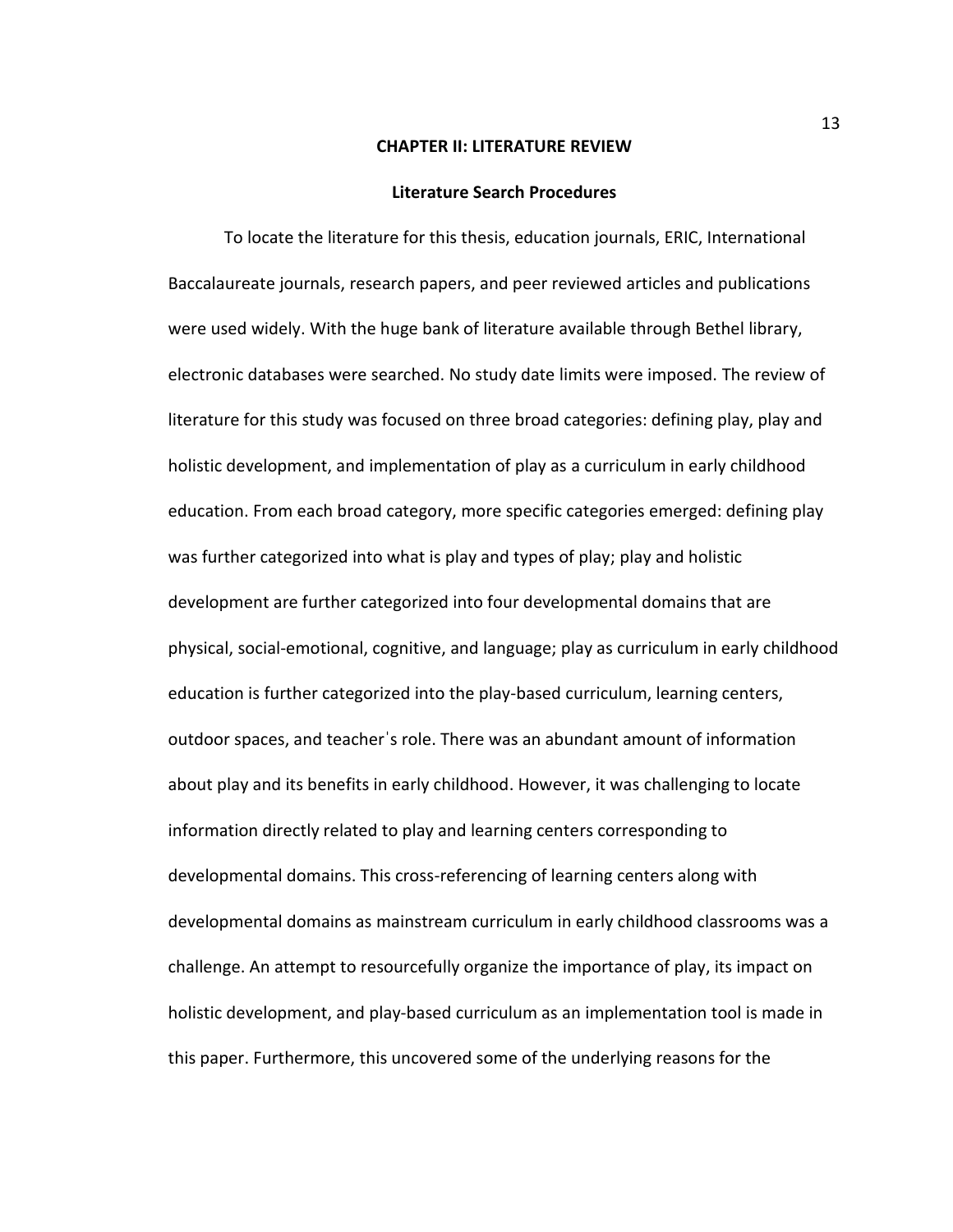decrease of play in early childhood, though very much in the United States context, although it is relevant in every early childhood context.

#### **History and Context of Early Childhood Education in Uganda**

The beginning of nursery education in Uganda can be traced back to the 1930s when it was initiated by the European colonial administrators and Goans (Indians) to prepare children for formal education (Ejuu, 2012). Ejuu further writes that Nursery schools were private and established exclusively for the use of private communities. European nursery schoolsˈ main objective was to prepare European children for school when they went back to Europe. These groups felt that such programs were important to prepare children for formal education (Malinga, 2000). The curriculum methods and scholastic materials for learners were foreign, with a little reference to the Ugandan situation. When some Ugandans became active and started opening ECD centers to cater to the local population in some big cities, these centers were of poor quality compared to that of Europeans (Malinga, 2000).

After Ugandaˈs independence in 1962, it took almost 54 years for a national policy on early childhood development in 2016. The vision as per policy is to grow and develop children to their full potential. The mission is to ensure equitable access to quality and relevant ECD services for childrenˈs holistic development. (Ministry of Gender, Labour, and Social Development, 2016). As per the policy, "programs are designed so that all the developmental domains (physical, mental, social, emotional, and linguistic) of a child are taken care of" (p.3). Other than the childˈs holistic development, the policy is also guided by factors like equity access, context-specific,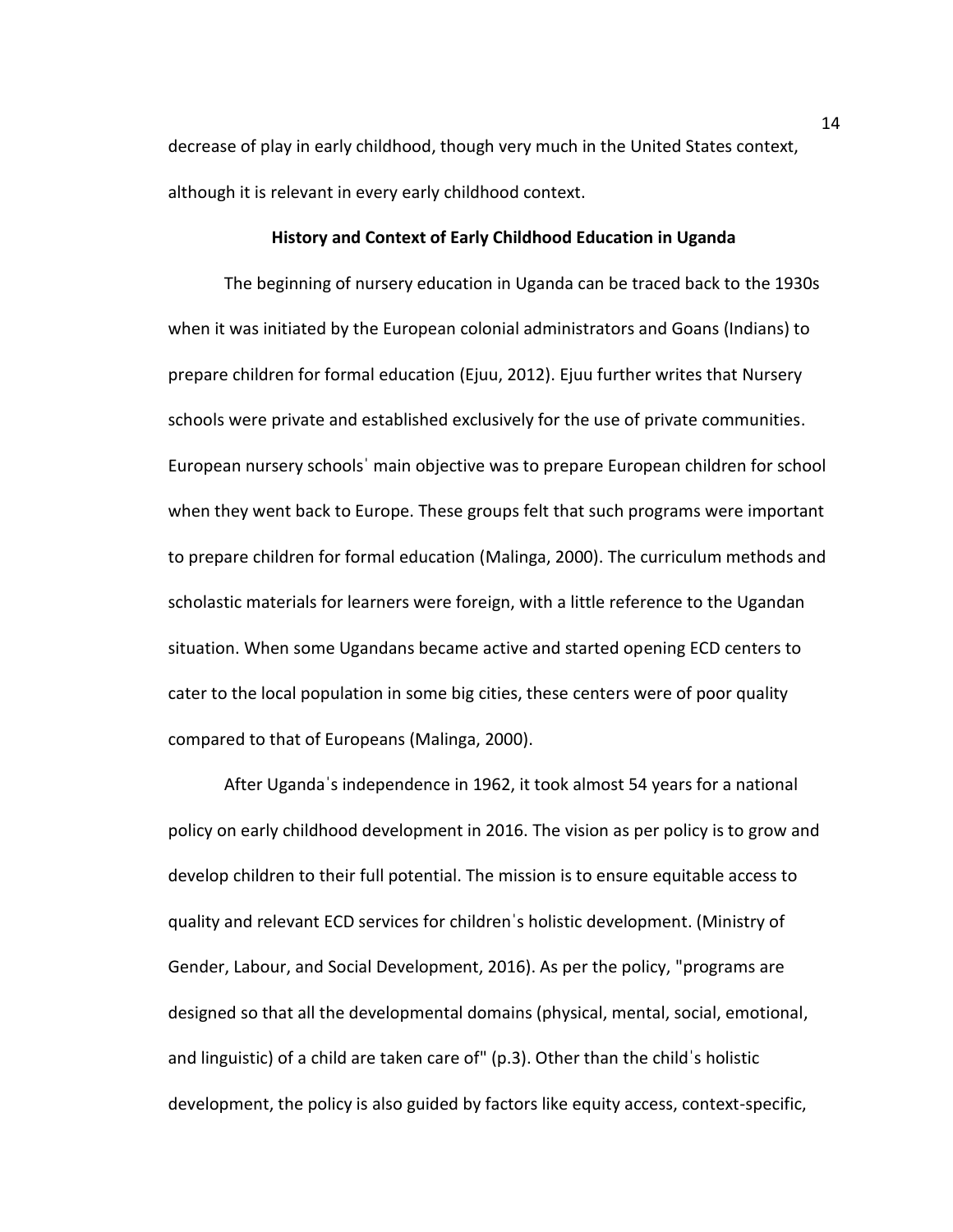family and community engagement, good governance, accountability, rights-based approach, public-private partnership, and inclusive and complementary service provision.

There is also literature available about the evolution of ECD programs in Uganda. There is a commitment from the government to work in this sector (Ejuu, 2012; Croke & Atun, 2019). However, marriage between policy (and intentions) and implementation is not successful yet. No mention of play in this policy document shows that policy, though written in modern times, lacks research and awareness about the importance of play. Add to this, various challenges like civil wars cropping up every election cycle, inappropriate distribution of ECD centers, poor and lack of teachersˈ professional training, and poor quality of infrastructure (Ministry of Education and Sports, 2014). Most importantly, early childhood enrollment in Uganda stands only at less than 10%. According to The Education and Sports Sector Annual Performance Report (2015/2016), more than 90% of children are still waiting to access early childhood education, especially in rural communities.

The concerning matter here is that play in early learning is important and is being ignored. Countries like Uganda are ignoring play in early childhood because of lack of awareness, research skills, and policy decisions, while countries like USA are squeezing play out of the educational equation as they are shifting to prescriptive curricula, standard-based instruction, and standardized tests (Bodrova & Leong, 2003; Hirsh-Pasek et al., 2009). Reiber et al. (1998) insist that we must connect play as motivation to learning. Play is a crucial process that contributes to learning throughout

15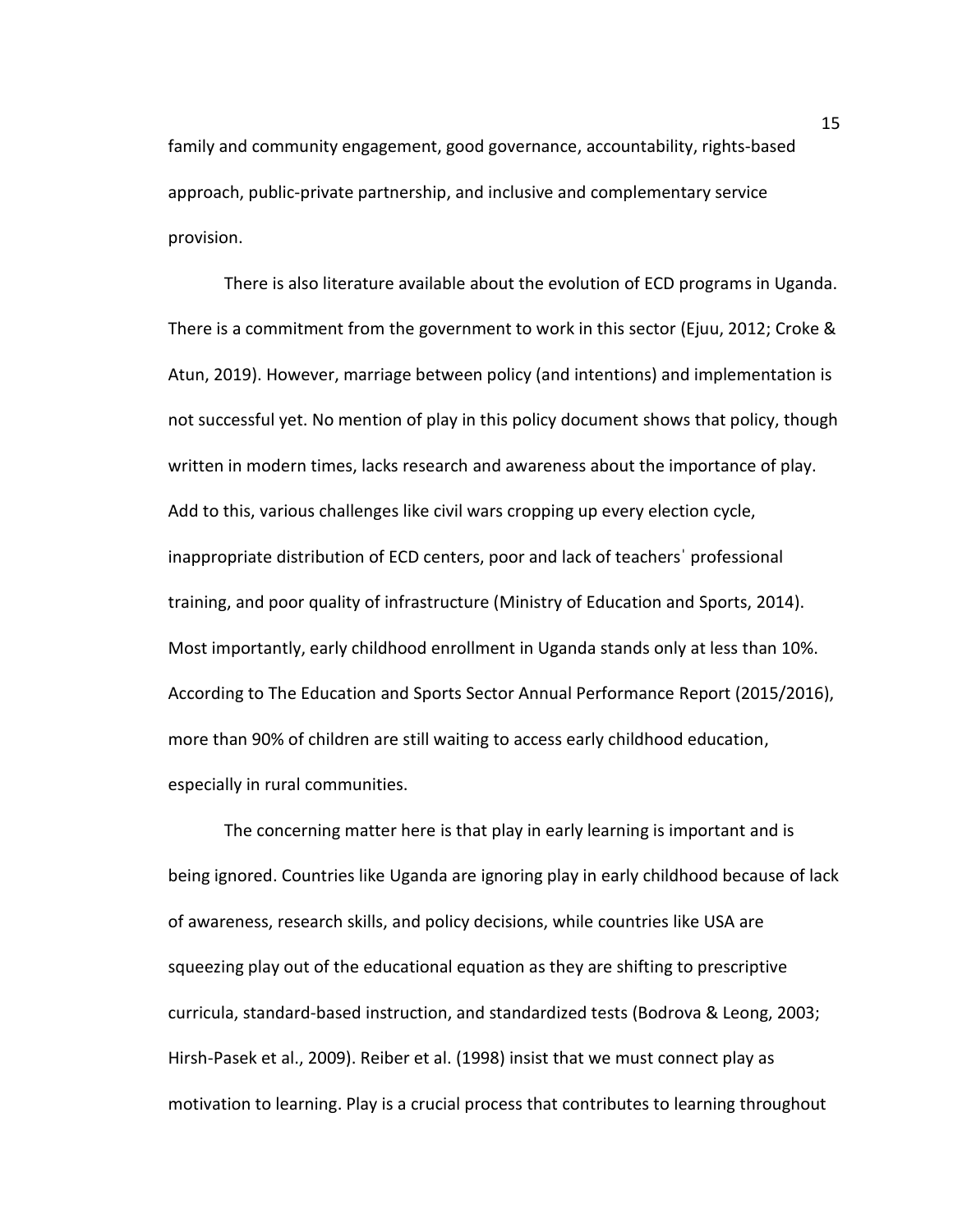the lifespan, serves to motivate learning, and contributes to cognitive development. They have strongly recommended that play is an essential part of the learning process throughout life and should not be neglected. Learning environments should have serious and focused play to help learners construct a more meaningful, individual, and constructive understanding. Therefore, through literature review, it would be substantiated that play-based curriculum helps in the childˈs holistic development to its potential and create a little more awareness about the same, especially in the Ugandan context.

#### **Defining Play**

There is abundant research available on play and its importance. As per Zosh et al. (2017), children are intrinsically motivated to play making learning happen and developing new skills. During play, children can solve problems, know how to deal with problems, make choices, and control the situation. They elaborate that although many studies have investigated playful learning, its benefits for content knowledge, and evidence on learning through play are mounting. ˈBeyond infancy and toddlerhood, learning through play is also proving to be an effective and worthwhile pedagogical technique for teaching in the  $21^{st}$  century' (p. 32).

Todayˈs world is constantly changing with careers that didnˈt exist in the last 20 years earlier being the new norm, political landscapes, digital economies, and evolution of social lives (Hirsh-Pasek et al., 2009). Using simple yet, compelling words by researchers Golinkoff and Hirsh-Pasek (2016), realizing childrenˈs potential in the face of uncertainty means supporting them to be "happy, healthy, thinking, caring, and social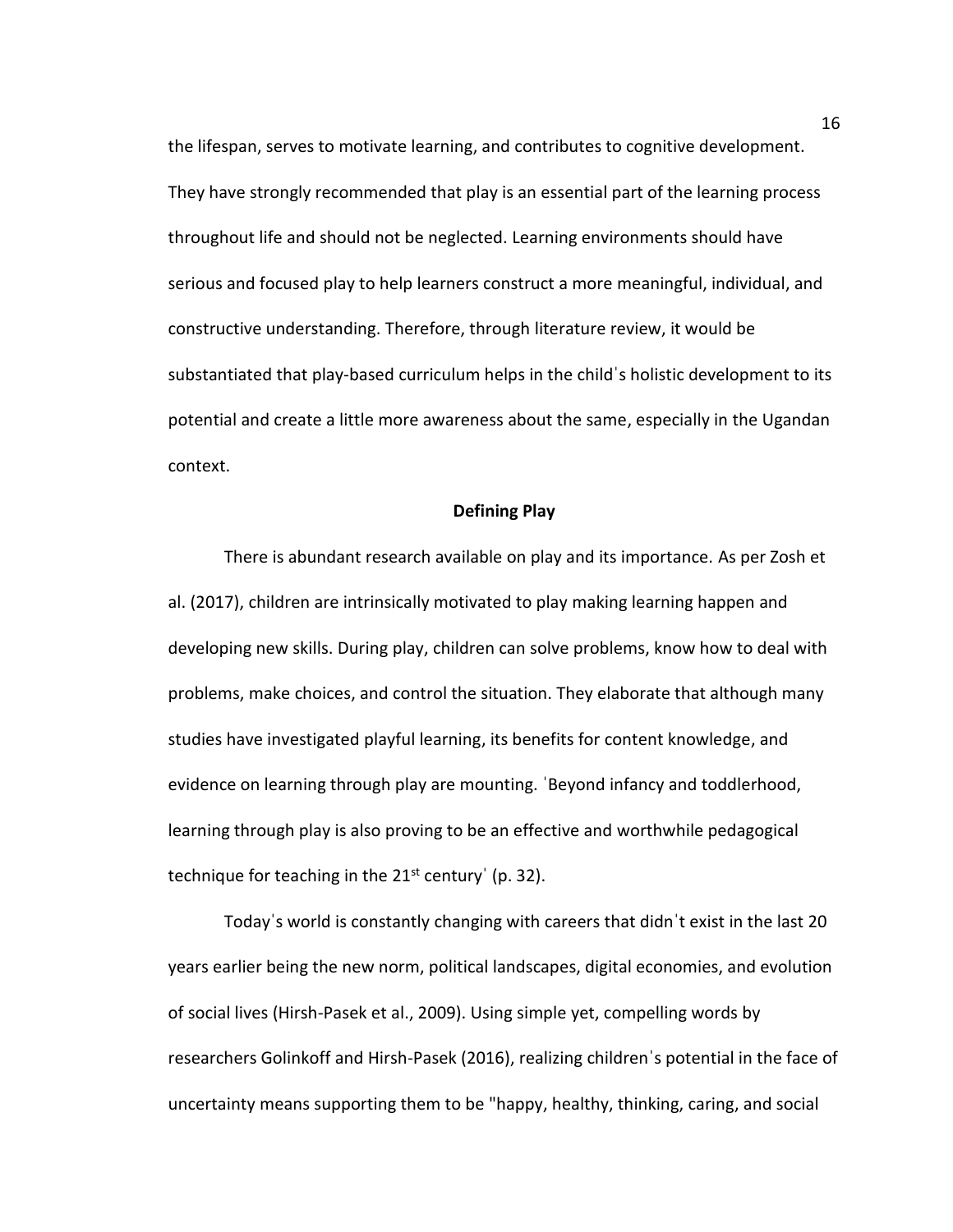children who will become collaborative, creative, competent, and responsible citizens tomorrow" (p.14).

Childrenˈs play has been conceptualized in terms of creativity, adaptation, exploration, experimentation, learning, communication, socialization, acculturation, and mastery (Piaget, 1962; Schwartzman, 1978; Vygotsky, 1978). These results have been further endorsed and validated by Rubin, Fein, and Vanderberg (1983) that childrenˈs play has been operationalized as intrinsically motivating, pleasurable, freely chosen, non-literal, actively engaging, opportunistic, episodic, imaginative, creative, fluid, active, and predominantly for the moment; therefore, concerned more with means than ends.

### **What is Play?**

Play has been defined and explained as intrinsically motivating, engaging, opportunistic, imaginative and creative, fluid, active, pleasurable, freely chosen, nonliteral, and predominantly for the moment; therefore, concerned more with means than ends (Rubin, Fein & Vandenberg, 1983; Sturgess, 2003). The Lego foundation in support of UNICEF (2018) endorses that play is one of the most important ways young children gain essential knowledge and skills. Therefore, play should be at the core of pre-primary programs.

Bredekamp and Copple (1997) insisted that play is the most developmentally appropriate way for children to learn, and others have suggested that play facilitates problem-solving, perspective-taking, emotional and social skills, and the development of a theory of mind (Bailey, 2002; Hartup, 1992; McArdle, 2001). Furthermore, in play, childrenˈs ability to solve problems, share, cooperate, and negotiate with others, take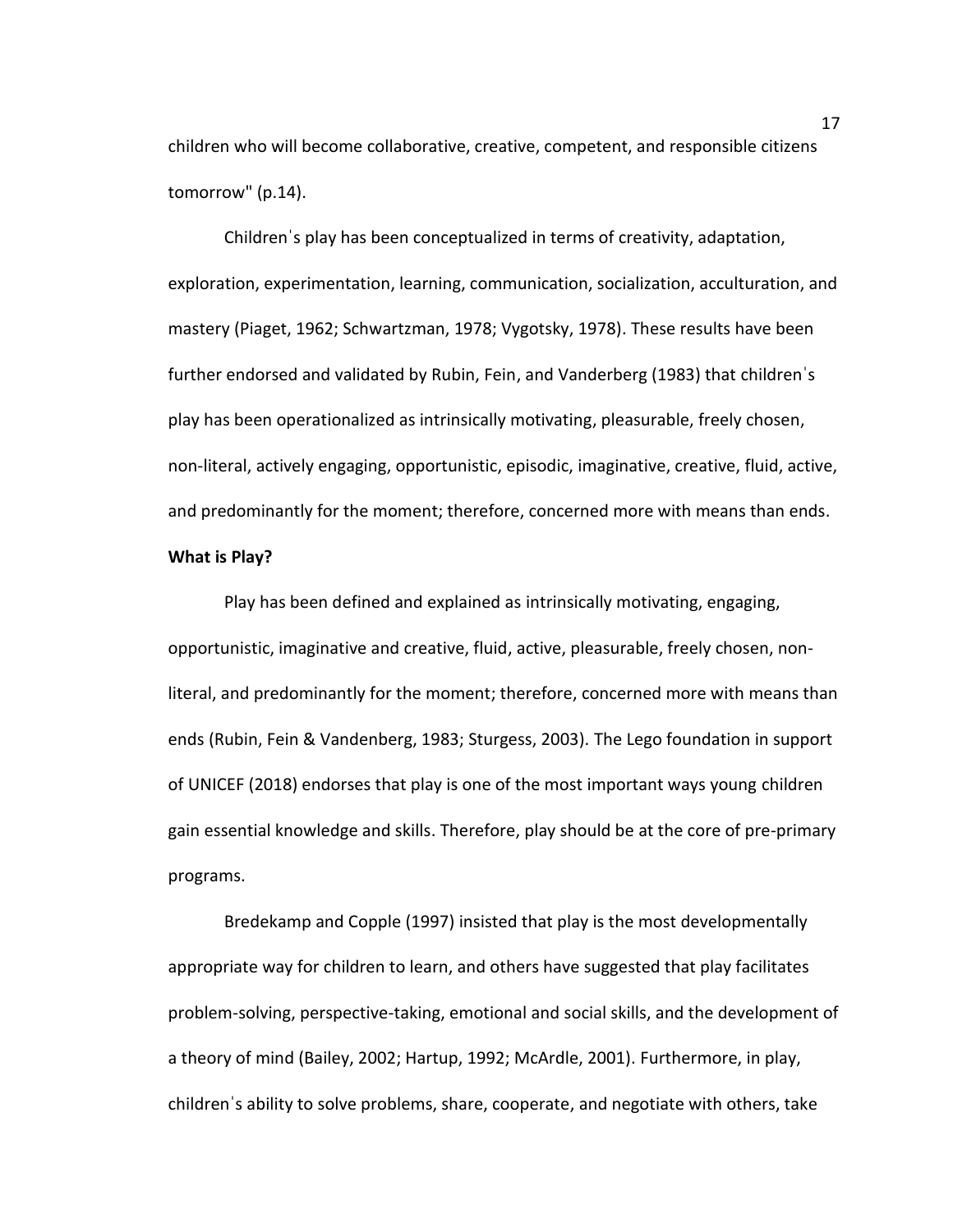turns, self-control, work with peers, and get along with others are promoted (Ashiabi, 2007). During play and various scenarios, children have natural opportunities to cooperate and engage in conversation with their peers without any interruption (Leseman, Rollenberg & Rispens, 2001). Continuing to further underscore, Miler and Almon (2019) insist that, "if problem-solving, communication, collaboration, innovation, and creative thinking are to remain part of our legacy as a species, then play must be restored to its rightful place at the heart of childhood" (p.56). Gray (2011) also argues that children learn to get along with others through play, solve problems, inhibit their impulses, and regulate their emotions. He further states that, young people fail to acquire the social and emotional skills necessary for healthy psychological development without play. Wood, Milteer, and Ginsburg (2011) also emphasize on similar lines that play prepares a strong foundation for the development of critical social and emotional knowledge and skills. Through play, children learn to form relationships, establish connections with others, share, negotiate, resolve conflicts, and learn self-advocacy skills. Play also teaches children leadership skills as well as working in group skills. They further assert that play is a natural tool that children use to build resilience and coping skills. They learn to navigate relationships, deal with challenges in the environment, and conquer fears.

Miller and Almon (2009) also emphasize that young children work hard at play. They create, invent, and modify their stories, solve problems by negotiating their social roadblocks. Children do this naturally and diligently because their motivation is from within. They learn powerful lessons of pursuing their ideas to conclude. They assert that

18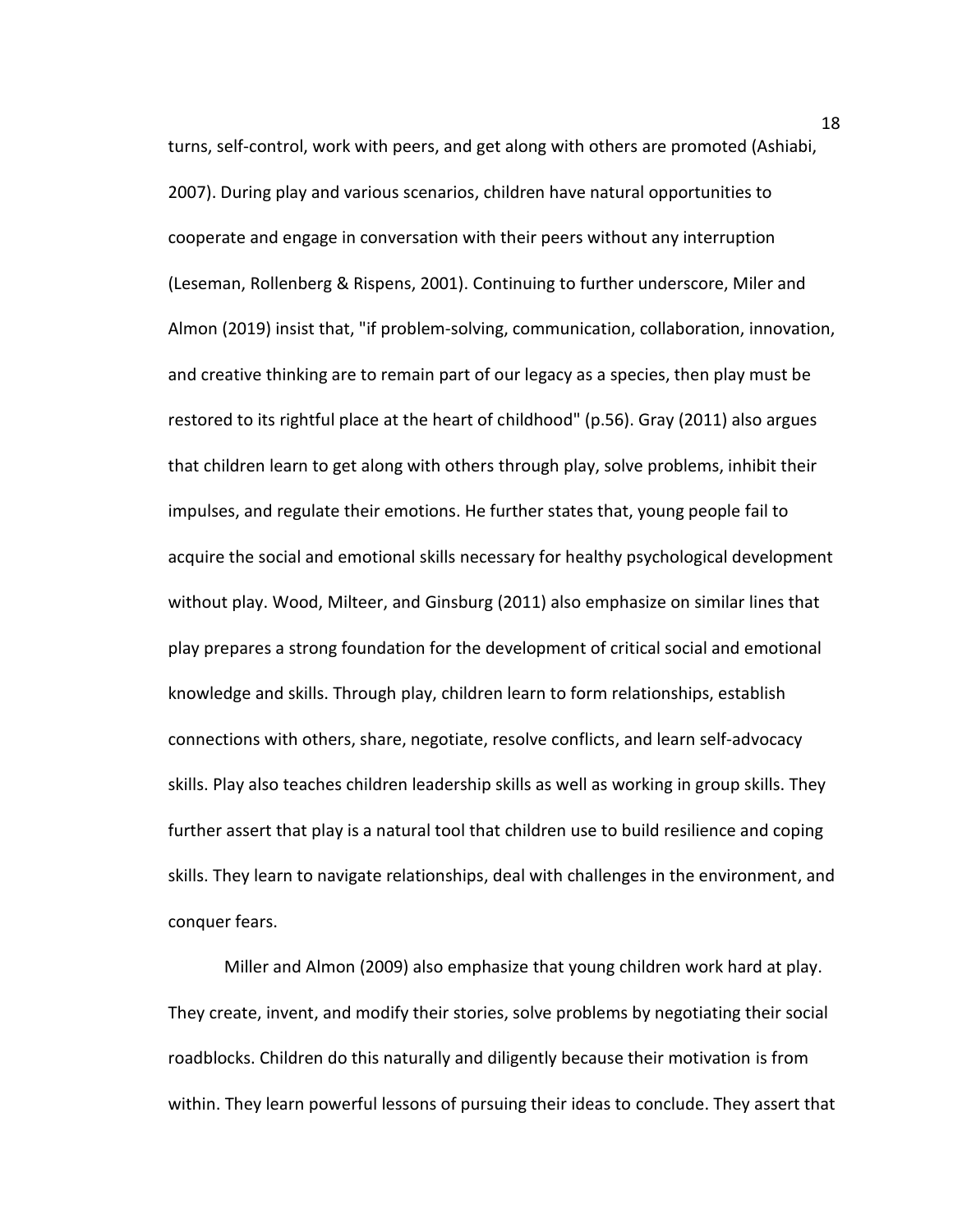"the power of play as the engine of learning in early childhood and as a vital force for young childrenˈs physical, social, and emotional development is beyond question" (p.8). Waner and Parker (2005) expressed that, "play is healthy and in fact, essential for helping children reach important social, emotional, and cognitive developments as well as helping them manage stress and become resilient" (p.2).

Through play and active engagement, Zosh et al. (2017) see children as better prepared to deal with tomorrow's reality – a reality of their own making (p. 3). From this perspective, learning through play is critical and most needed for positive and healthy development. Research also validates how child-centered preschool lays a more solid foundation for later learning than an academic focus alone (Campbell et al., 2008; Marcon, 2002; Weisberg, Hirsh-Pasek & Golinkoff, 2013). Therefore, it is critical to understand the importance of play and integrate play-based curriculum in early childhood education.

#### **Lack of Play**

Though abundant research evidence supporting the importance of play and its central role in early childhood is available, play is falling out of the foundation of learning in early childhood. The reduction of play opportunities in early childhood education can be attributed to many factors. Leseman et al. (2001) mention that although the original purpose of Kindergarten was to provide an environment in which children could play and explore, recent educational policies have mandated strict academic standards that must be taught. It is not easy to understand and assess the benefits of play. This leads to parents and teachers viewing play as irrelevant to the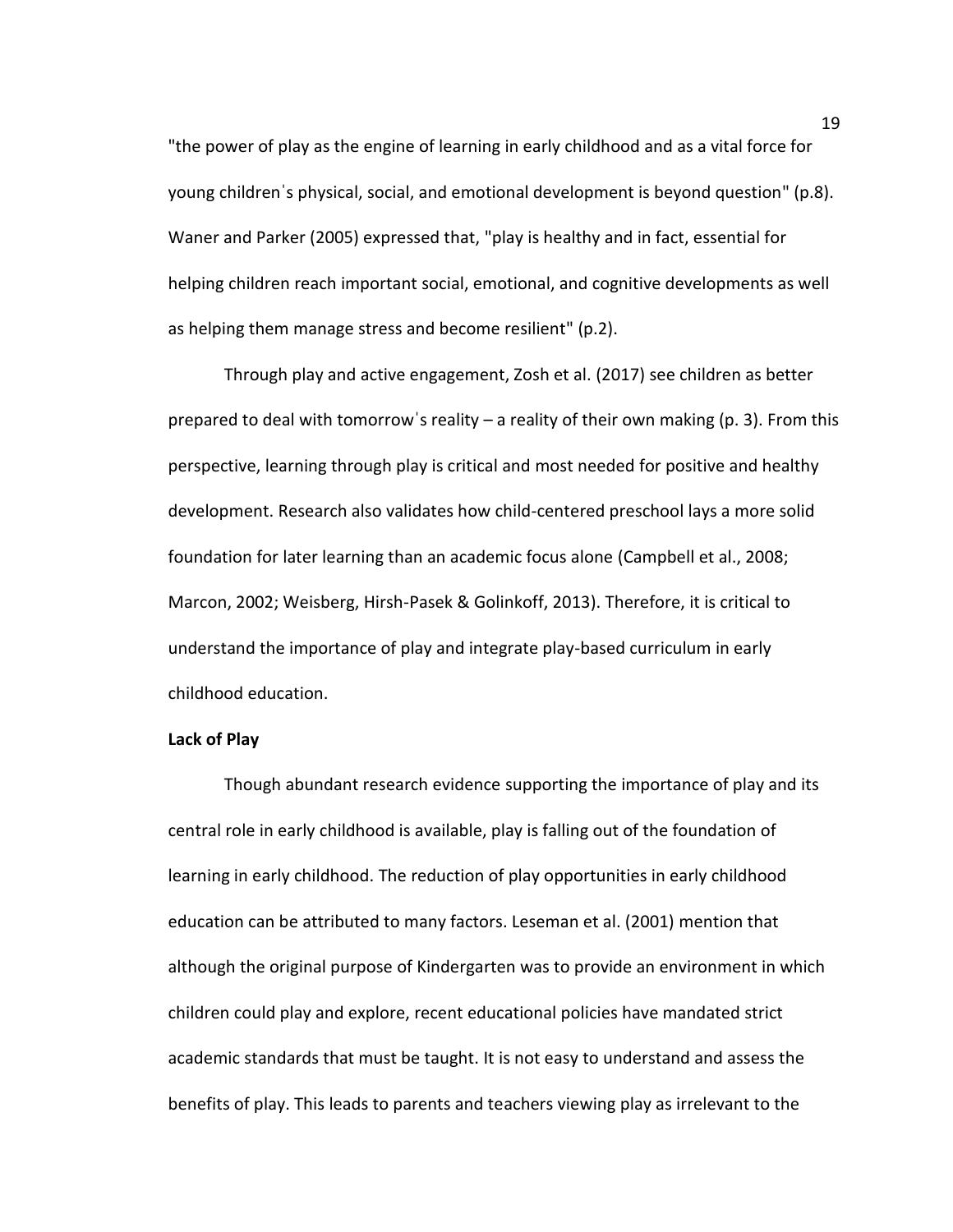learning process (Elkind, 2007). Myck-Wayne (2010) also states that playˈs value is questioned in these times of rigorous academic accountability; teachers of young children are faced either with defending the use of play or giving it short shrift in the classroom (p.14). Hirsh-Pasek et al. (2009) write, "Despite an extensive research literature that clarifies the components of excellent, effective early education through playful learning, U.S. preschools and kindergartens are becoming academic ˈbootˈ camps" (p. 10). Recent decades have consistently seen children being pushed towards academic skills at a very young age. Citing examples from the US and UK, Bassok et al. (2016) explain that kindergartens have shifted towards more literacy, math, direct instruction, and assessment over creative and child-led activities. This situation is relatable, even in the Ugandan context. Graue (2010) also asserts that, todayˈs children have more formal schooling and less time in exploring, practicing skills, or building relationships in the early years. Play has been abandoned in increasing numbers to focus on what is seen as learning (Gray, 2011).

Learning and play should be seen as compatible rather than opposites, argues Hirsh-Pasek et al. (2009). They also argue that learning takes place best when children are fully engaged and enjoying themselves. Many countries have policies and standards for early childhood education; still only seldom include play-based learning. As mentioned above, the most recent Early childhood policy in Uganda that was launched in 2016 has no mention of play; similarly, a review of early learning and development standards of 37 countries conducted by UNICEF (2017) revealed that only one-third of standards, the concept of playful learning was well integrated.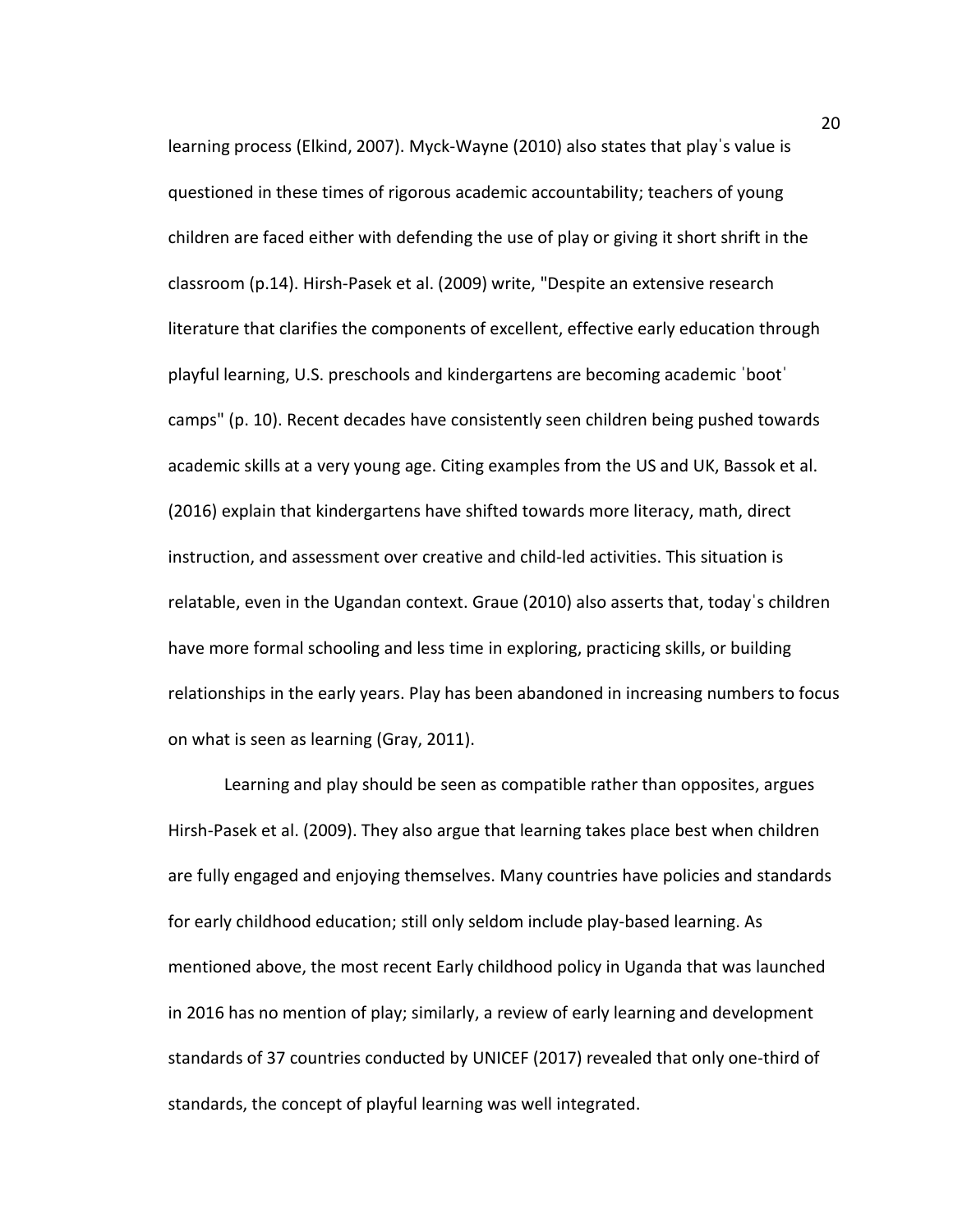### **Types of Play**

Miller and Almon (2009) strongly advocate that every child deserves to learn and grow in a play-based, experiential environment. That makes early childhood education unique; it starts with the child and not with the content or standards (p. 8). They continue to elaborate further that play does not mean "anything goes" (p.12).

Again, there is immense literature on different types of play like free play and guided play and how they are impactful or not so impactful (Miller & Almon, 2009; Pyle & Danniels, 2016; Zosh et al., 2017). The model recommended by Zosh et al. (2017) of "*a continuum of playful learning"* (p.13) is very attractive. At one end is free play, which is child-led, giving children the freedom to explore, play, challenge, and discover with minimum constraint. But they also explain that play does not happen in a vacuum. As there are peers, adults, and other people around, it is then extended to guided play where it is child-led but adult scaffolded.

Additionally, they have also added games to this umbrella of the continuum of play where adult designed, scaffolded, with set rules. Similar to this model, the pedagogical play-framework model from Edwards, Cutter-Mackenzie, Moore & Boyd (2017) was also investigated. This model endorses three types of play: open-ended play, modeled play, and purposefully-framed play, which are two principles that all play-types have equal pedagogical value and can be used in multiple combinations.

Play is neither tightly structured by adults that children are denied the freedom to make their choices or exploration nor children are left to do what they want and anything. It needs to be a balance of child-initiated within in the presence of more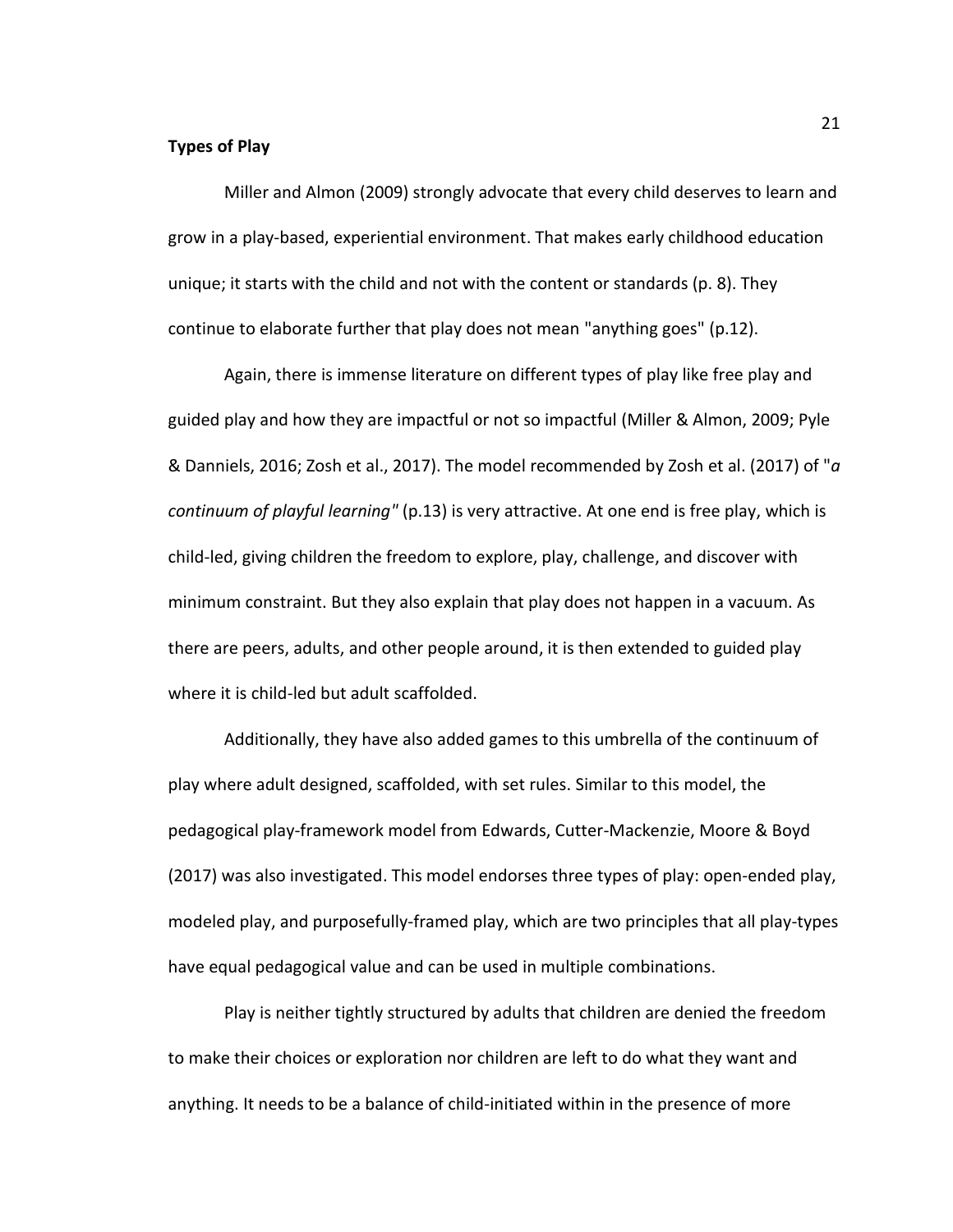engaged teachers (Zosh et al., 2017). Miller and Almon (2009) assert that play has many faces and types, which often overlap in rich play scenarios. Kindergarten classrooms should have a repertoire with many forms of play, and all should be supported. However, there is an ongoing debate about where free play ends and guided play begins (Pyle & Danniels, 2016). Still this paperˈs objective is not to resolve that argument or set distinctions but to validate that learning and the holistic development of the child through play can happen. The practical implication of this will be discussed in the learning centers heading with a conviction that play can happen through free play, guided play, and games that will balance the child-adult involvement leading to the childˈs holistic development.

#### **Play and Holistic Development**

Petrie and Clarkin-Philips (2017) writes, "the opportunity for children to play is deemed critical for their overall development in all domains: physical, social, cognitive, mental/emotional, and spiritual" (p. 504). The Lego Foundation in support of UNICEF (2018) explains that when children choose to play, they are not thinking ˈnow I am going to learn something from this activityˈ (p. 8). Yet their play creates powerful learning opportunities across all the areas of development. It continues to elaborate that "development and learning are complex and holistic, and yet skills across all developmental domains can be encouraged through play, including motor, cognitive, and social, and emotional skills, indeed, in playful experiences, children tap a breadth of skills at any one time" (p.8).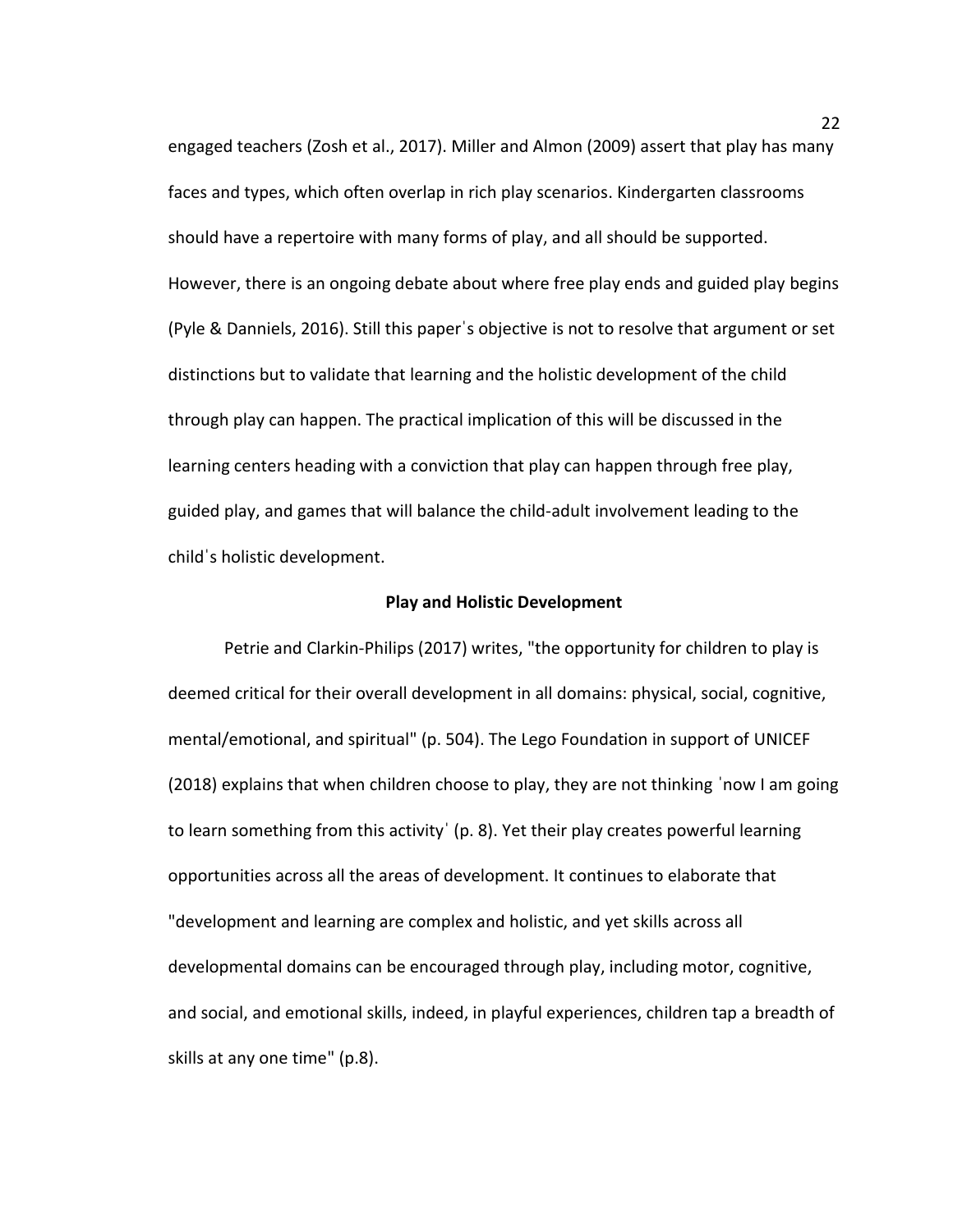Weisberg et al. (2016) note that there is abundant literature available on domains and view of learning through these domains such as physical (fine and gross motor skills), social (relationships and empathy), emotional (development of selfcontrol), creative (divergent thinking and expression), and that this broad view of learning is a tremendous step forward in understanding. Brown (2014) also explores domains of physical development and health, social and emotional development, communication, language and literacy, cognition and knowledge of the world as domains of child development that represent the overarching areas of early childhood education essential for long-term success. There are certainly some additional developmental domains and similar domains with interchangeable names used by various educationists and researchers; however, in this paper, four domains will be reviewed in the context of play, and holistic development of children is physical, socialemotional, cognitive, and language development.

Seeing these developmental domains as separate from each other is misleading and doesnˈt serve the purpose, says Weisberg et al. (2016). Brown (2014) rightly puts it as distinct but highly interrelated (p.37). Karaski, Tamis-LeMonda, and Adolph (2015) beautifully explain that research has been increasingly and consistently showing that these different domains of development are not silos as much as they are interconnected gears: one area of development can impact the other area of development. For example, physical development lays the foundation for later cognitive and social skills. A whole new world opens to a toddler who learns to walk instead of crawling. Now, he can hold a toy with ease and go in search of his caregiver, gaining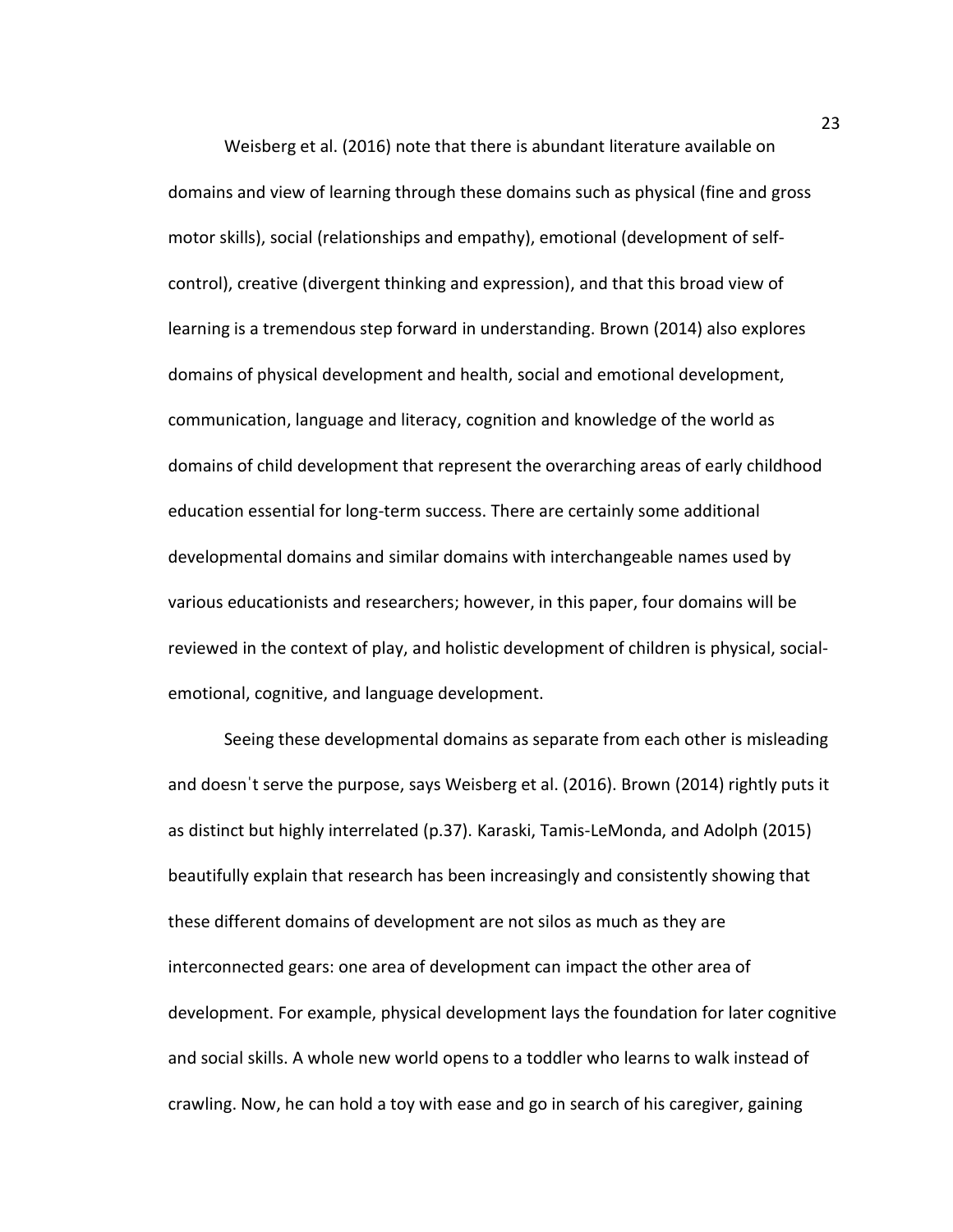access to new interactions, language, and play. Therefore, even though four domains, physical, social-emotional, cognitive, and language will be reviewed separately below, the underlying assumption is that all four domains lead to the childˈs holistic development through play, and they are interconnected. Their practical implication in the forms of learning centers will be discussed later in this paper.

#### **Play and Physical Development**

Physical activity is fundamental to the early development of a child and affects many aspects of childˈs health (King et al., 2003). UNICEF (2017) confirms that "early childhood is the most critical and rapid period of motor and cognitive development in human life." Contemporary health organizations like the US Department of Health and Human Services (2008), World Health Organization (2017), National Institutes of Health (2016) have proposed that higher levels of physical activity in children are associated with important short- and long-term health benefits in physical, social, emotional, and cognitive domains across the life span. It is suggested that promoting physical activity in the early years of childhood develops motor skills (Timmons, Naylor & Pfeiffer, 2007) and lack of it is closely linked with incidence of chronic diseases and a lower quality of life (US Department of Health and Human Services, 1996; Zaza, Briss & Harris, 2005). This is further echoed and validated with evidence by researchers like Fisher et al. (2005), Williams et al. (2008), Iiovnen et al. (2013), Trevlas, Matsouka, and Zachopoulou (2003) by reciprocal and cross relationships between physical activity and motor development. Motor skills in young children are linked with various health benefits such as cognition (Van der Fels et al., 2015), self-esteem (Ulrich, 1987), cardiorespiratory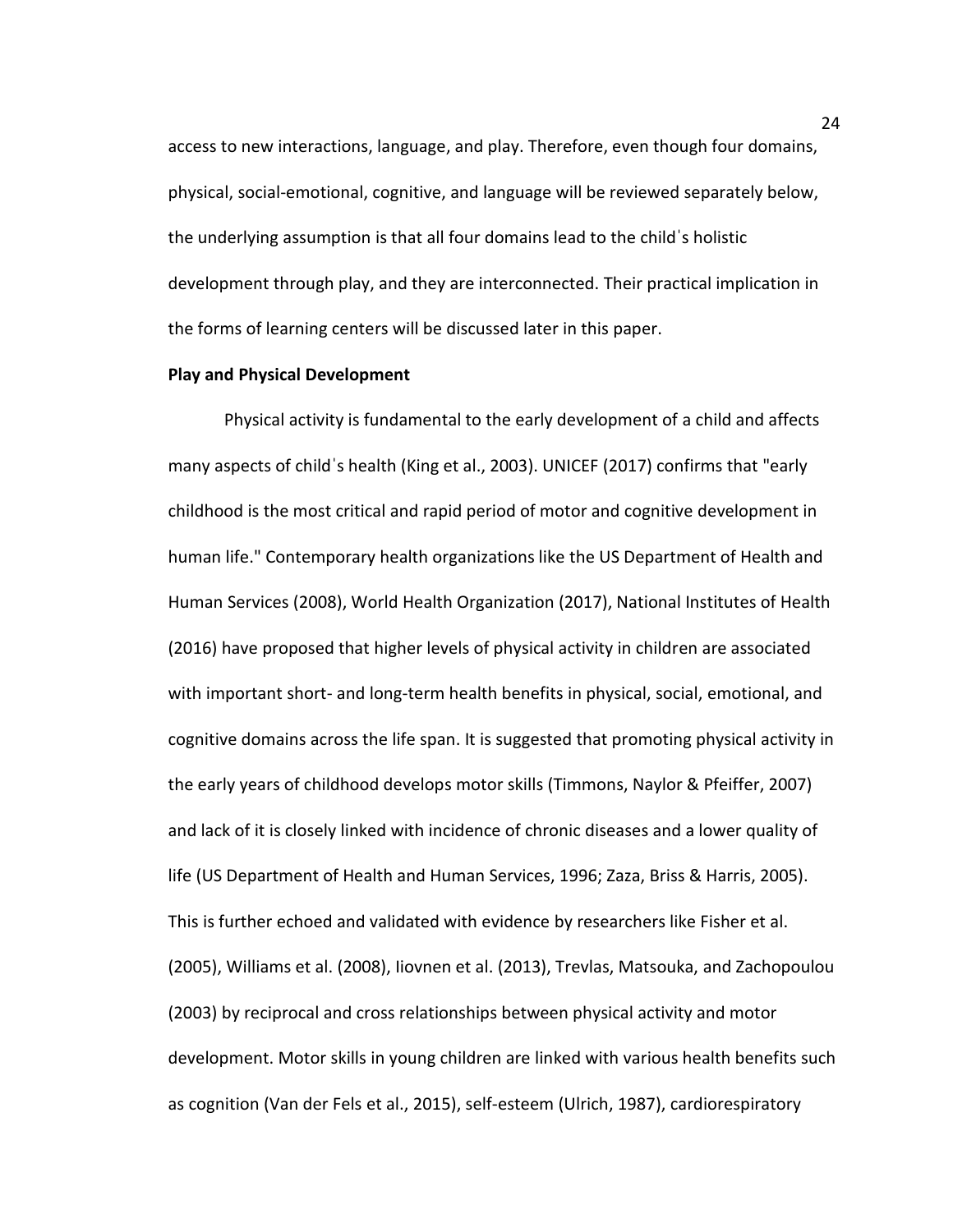fitness (Okely et al., 2001), adiposity (Okely et al., 2004) among many others. Hence physical development during the early years of childhood is a priority, and its implementation is only most effective through play. Also, emerging evidence suggests that active children tend to have better health and cognitive outcomes than less active children (Timmons, Leblanc, & Carson et al., 2012). More physical activity may provide better motor and cognitive benefits across childhood and adolescence (Fisher et al., 2011; Riethmuller et al., 2009).

Therefore, it can be concluded that physical development is vital for the healthy growth and development of early childhood children (Skouteris et al., 2012). For early childhood children, physical activity and development are associated with various developmental outcomes such as healthy weight status, motor development, fitness, and bone health (Carson et al., 2017; WHO, 2017). Petrie and Clarkin-Philips (2017) assert that play experiences provide opportunities for physical development, which are meant for children in relation to their abilities and interest emphasizing development rather than education.

### **Play and Social-Emotional Development**

"All the higher functions originate as actual relationships between individuals" (Vygotsky, 1978, p. 57). Vygotsky (1976, 1978) argues that learning precedes development and that phenomenon is defined as a zone of proximal development. According to him, the zone of proximal development allows learners to accomplish tasks with the help of social interactions and cultural tools. Play facilitates children to reach the top of their current zones through social interactions. Likewise, Bronfenbrenner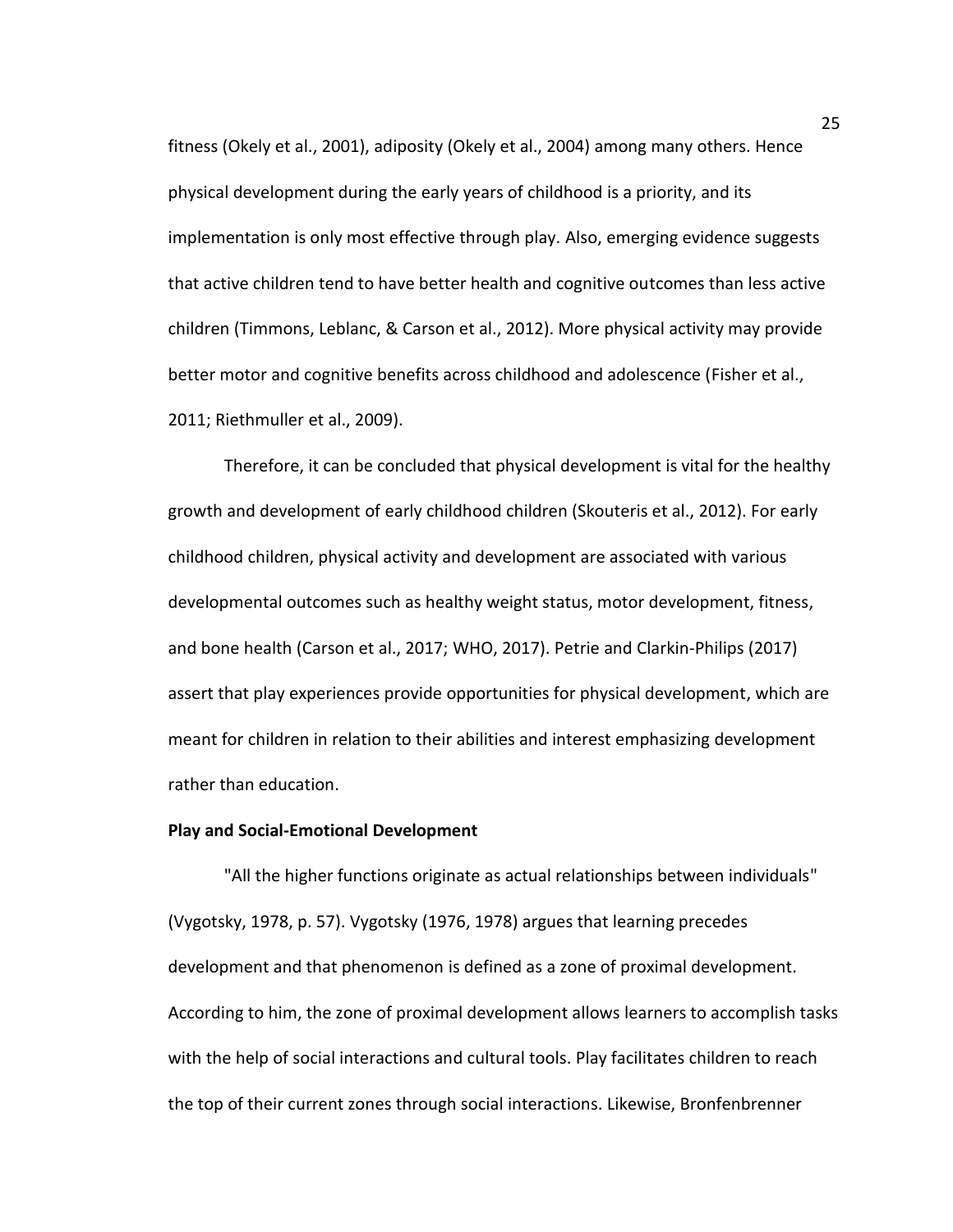(2005) proposes that a childˈs development is influenced by the environment and people with whom they interact. This provides additional support that learning and development happen through social relationships and interactions between the children and the people in their environment. Social competence and emotion regulation, in turn, underpin childrenˈs cognitive skills (McClelland, Acock & Morrison, 2006). Gray (2011) argues that social play with other children serves a variety of developmental functions that promote mental health. Lack of that, children fail to acquire the social emotional skills that are crucial for healthy psychological development.

Play gives children the opportunity to explore ideas, experiences, and surroundings (Piaget, 1962), and practice social interactions (Fisher, 1992). Through play, children develop understandings about their social environment and the skills that are necessary for successful assimilation into the adult world (Paget, 1962; Vygotsky, 1967). Children are intrinsically motivated to play, which makes it fertile ground for learning and developing new skills. During play, children can take charge, making choices about what they do and how. Play can be a highly social activity, allowing for opportunities to learn from, and about others. (Zosh et al., 2017).

Saarni (1990) emphasizes in her rich account of ˈemotional competenceˈ, "how children respond emotionally, yet simultaneously and strategically apply their knowledge about emotions and their expression to relationships with others, so that they can negotiate interpersonal exchanges and regulate their emotional experiences as well" (1990, p. 116). Hubbard and Coie (1994) state that children who manage their emotional experience in the context of emotionally arousing types of play are more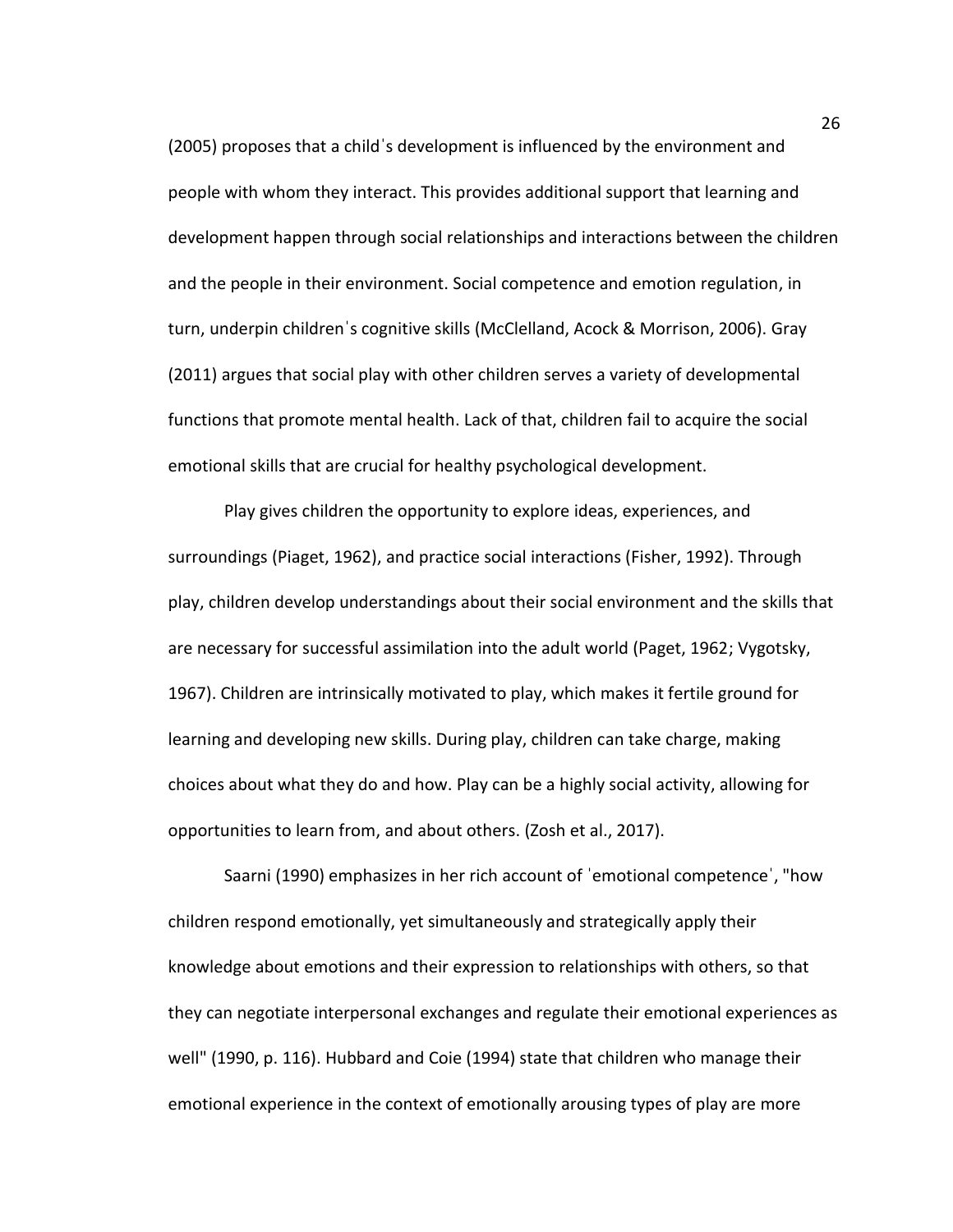successful in peer relationships. Maintaining social relationships is an integral part of being human. Individuals who are unable to maintain effective, satisfying social interactions not only have difficulty completing basic life tasks but are also at risk for a plethora of mental and physical health problems (Gottman et al., 1996). From a social constructivist perspective, play enables children to build and extend their knowledge and skills as they interact with their environment, with others, and on their own (Glover, 1999). As the childˈs social world expands, emotional expression comes to serve an important communicative role, providing information about the childˈs intentions and feelings (Halberstadt et al., 2001). This means that a childˈs ability to properly express his/her emotions is essential because the experience and expression of emotion not only affects a childˈs behavior but also provides information to others about whether to engage the child or retreat from further interaction with the child (Denham, 1998). Smiley and Huttenlocher (1989) explain that children need to experience different emotions to construct social scripts about emotions because they first reflect on and make judgments about their emotions, and then generalize these judgments to otherˈs feelings.

Research shows that children who engage in complex forms of socio-dramatic play have greater language skills than nonplayers, better social skills, more empathy, more imagination, and more subtle capacity to know what others mean. They are less aggressive and show more self-control and higher levels of thinking (Miller & Almon, 2009). In sum, they recognize the developmental significance and appropriateness of play in promoting childrenˈs socioemotional development, and engaging in practices

27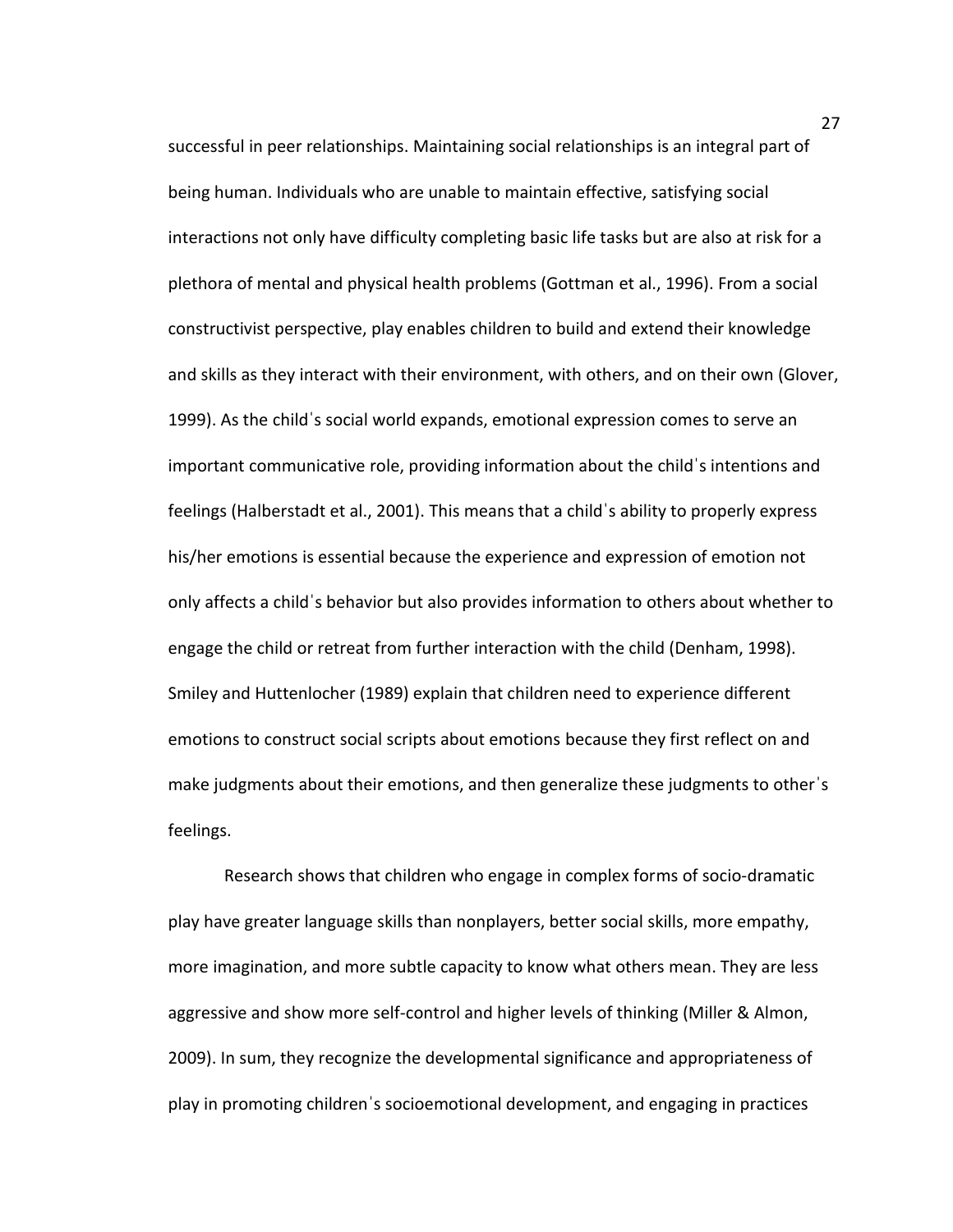that scaffold childrenˈs experiences and socioemotional skills during play (Ashiabi, 2007).

#### **Play and Cognitive Development**

How well one learns depends on brain development, which relies on environment and inherited genes. The brain possesses, uses, and interprets information and knowledge it receives from instructional, physical, emotional, cognitive, social, and other experiences (Catalano & Madray, 2010). Khan and Hillman (2014) write early childhood is marked as the most critical and intensive period of brain development throughout the human lifespan. They further elaborate that healthy brain development during this period facilitates optimal cognitive development and lays the foundation for future cognitive and academic accomplishments. Therefore, understanding and promoting the factors that support a healthy brain and optimal cognitive development across domains in early childhood is of great importance (Carson et al., 2016). Add to this Grayˈs (2009) synthesized definition of play as self-chosen and self-directed, intrinsically motivated; structured by mental rules; imaginative; and produced within an active, alert, and non-stressed mental state. A growing body of research that shows a link between play and cognitive development are prerequisites for learning more complex concepts (Bodrova & Leong, 2005).

The challenge is to implicate motivation into learning through play and recognize that play has an important cognitive role (Rieber et al., 1998). According to Reiber et al. (1998), play is a crucial process that contributes to learning throughout the lifespan. Play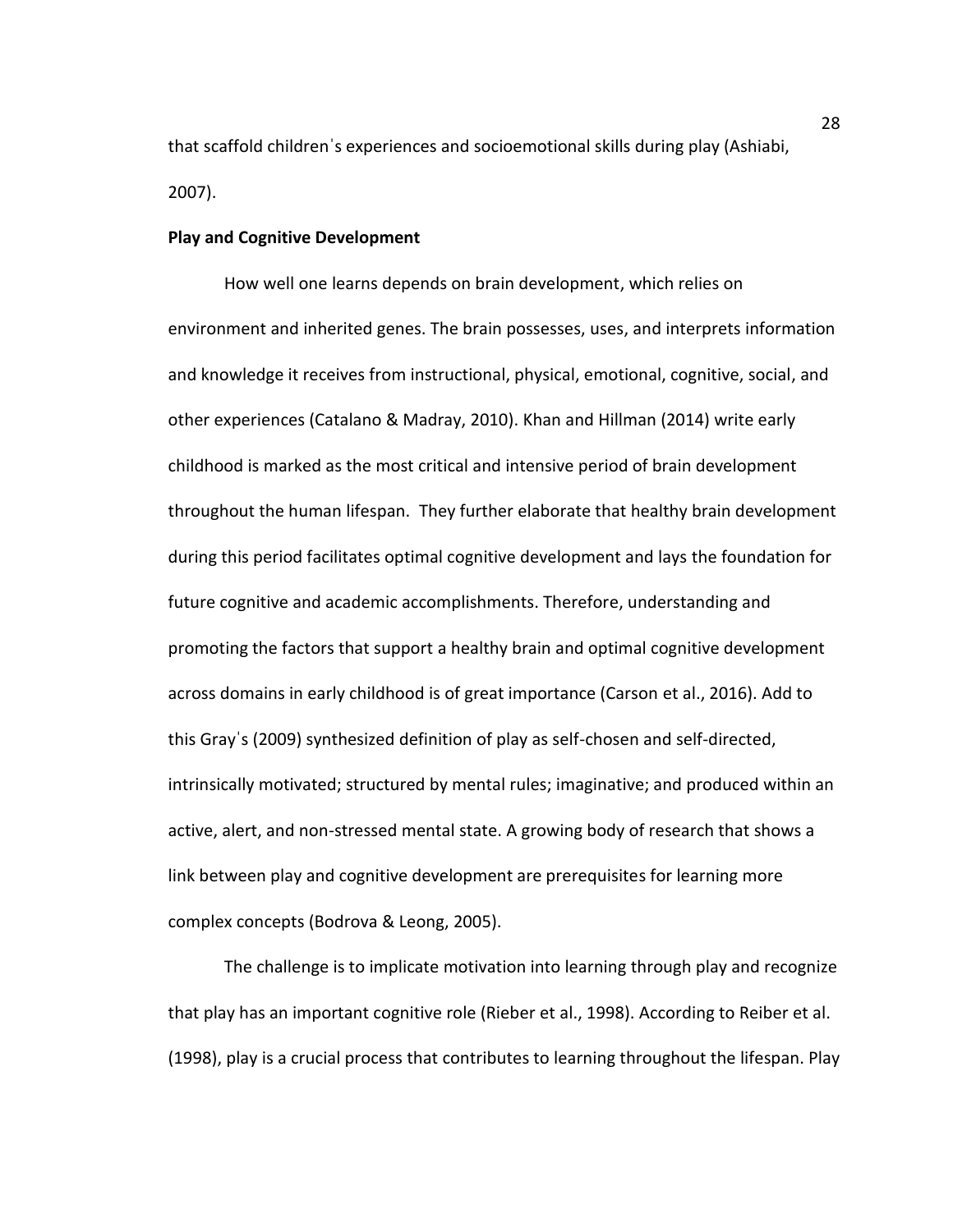serves to motivate learning in addition to contributing to cognitive development. As educators, Reiber et al. (1998) connected play as motivation for learning.

The Lego Foundation (2017) summarized playful learning experiences related to cognitive processes from neuroscience literature as joy, meaningful, active engagement, iterative, and socially interactive. A rich body of literature establishes the neural correlations of the different facets of learning that align with the five characteristics of playful experiences. They argue that the mechanisms described in the literature show a generally positive cycle. These neural networks serve to prepare a childˈs brain for further development (Puschmann et al., 2012). Thus, it can be concluded that play for the cognitive development of the child that is joyful, meaningful in what they are doing or learning, involves active engagement, iterative thinking, and social interaction can provide children with the foundations for lifelong learning.

#### **Play and Language Development**

Language is a tool of communication. Through language, a child can develop social skills, and mastery over the social environment is possible through language skills (Astuti, 2015). Tsao (2008) believes that children develop language from hearing language around them. Children constantly use language when they are playing. Social interactions involving language that children use during play helps construct their literacy knowledge. Play and language formation have a relationship in early childhood development (Vygotsky, 1976). Because of this early relationship, it can be reasoned that activating the brain centers is related to language development. Abundant research has confirmed that early childhood is a critical period for developing language skills,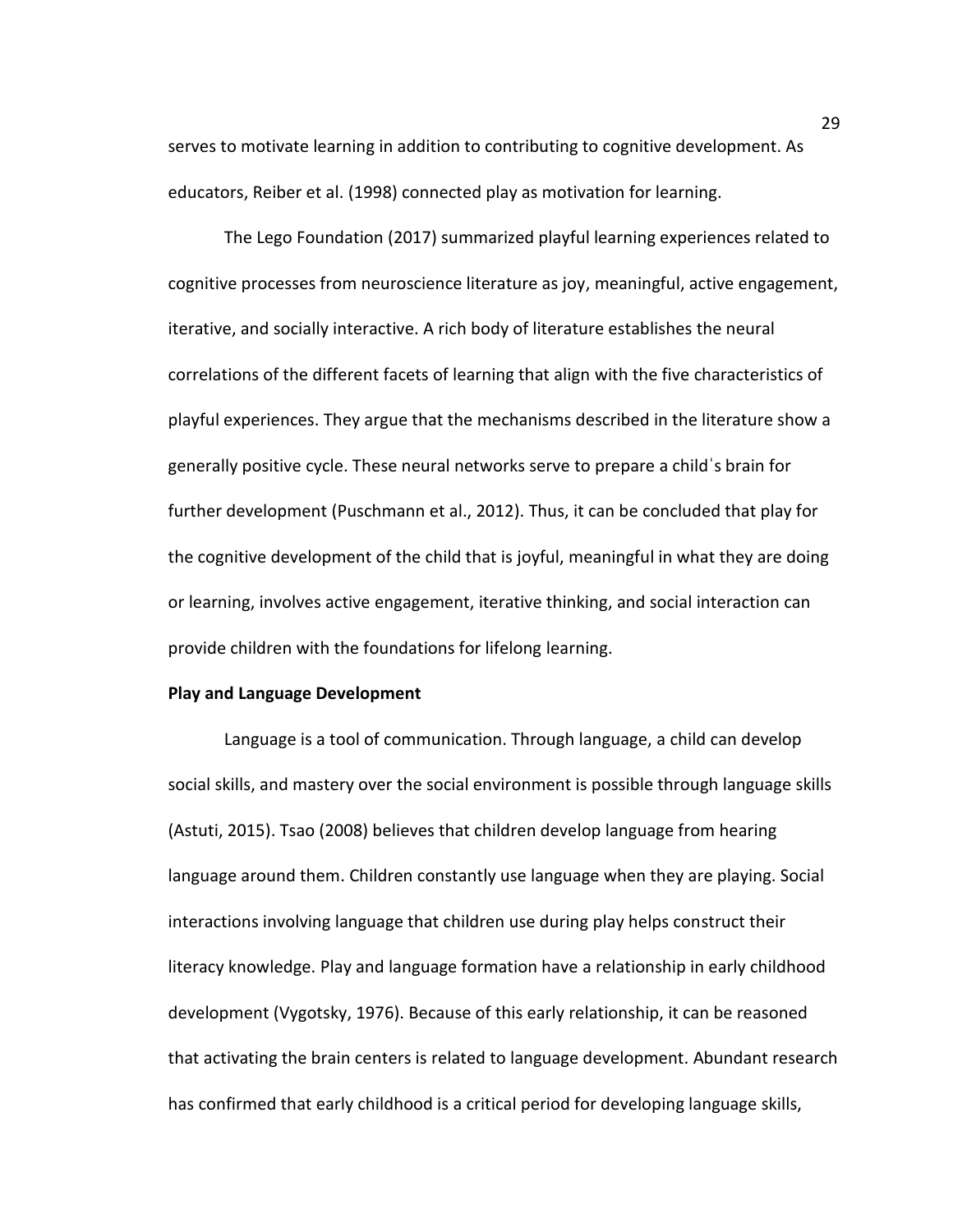including learning to understand and speak the language (National Research Council, 2000; National Scientific Council on the Developing Child, 2007). Research also suggests that neural networks of language acquisition begin in utero, confirming that infantsˈ brains are programmed to learn the language (Kisilevsky et al., 2009; Perani et al., 2011). Throughout the first three years of life, 85% of all language neuron connections are formed in response to environmental experiences and social interactions (National Research Council, 2000). Evidence also indicates that a childˈs vocabulary at the age of three is a key predictor of childˈs ability to read at third grade, which is a powerful predictor of subsequent academic success; children who cannot read at grade level by the end of third grade are four times more likely to drop out of high school than those who can read (Dickinson & Porche, 2011; Fiester & Smith, 2010; Rowe et al., 2012).

Vygotsky (1931) makes a compelling case for the enduring effect of play on language skills. Language learning is critical for a childˈs developmental path. Zauche et al. (2016) argue that language skills enable a child to communicate with others in their environment, which encourages cognitive skills development and promotes socioemotional regulation through social interactions. They recommend laying the strongest possible foundation for language development and proficiency to language-rich interactions.

All children can develop a strong foundation for literacy and reading development when they are provided opportunities to engage in purposeful, meaningful language activities (Brown, 2014). Children who have opportunities to develop foundational skills in the language during their early years are ready to learn,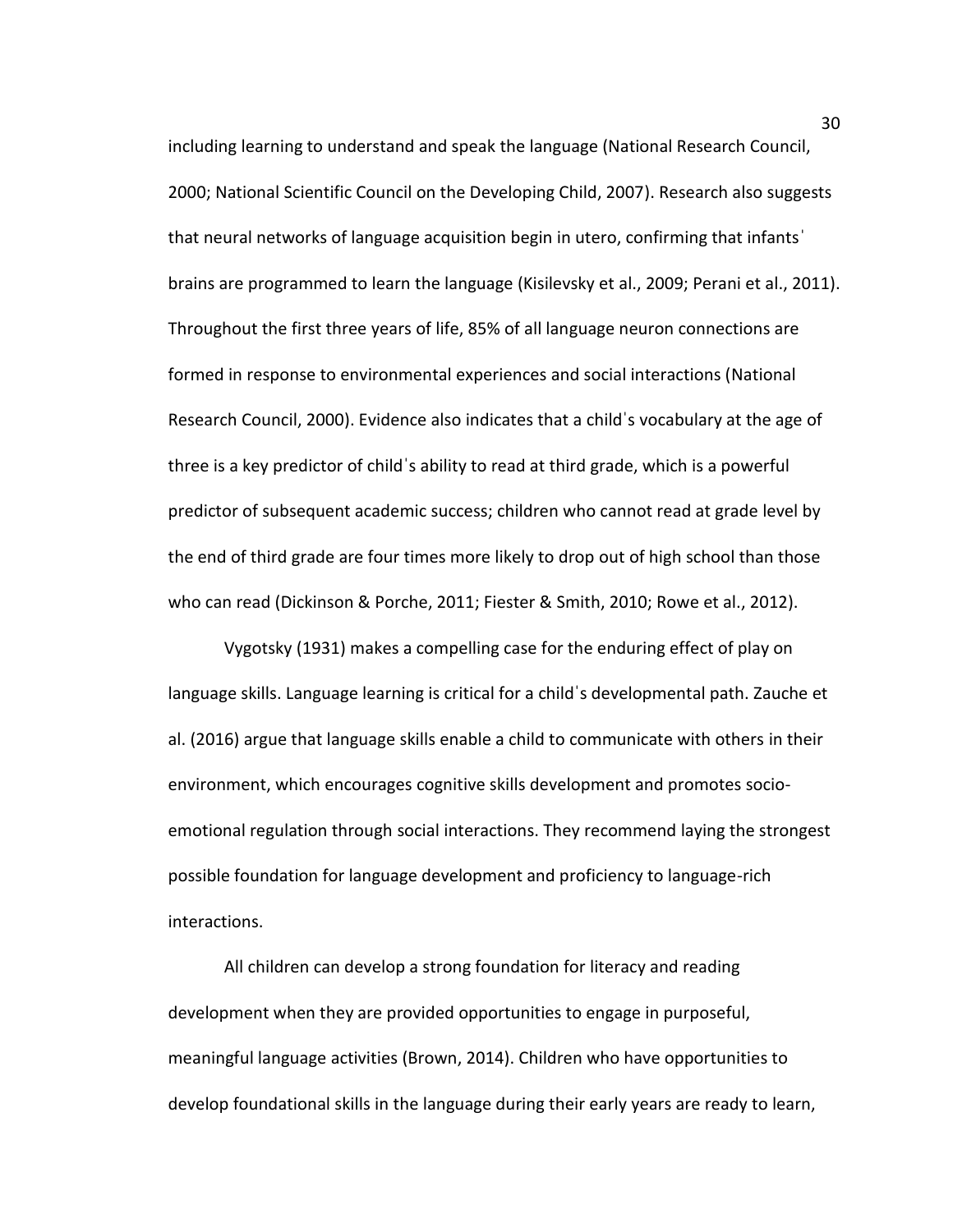read, and write (Ballantyne et al., 2008). Reynolds, Stagnitti, and Kidd (2011) assert that children attending play-based school had more highly developed language abilities, narratives, complex play, and peer social competence. The findings validate that play increases the abilities associated with emergent literacy skills.

Language development is crucial for so many reasons: Language helps children interact with peers in positive ways (Ayoub et al., 2011); Montessori and Claremont (1967) insist that not reflecting on language development may fail to see the connection with social life. She beautifully writes, ˈlanguage is an instrument of *collective thought*ˈ (p. 115), ˈthere would be no such thing as a civilization without languageˈ (p.123); Therefore, when children play and communicate through play, they learn how language works and acquires understanding how to interact with people in the environment. Eventually, children connect verbal language to written, which is key to school success (Mielonen & Paterson, 2009). This phenomenon helps understand the importance of language development through play.

#### **Play as Curriculum in Early Childhood Education**

Finland consistently gets the highest scores on the respected international PISA exam for 15-year-olds, even when their children enter first grade at the age of seven rather than six. Miller and Almon (2009) reason that it is because children enjoy a lengthy, playful early childhood. Research in early childhood education supports the role of play as an important modality of learning and psychological development (Ashiabi, 2007; Bredekamp & Copple, 1997; Eisert & Lamorey, 1996; Hirsh-Pasek et al., 2009). Therefore, play as curriculum and pedagogy is central to early childhood education.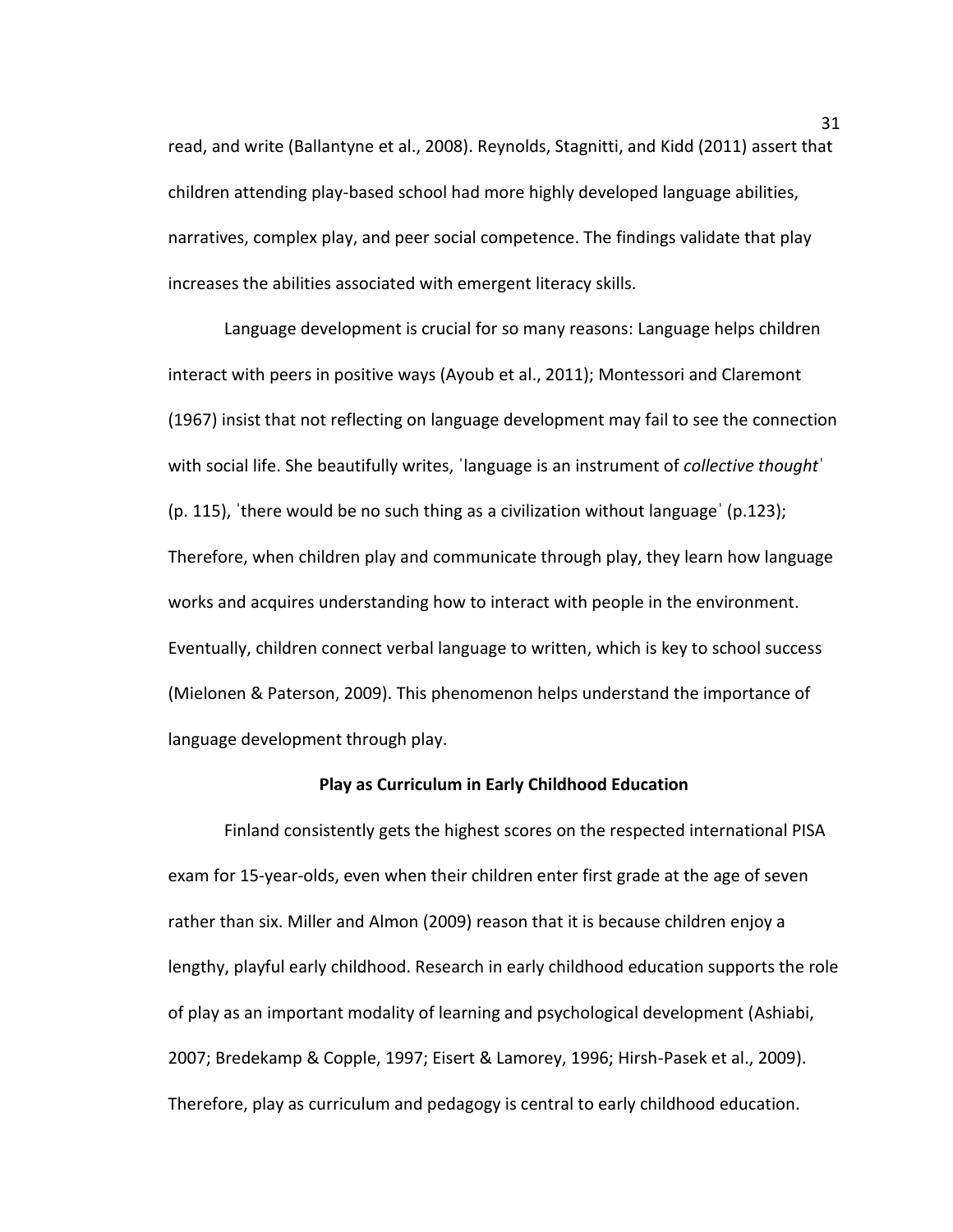Melhuish (2016), emphasizes that for early childhood education to be implemented qualitatively – programs (what), physical environment of service (where), and staff (who) are critical; Gifford (2014) establishes interdependence between psychological, social, and physical dimensions in early childhood environments. All these are intertwined. Therefore, this section of paper will be explored in three parts: playbased curriculum (programs and psychological dimension); learning centers and outdoor spaces (physical environment of service and physical dimension); and the role of teachers (staff and social dimension).

#### **Play-based Curriculum**

Play has been traditionally viewed as having developmental purpose in childhood (Froebel, 1887; Groos, 1901; Piaget, 1976; Piaget, 1991; Smilansky, 1990; Vygotsky, 1976). Vygotsky (1976) argues that play must have developmental purposes rather than fun or pleasure because lack of play can lead to suffering. He insists that much of play research relates to the developmental nature of play.

Kindergarten has become less of a setting for creative thought, free exploration, pretend play, and more of a structured setting with rigorous requirements to prepare children for future standardized assessments. With pressure from parents, government, teachers are spending less time fostering these diverse elements of development and focusing more on academics (Ray & Smith, 2010). Graue (2010) attempts to balance this by asserting that the early childhood curriculum should build on a childˈs experiences, needs, and interests in a way that will enhance all domains of development and is aligned with expectations. Zosh et al. (2017) writes, "the tools for enhancing and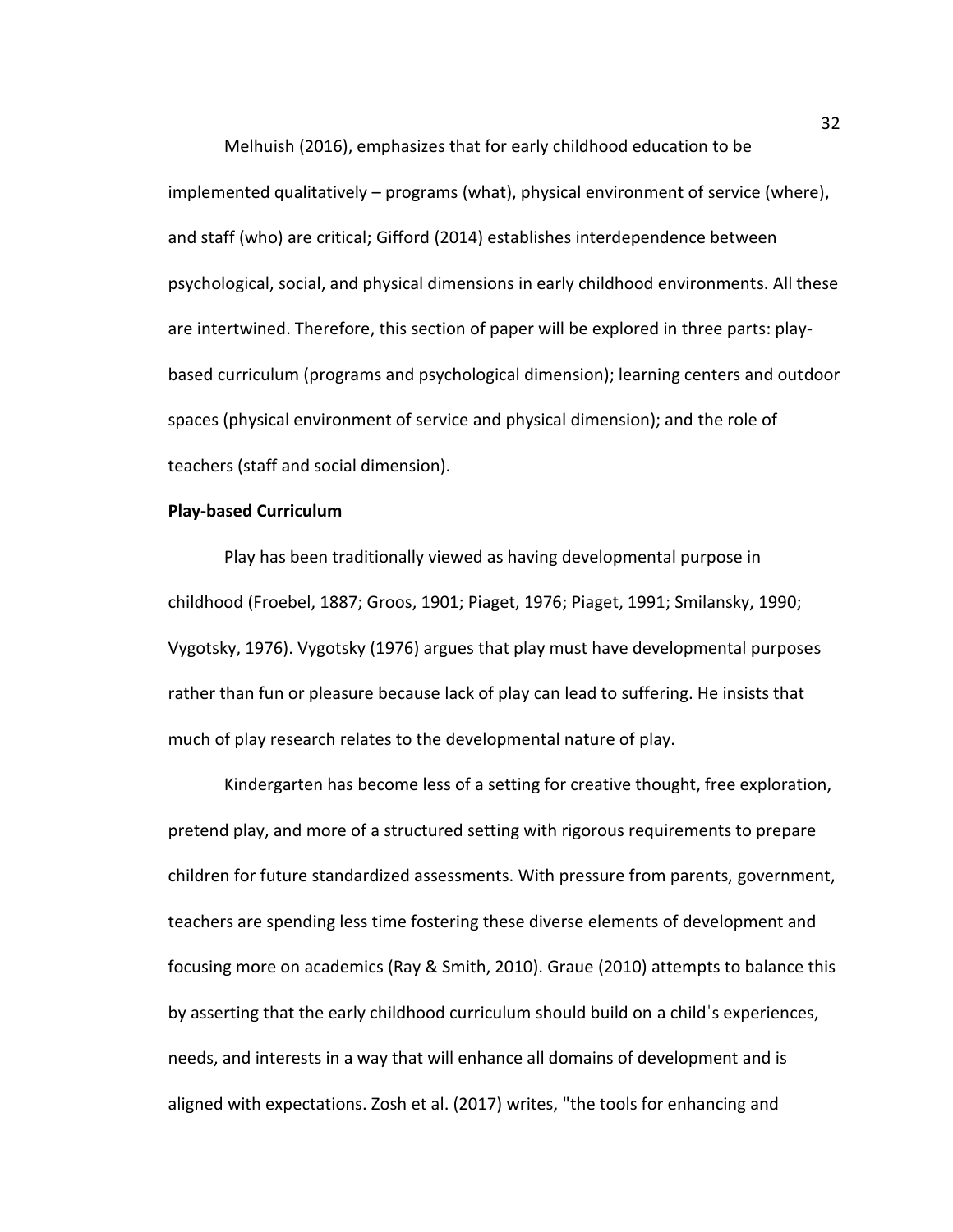strengthening childrenˈs learning are already available in our homes, communities, and classrooms. The answer is, in essence, as simple as childˈs play" (p. 12).

Play-based curriculum can have many forms and shapes. Graue (2010) explains two types of play are useful in early childhood environments: free play initiated by children and teacher-initiated learning experiences guided by an adult. This will allow children to choose their own level of challenge and also be stretched by adults in a lowstress environment. This makes play meaningful, authentic, and intellectual in content. Miller and Almon (2009) advocate to make room for all types of play. They give a lovely example of how a child climbing a tree is different from building a house with sticks and stones or dressing up for make-believe play. Yet when the child is up in the tree, she may well become a pirate surveying the sea around her. There are different types of play and they often overlap in rich play settings. A rich kindergarten supports them all. UNICEF (2018) articulates play in many forms: play with objects; imaginary play; play with peers and adults; solitary play; cooperative play; associative play; physical play. They consider play as childrenˈs work and is the vehicle through which children acquire knowledge and skills, allowing children to engage independently and with others. By positioning play as central to childrenˈs development, a non-threatening environment for children to learn at their own pace is created (Rushton et al., 2009). Play in early childhood curriculum should be conceptualized in terms of creativity, adaptation, exploration, experimentation, learning, communication, socialization, acculturation, and mastery (Piaget, 1962; Schwartzman, 1978, Vygotsky, 1978).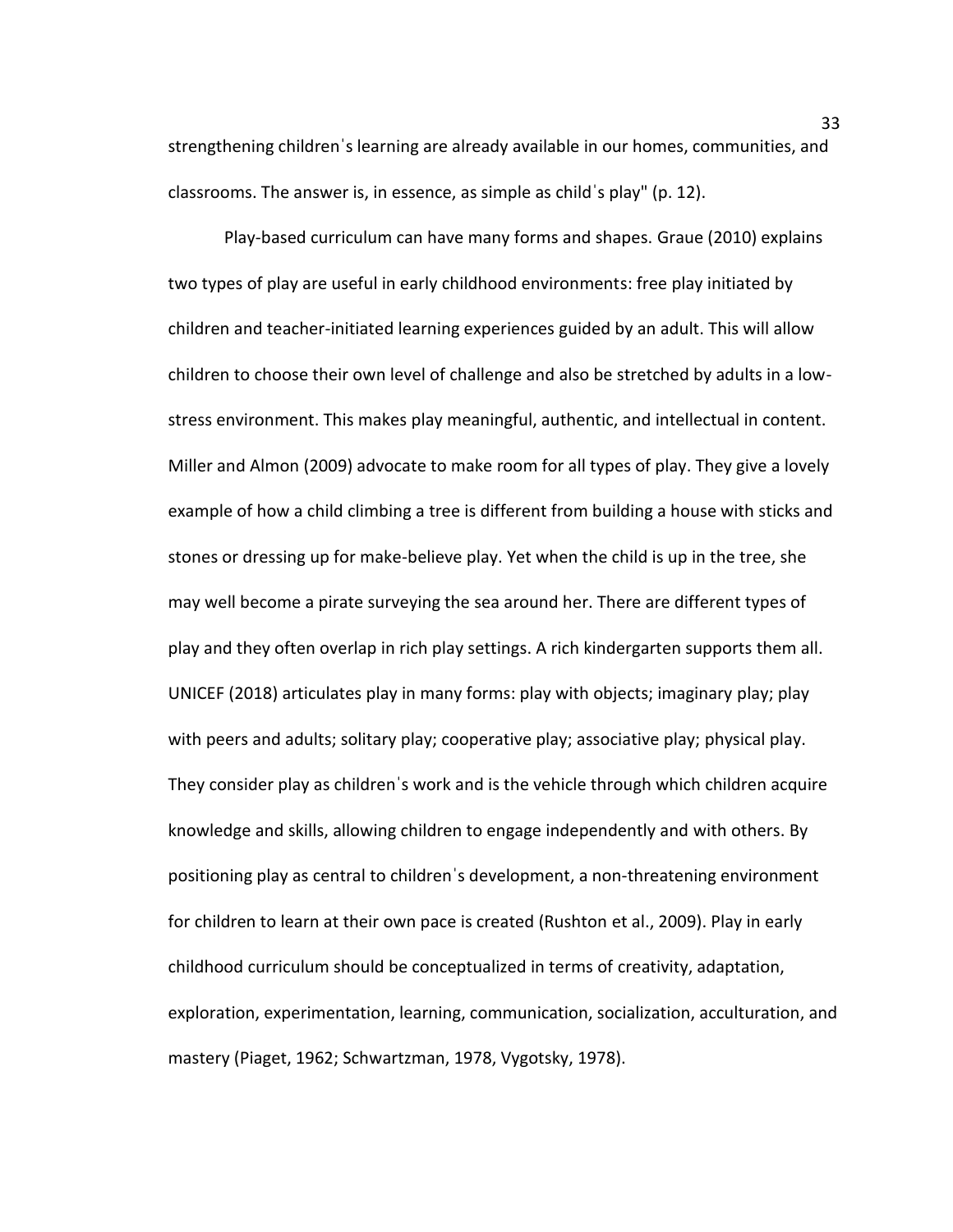Miller and Almon (2009) explain that including all types of play in kindergarten does not mean anything goes. It should not deteriorate into chaos. Nor is play so tightly regulated by adults that children are denied the opportunity to explore and learn on their own. These children need a balance of child-initiated play in the presence of engaged teachers with more focused experiential learning guided by teachers. They explain further that a balanced schedule of play in early childhood classrooms should be strengthened for indoors and outdoors. They also recommend that three out of six hours (50%) should be play sessions, with at least one being outdoors. This gives children adequate time to explore and develop their ideas, interests, and capacities. They present an astonishing case study of play-based Kindergartens in Germany that were changed to centers of cognitive achievement during a wave of educational reform in 1970s. But research comparing 50 play-based classes with 50 early-learning centers found that by age ten the children who had played excelled over the others in a host of ways. They were more advanced in reading and mathematics and they were better adjusted socially and emotionally in school. They excelled in creativity, intelligence, oral expression, and academics. As a result of this study German kindergartens returned to being play-based again.

The play-based curriculum should focus on child-centered learning, children should be empowered to direct their own learning, and are free to make choices (Morrow, 1997; Stahl, 1999; Weaver, 1994). An important aspect defined by Zosh et al. (2017) is that play is childrenˈs agency meaning initiative, decision-making, self-choice, and control over the experience. Froebel created "a childˈs garden" in 1837 for children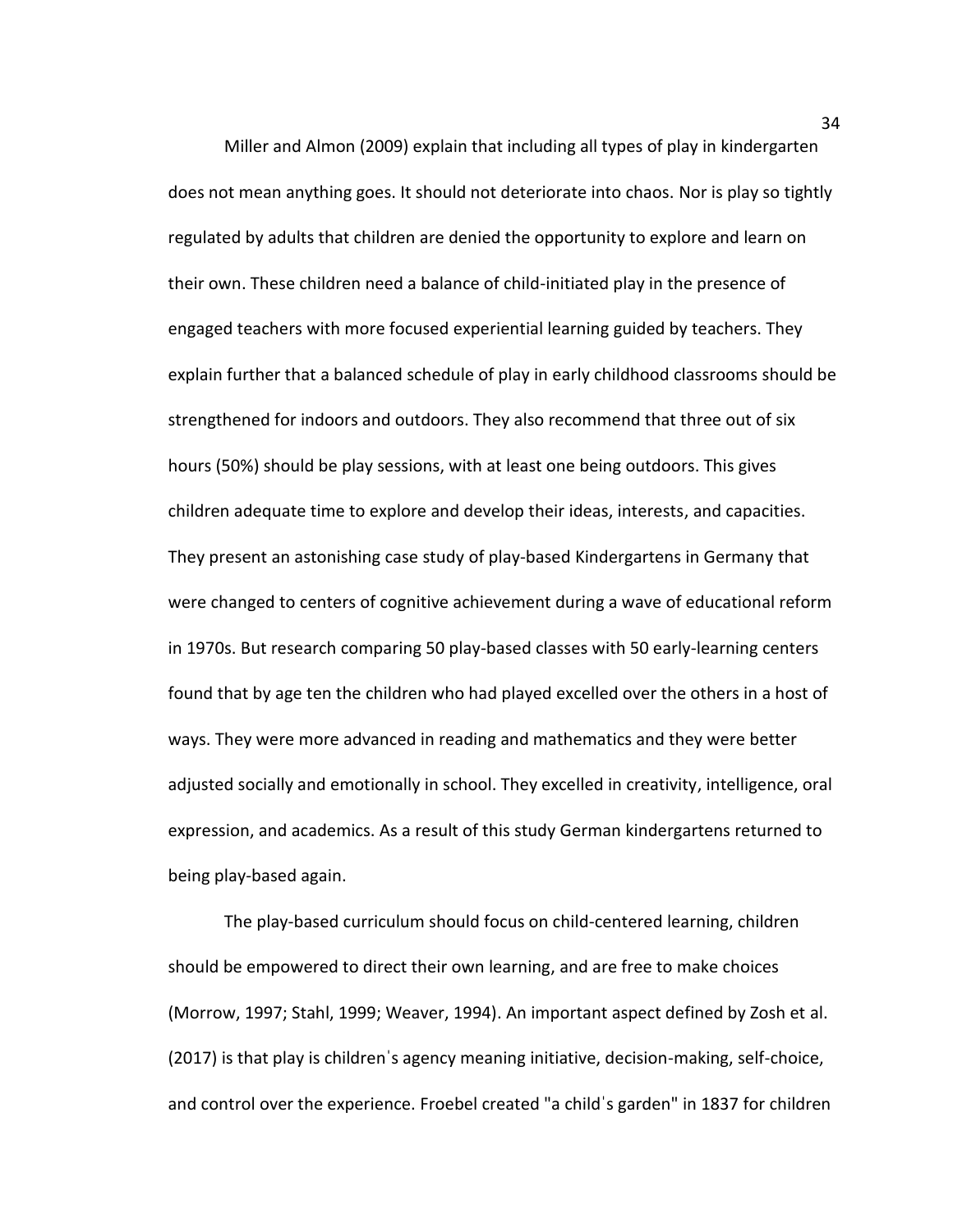between the ages of three and seven to develop their mental, social, and emotional faculties through play, music, movement, interaction with the outdoors, and opportunities to engage in independent and creative pursuits (Shapiro, 1983). This clearly indicates that the subject of play in early learning experiences is important, and balance should be created for all types of play in early childhood curriculum.

#### **Learning Centers**

Berti, Cigala, and Sharmahd (2019) presented results of 88 studies confirming the role of space as an educator. They assert that the physical environment affects childrenˈs behavior, cognition, and emotions contributing to their development and conditioning their experience in educational services. The quality of preschool environments may contribute to the prevention of childrenˈs social-emotional problems (Mohamed & Marzouk, 2016). Wood (1999) suggests that the school curriculum should be child-centered, suitable for childrenˈs age, and developmental level that cater for their individual interests. Learning centers in early childhood classrooms meet this requirement.

Learning centers are different interest areas where similar materials are grouped to encourage children to participate in specific experiences (Norris et al., 2004) and provide various materials and opportunities for learning by doing (Copple & Bredekamp, 2006; Epstein, 2007). A learning center is a defined space where materials are organized in such a way that children learn without the teacherˈs constant direction (Patillo & Vaughan, 1992). Wilson (2015) explains that the learning center refers to a specific space or area of the classroom that is designated for specific play-based activities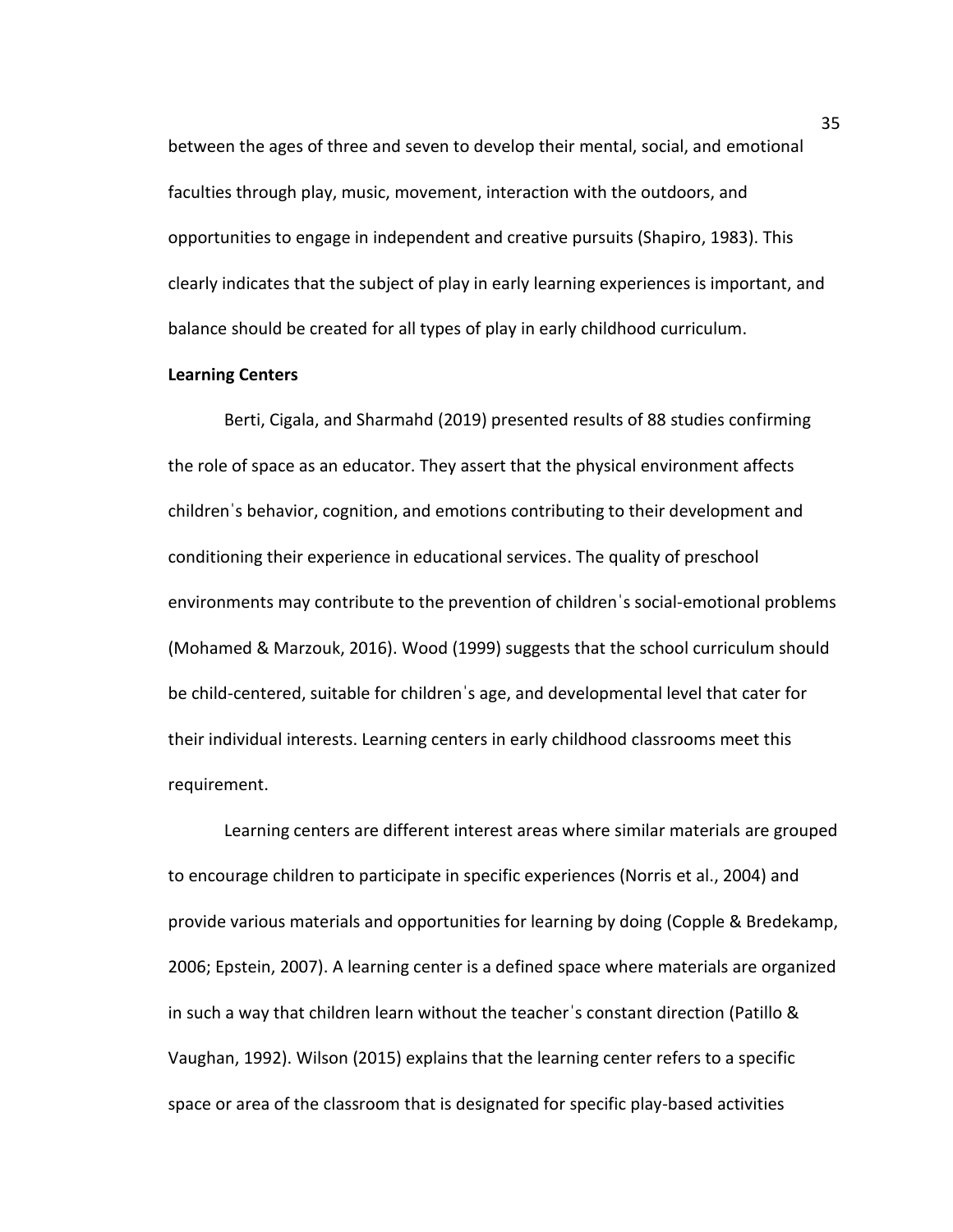aligned with learning objectives. Learning centers allow children to develop their independence, risk taking, perseverance, initiative, creativity, reasoning, and problemsolving skills (Heromen & Copple, 2006). Centers provide children with ample opportunities to make choices, working with others, being engaged, and involved in hands-on activities (Bottini & Grossman, 2005).

Cryer, Harms, and Riley (2003) recommends that high-quality early childhood settings should include at least five different learning centers that provide diverse learning experiences. They also stated that the materials in the learning centers should be easily accessible so that each child can use them independently. Wilson (2015) explains that each learning centerˈs activities should be based on the childrenˈs social, physical, cognitive, and linguistic growth, as well as the school curriculum. These areas included art, library, writing, music, computers, dramatic play, table games, discovery, and gross motor areas. National Association for the Education of Young Children (NAEYC, 2009) has recommended that early childhood education focus a substantial amount of time on child-selected and child-led activities. Patillo and Vaughan (1992) recommend that learning center activities include dramatic play, blocks, science, math, games, and puzzles. Madray and Catalano (2010) indicated that young children with appropriate and stimulating environmental experiences, their neurological, cognitive, brain, physical, and motor skills abilities are enhanced. Wilsonˈs (2015) research findings indicate that the high ability children were more likely to select centers independent of their peers. Learning centers create an environment that facilitates childrenˈs selfdirected learning, rather than the teacher being the focal point of the learning activity.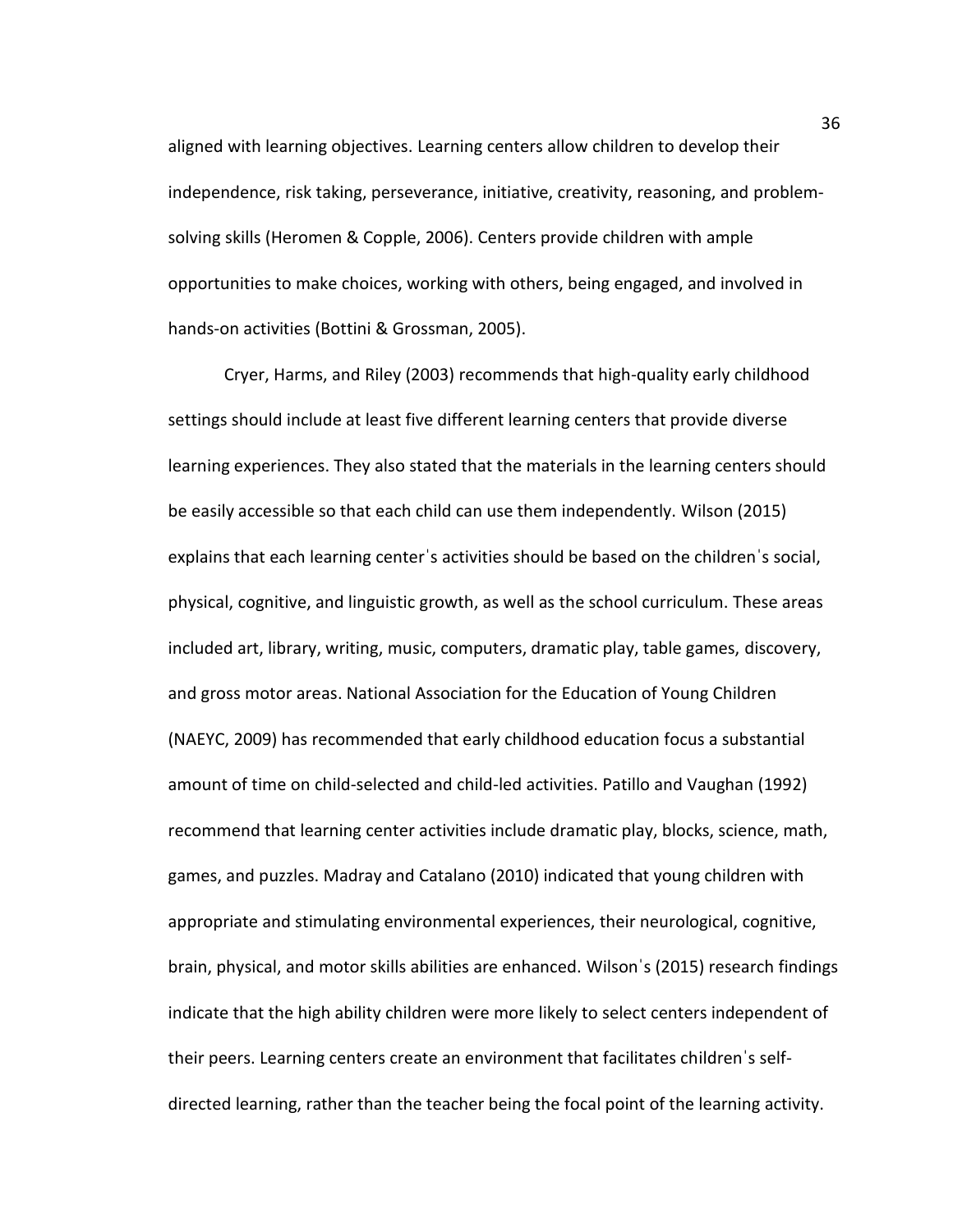In a learning center classroom, only a small amount of time is spent in total-group situations. In a learning center classroom, children work independently or in small groups with the various materials and activities available. The teacher moves around the classroom to the various centers and becomes involved in activities for short periods of time (Patillo & Vaughan, 1992).

Wilson (2015) codes learning centers as per developmental zones of cognitive (non-play, functional, dramatic, constructive, and games with rules), social (solitary, parallel, associative, and cooperative), literacy- based (library, reading, and writing), and arts-based (art and music). Learning centers should be organized according to the needs, interests, and skills of children; and should be adaptable and flexible, says Ramazan, Ciftci, and Tezel (2018). Learning centers are also highly physical as children are moving from one center to another doing hands-on activity. These findings clearly indicate that learning centers as an implementation tool for play-based curriculum can lead to holistic development of children.

### **Outdoor Spaces**

This literature review will be incomplete if play is not explored in outdoor spaces. In relation to outdoor playgrounds, Brown and Burger (1984) advocate that it promotes more cognitive and socially complex behaviors. The quality of physical environment and outdoor spaces has been linked to developmental outcomes in early years, by influencing behavioral, cognitive, and emotional aspects (Evans, 2006). Patillo and Vaughan (1992) write that children are expected to be physically and mentally active in an early childhood environment. When children play outside, they seem to perceive a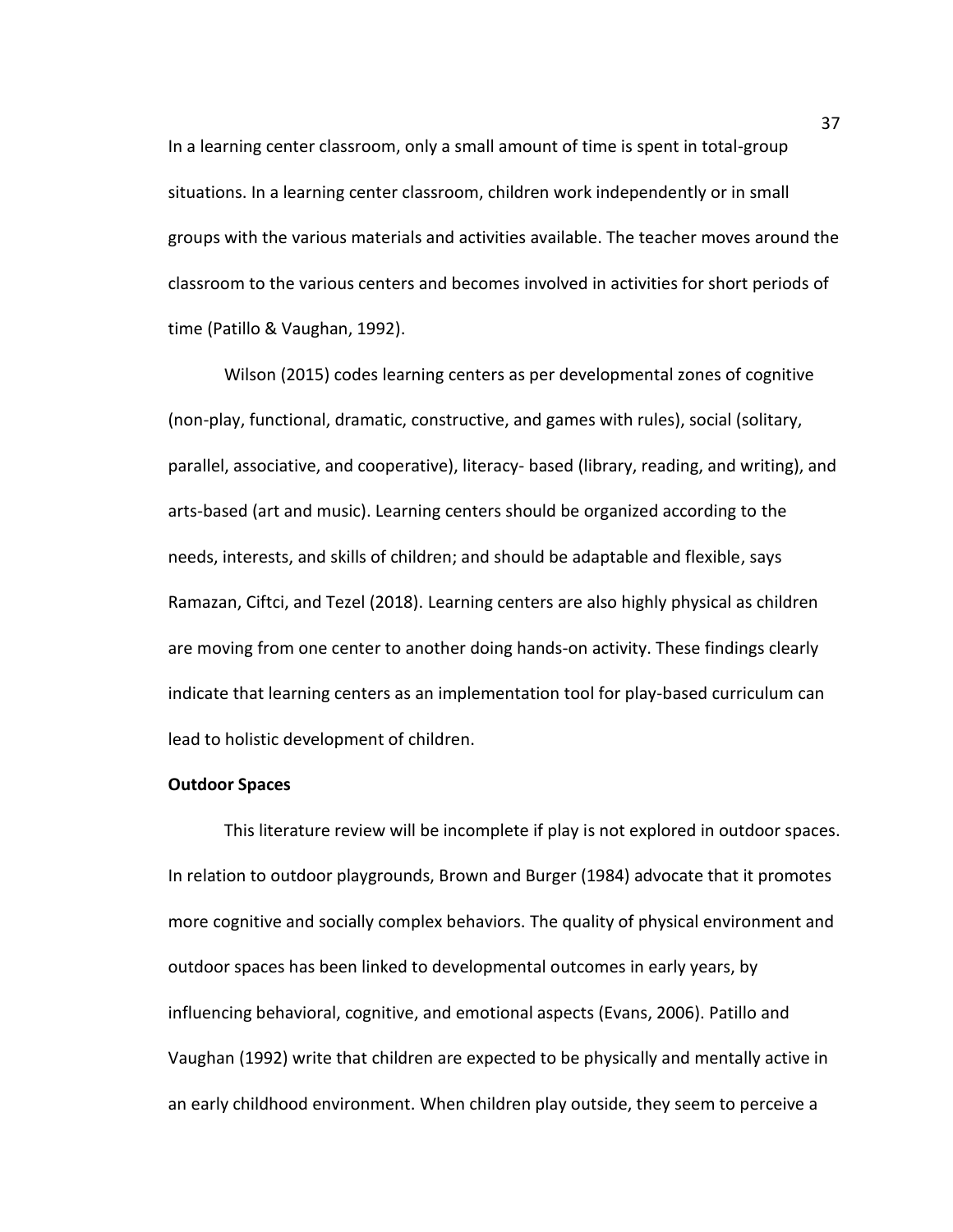greater sense of freedom, more independence, and more opportunities for socializing (Cullen, 1993). A 2016 review correlates childrenˈs physical activity and sedentary behavior to find out that the most significant influence was outdoor physical environment (Tonge et al., 2016). The presence of outdoor spaces has also been demonstrated to improve motor competence such as balance and coordination (Fjortoft, 2001). Early childhood settings with outdoor play areas provide important intervention opportunities for increasing physical activity and improving the health and development of young children (Maitland et al., 2020).

Dahlberg, Moss, and Pence (2007) oppose the idea of reducing the offering of physical activity to promote *ˈschoolificationˈ (p.515)* of early childhood. Gray (2011) noted that free play shrank 25 percent between 1981 and 1997. Children are having fewer chances to play outside school and less time in school. He also quotes a survey study (Singer et al., 2009) that indicates that children still prefer to play outdoors with friends when they have the chance. 54 percent of mothers reported that playing outside at a playground or park ranked among the activities that made their children happiest. Outdoor play outranked all other activities, including watching television, films, or videos (41 percent), and using electronic games (19 percent). Literature consistently reports that increased outdoor physical activity time in school has no detrimental effect on academic performance and may even enhance academic attainment, executive functions, and social behaviors (Booth et al., 2013; Doneelly et al., 2009; Hilman et al., 2008; Kamijo et al., 2011; Mahar et al., 2006). Increased outdoor physical activity time in school will improve attention processes, while inattention and hyperactivity symptoms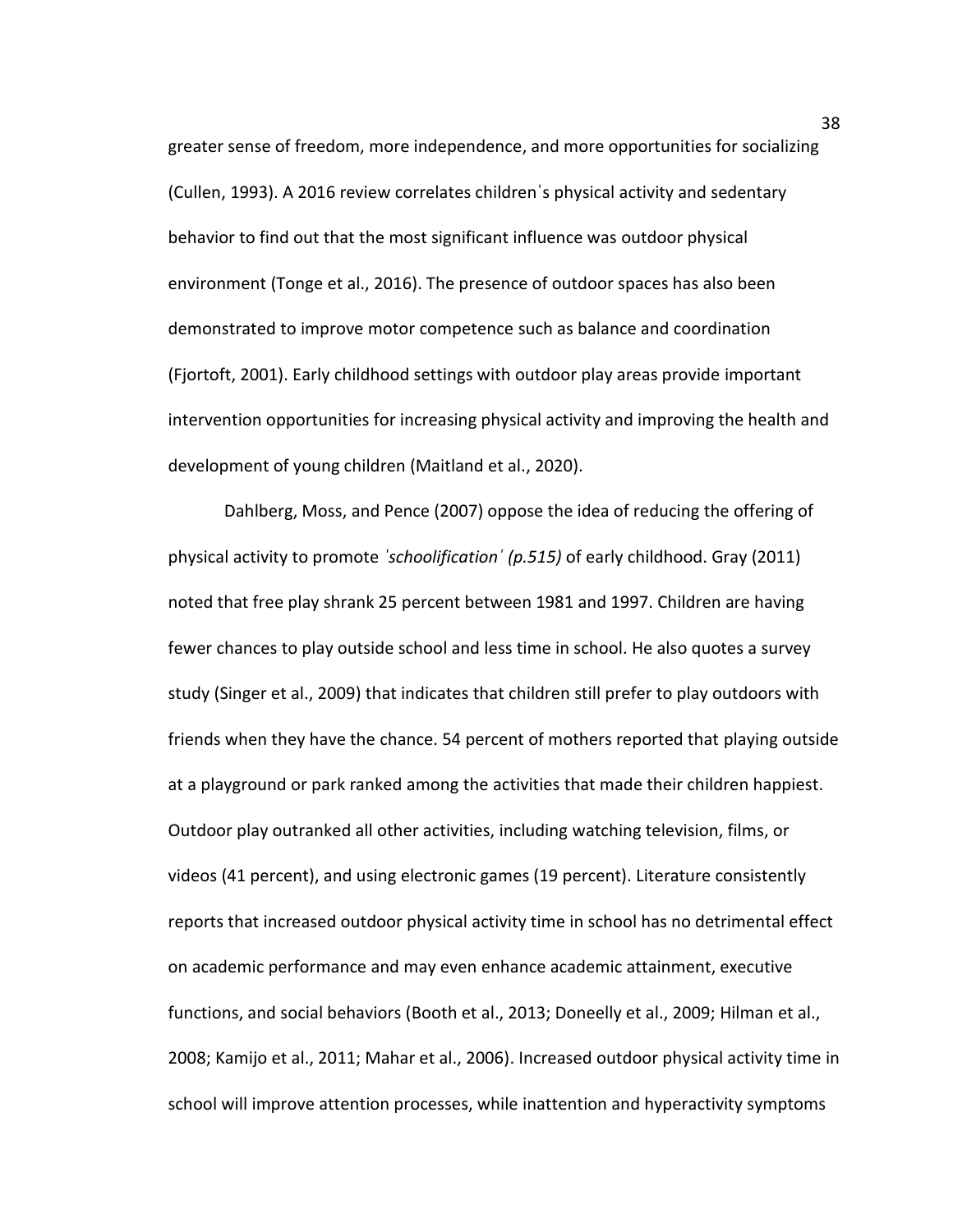seem to decrease (Berti et al., 2019). Brussoni et al. (2017) also note that natural outdoor spaces increase physical activity, independent play, quality of social behavior, and decrease in prosocial behaviors. Lastly, a positive relation was found between the number of hours spent outdoors and childrenˈs attention, and a negative relation was found between the number of hours spent outdoors and inattention and hyperactivity symptoms (Ulset et al., 2017).

Outdoor spaces that are intentionally designed for child-directed and initiated play in nature improves choice-making, problem-solving, engagement, and selfregulation (Kochanowski & Carr, 2014). Giusti et al. (2014) also noted that children in a natural outdoor environment in preschools were more empathetic, concerned for nonhuman life forms, and more aware of human-nature interdependence. Empathy, choicemaking, problem-solving, and self-regulation improve in natural outdoor environments (Berti et al., 2019). Focusing the outdoor spaces, Shim et al. (2001) and Cullen (1993) observed that preschoolers were more inclined to engage in functional and dramatic outdoor play rather than indoors. Play is the main type of play in outdoor spaces. Miller and Almon (2009) indicates that authentic child-initiated play does not follow a script, it is spontaneous, and ever-changing. Such an environment is outdoor spaces where children's play is valued, they gain confidence, and are in control of their bodies argues Petrie and Clarkin-Philips (2017). They further assert that having the freedom to explore an environment without unwarranted restrictions enables a child to become absorbed in achieving their goals, whatever that may necessitate. It has also emerged that physical spaces and environment affects social-emotional aspects in childrenˈs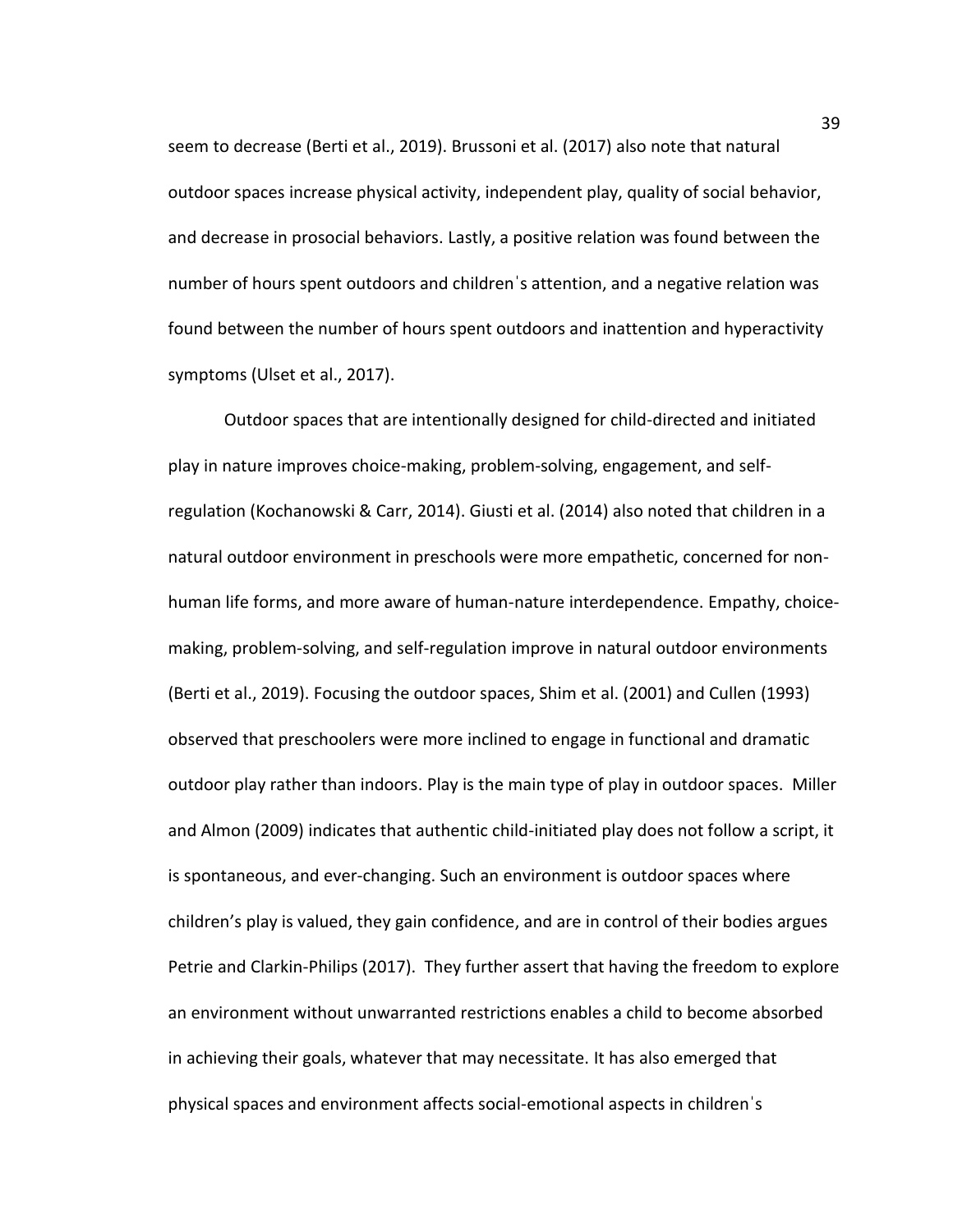development (Mohammed & Marzouk, 2016). Physical education centered around unstructured play and holistic notions of child development, wellbeing, and health imperatives should be standardized, recommends Petrie and Clarkin-Philips (2017). It can be safely concluded outdoor spaces provide a variety of experiences and demonstrate holistic developmental roles – physical, social, cognitive, and language that are critical to early childhood development.

## **Role of Teachers**

Graue (2010) writes, "in the hands of a skilled kindergarten teacher, play is a rich laboratory that can be used to teach multiple concepts simultaneously in a way that differentiates instruction" (p.15). She continues to explain the role of a teacher as someone who values play and shares control with children. Teachers and administrators must understand what play offers young children and be able to speak clearly about it (Wenner, 2009). The teacher should choose the materials carefully to support the educational objectives for each center (Heromen & Copple, 2006). Teachers should constantly monitor childrenˈs interest in learning centers and regularly change the materials to maintain children s interest to support ongoing progress (Pike-Wilkie et al., 2008).

Teachers should take an active role in scaffolding play. They should not be directing play, instead, enrich experiences by providing feedback, social interactions, and bringing relevant resources (Graue, 2010). Ashiabi (2007) contends that teachers have to recognize the developmental significance and relevance of play and engage in practices that scaffold play. This implies that there is a role for child-initiated and

40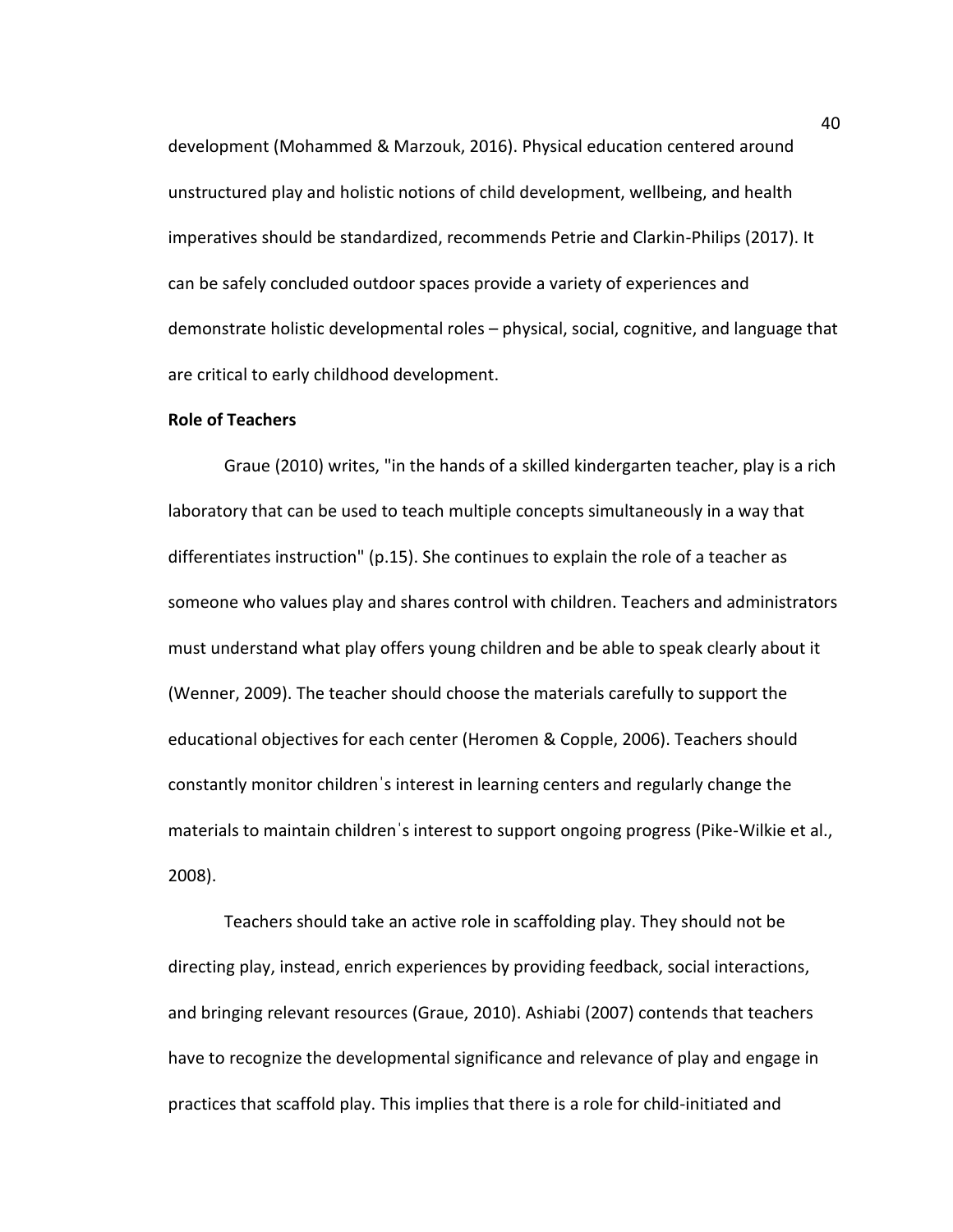teacher-guided play. However, it appears that it is the child-directed play, rather than the teacher-directed play, that is associated with a balanced development of all domains in kindergarten students (Gmitrova & Gmitrova, 2004). The role of teachers in the early childhood environment is to enable and scaffold play and learning – this requires careful and thoughtful planning, and spontaneous communications building on natural inquisitiveness and ideas of children (UNICEF, 2018). Researchers find that teachers arrange learning centers creatively in the classroom where all children are busy doing a task with creative materials but they have different degrees of choice, ensures that children play an active role in problem-solving tasks, and promotes childrenˈs executive functions. The greatest opportunities for stretching their ˈthinking musclesˈ come when they are allowed to produce and develop a city from their own idea to a final product (Hammond et al., 2012; Matte-Gagné et al., 2015). Children have the quirky knack of bringing the curriculum into their play, and teachers should be present to capitalize on any unexpected learning opportunity (Graue, 2010).

Daniels and Shumow (2003) advocates the idea of agency in play where children learning through play means seeing children capable rather than a blank slate to be filled. Therefore, teachers should arrange learning centers according to the needs, interests and skills of children writes, Ramazan and Tezel (2018). They further mention that centers should be flexible and adaptable. At each center there should be openended materials that are developmentally appropriate and new materials should be added every two to four weeks. They also recommend that new learning centers be developed and to revise existing centers based on their observations and needs of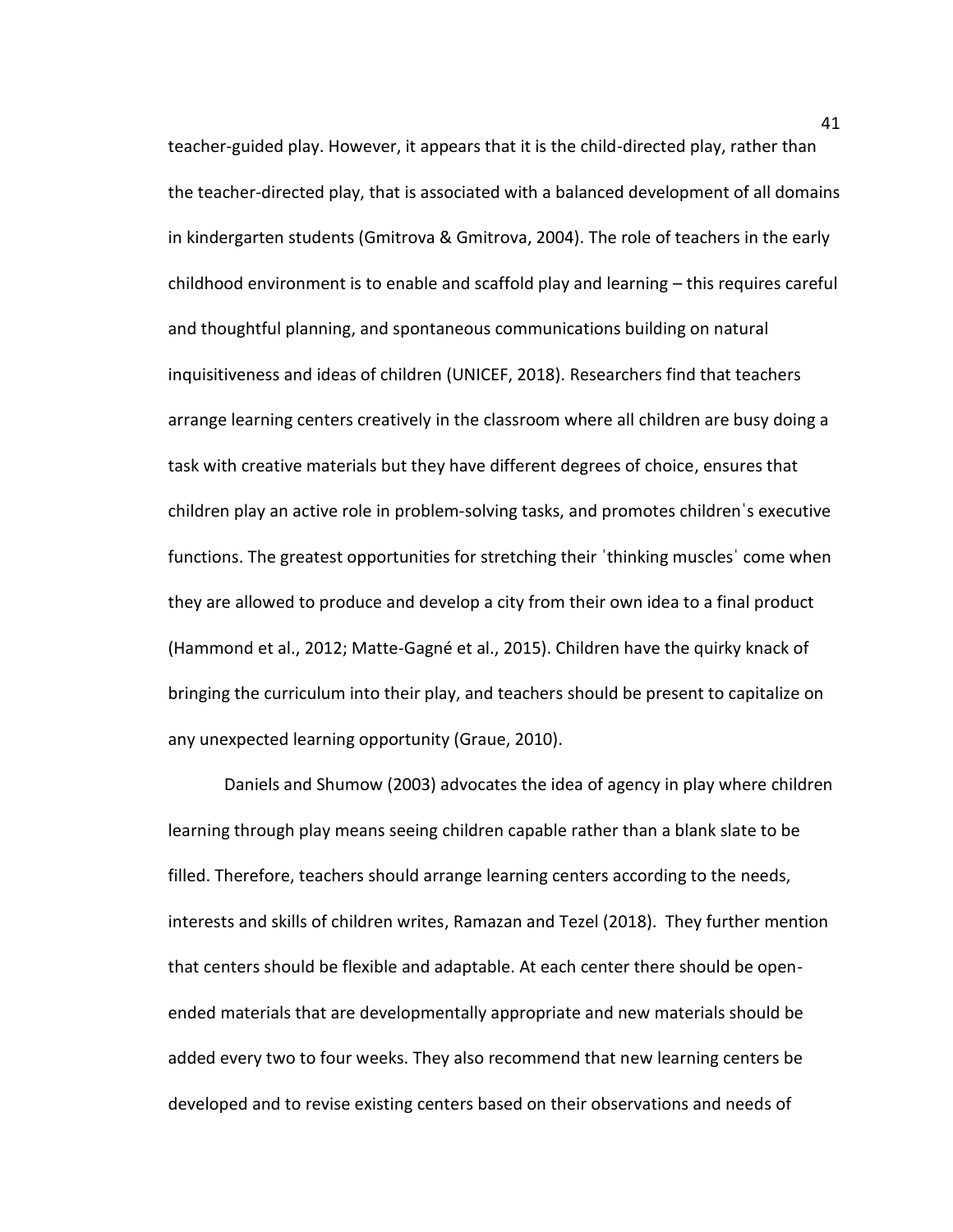children. As children play in learning centers, the role of a teacher is to observe what children do and to act when they see opportunities to improve childrenˈs discoveries, play, and problem-solving skills (Heromen & Copple, 2006). Beri et al. (2019) presents a perspective that identifies adults and children as co-constructors of the environment. They emphasize that adults need to be aware of their environment and their perceptions of play to allow children freedom and exploration. Within the play-based curriculum, the teacherˈs role is to know how and when to provide opportunities for children to extend their abilities or when to leave them to work independently (Saracho, 2002).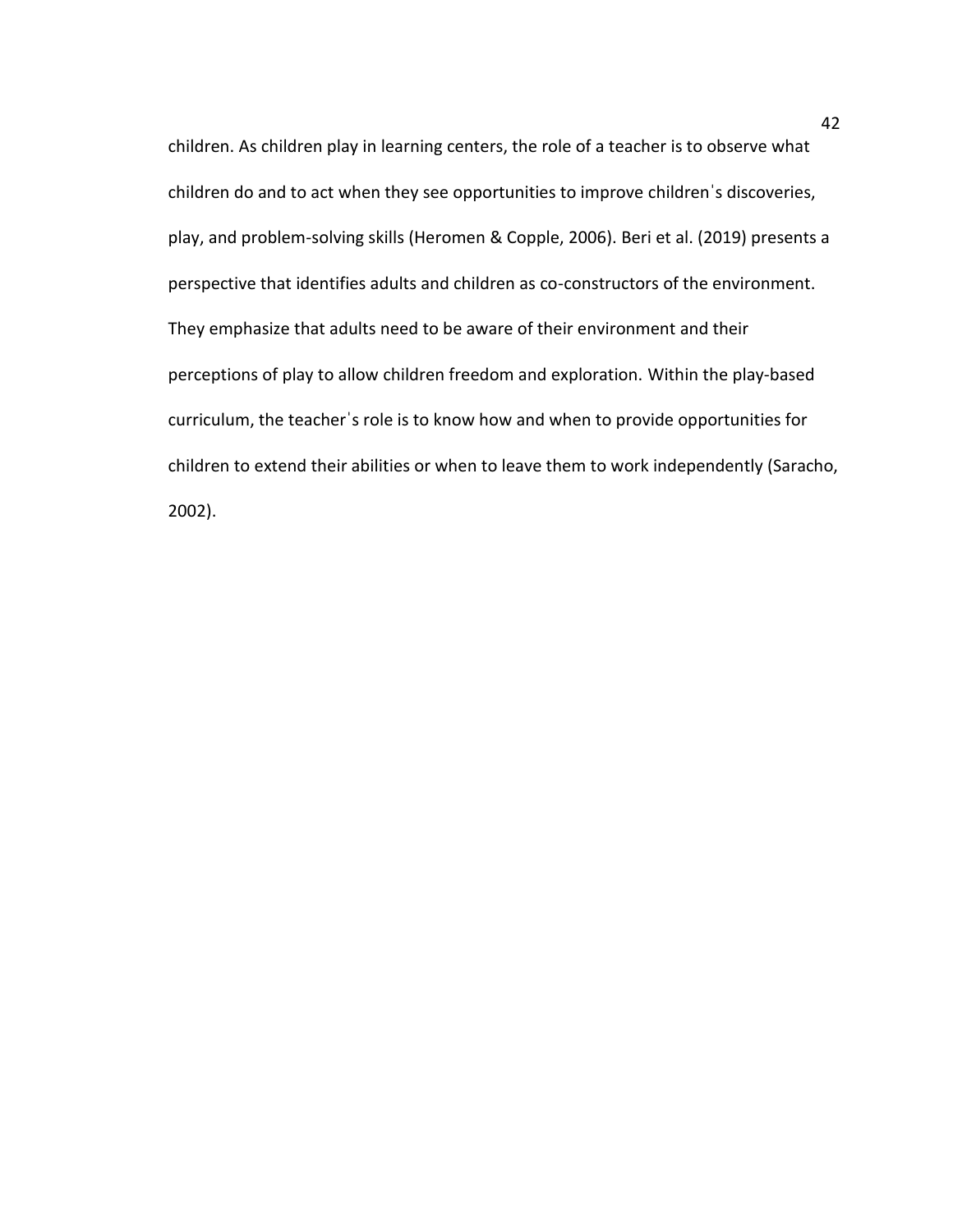### **CHAPTER III: DISCUSSION AND SUMMARY**

#### **Summary of Literature**

The summary will be written in three parts, answering three major questions of literature review. The first question was, *what is play and its importance in the early years?* During this research, several benefits of play have been explored and validated. Play has been conceptualized as creativity, socialization, acculturation, mastery, collaborative, intrinsically motivated, pleasurable, freely chosen, non-literal, actively engaging, opportunistic, episodic, imaginative, for the moment, and more with means than ends (Golinkoff and Hirsh-Pasek, 2016; Piaget, 1962; Rubin et al., 1983; Schwartzman 1978; Sturgess, 2003; Vygotsky, 1978; Zosh et al., 2017).

Though abundant research evidence is available supporting the importance of play and its central role in early childhood, play is being reduced in early childhood classrooms due to mandated strict standards and academic policies, lack of awareness of importance of play among teachers and parents, and policy makers (Bassok et al., 2016; Elkind, 2007; Graue, 2010; Gray, 2011; Hirsh-Pasek et al., 2009; Leseman et al., 2001; Myck-Wayne, 2010; UNICEF, 2017). Play is the most developmentally appropriate way for children to learn; it facilitates problem-solving, perspectives, emotional and social skills, cooperate, negotiate with others, takes turns, self-control, work with peers, get along with others, engage in conversations with peers without interruption, innovation, creative thinking, regulate their emotions, resolve conflicts, learn selfadvocacy, build resilience, deal with challenges in environment, and conquer fears (Ashiabi, 2007; Bailey, 2002; Bredekamp & Copple, 1997; Gray 2011; Hartup, 1992;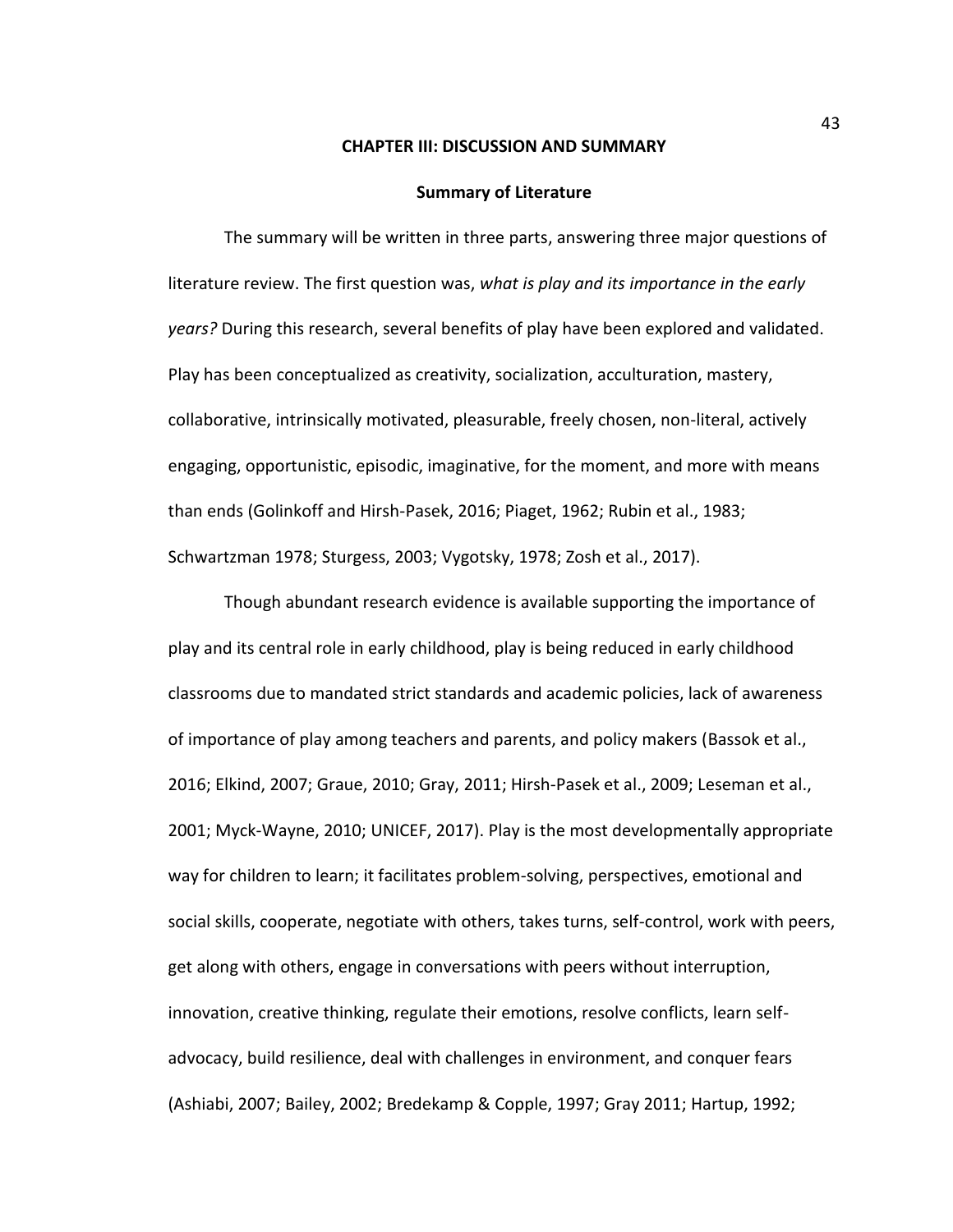Leseman, Rollenberg & Rispens, 2001; McArdle, 2001; Miller & Almon, 2019; Wood, Milteer & Ginsburg, 2011). Play lays a strong foundation for critical, positive, and healthy physical, social-emotional, cognitive, and language development.

As mentioned by various educationists and researchers, play has many faces and types. They have equal pedagogical value and can be used in multiple combinations which often overlap in rich play scenarios – free play, guided play, games, open-ended play, modeled play, and purposefully-framed play, to name a few (Miller & Almon, 2009; Moore & Boyd, 2017; Pyle & Danniels, 2016; Zosh et al., 2017). They also advocate that it needs a balance of child-initiated, child-led, and child-choice but in the presence of an adult and adult scaffolded.

The second question that was primary to this literature review was *whether play impacts the holistic development of children?* Development and learning in early years are holistic and cuts across developmental domains. Holistic development of child is beautifully categorized and synthesized by Brown (2014) that are ˈdevelopmental and interrelated domainsˈ in early years: "physical development and health; social and emotional development; communication, language and literacy; and cognition and knowledge of the world. These domains of child development represent the overarching areas of early childhood education that are essential for school and long-term success" (p.37-38). Holistic developmental domains like physical (fine and gross motor skills), social (empathy and theory of mind), emotional (development self-regulation and even self-conscious emotions), and creative development (divergent thinking, making and expressing) have been validated by educationist and researchers and also confirmed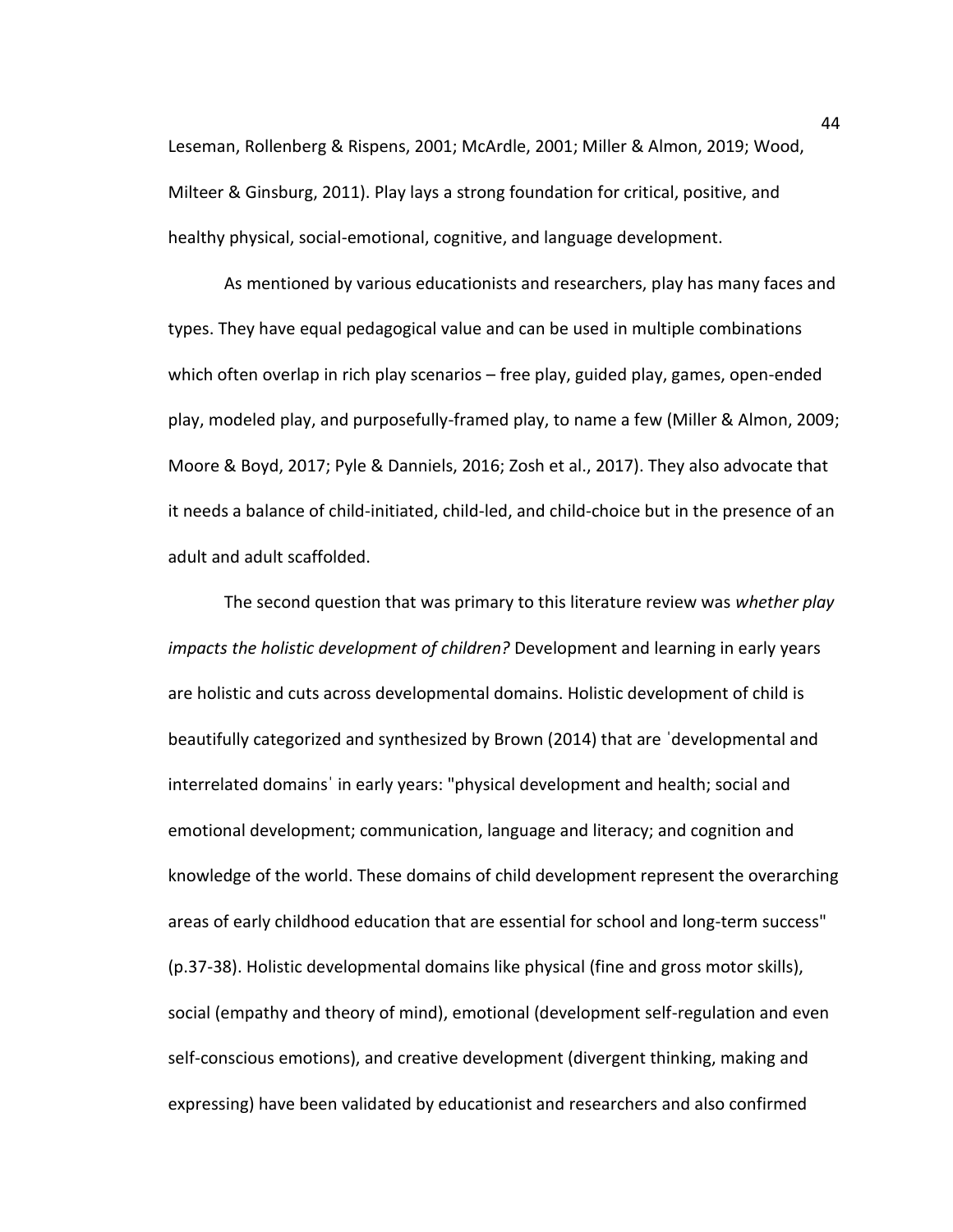that they are interrelated (Evans 2006; Gifford, 2014; Guo et al., 2012; The Lego foundation, 2018; Weisberg et al., 2016). Furthermore, play is seen as a facilitator in the process of children accessing the highest level of their zones of proximal development (Scheu & Xu, 2014; Vygotsky, 2005).

The final question that guided this literature review was *how to implement play in early childhood education?* Research in early childhood education supports the role of play as an important modality of learning and development purpose (Ashiabi, 2007; Bredekamp & Copple, 1997; Eisert & Lamorey, 1996; Froebel, 1887; Groos, 1901; Hirsh-Pasek et al., 2009; Piaget, 1976; Piaget, 1991; Smilansky, 1990; Vygotsky, 1976). Therefore, play as curriculum and pedagogy is central to early childhood education. The play-based curriculum should focus on child-centered learning; children should be empowered to direct their own learning, free to make choices, and creative pursuits (Morrow, 1997; Shapiro, 1983; Stahl, 1999; Weaver, 1994; Zosh et al., 2017). Three main characteristics to implement play-based curriculum in classrooms are – play-based curriculum (programs and psychological dimension); learning centers and outdoor spaces (physical environment of service and physical dimension); and role of teachers (staff and social dimension) (Gifford, 2014; Melhuish, 2016).

Early childhood programs' quality can be determined by its environment and space (Berti et al., 2019; Mohamed & Marzouk, 2016). Learning centers and outdoor spaces will be the highest contributing factor in early childhood environments. Learning centers are different interest areas where similar materials are grouped, providing opportunities for learning self-initiated exploration, without teachersˈ constant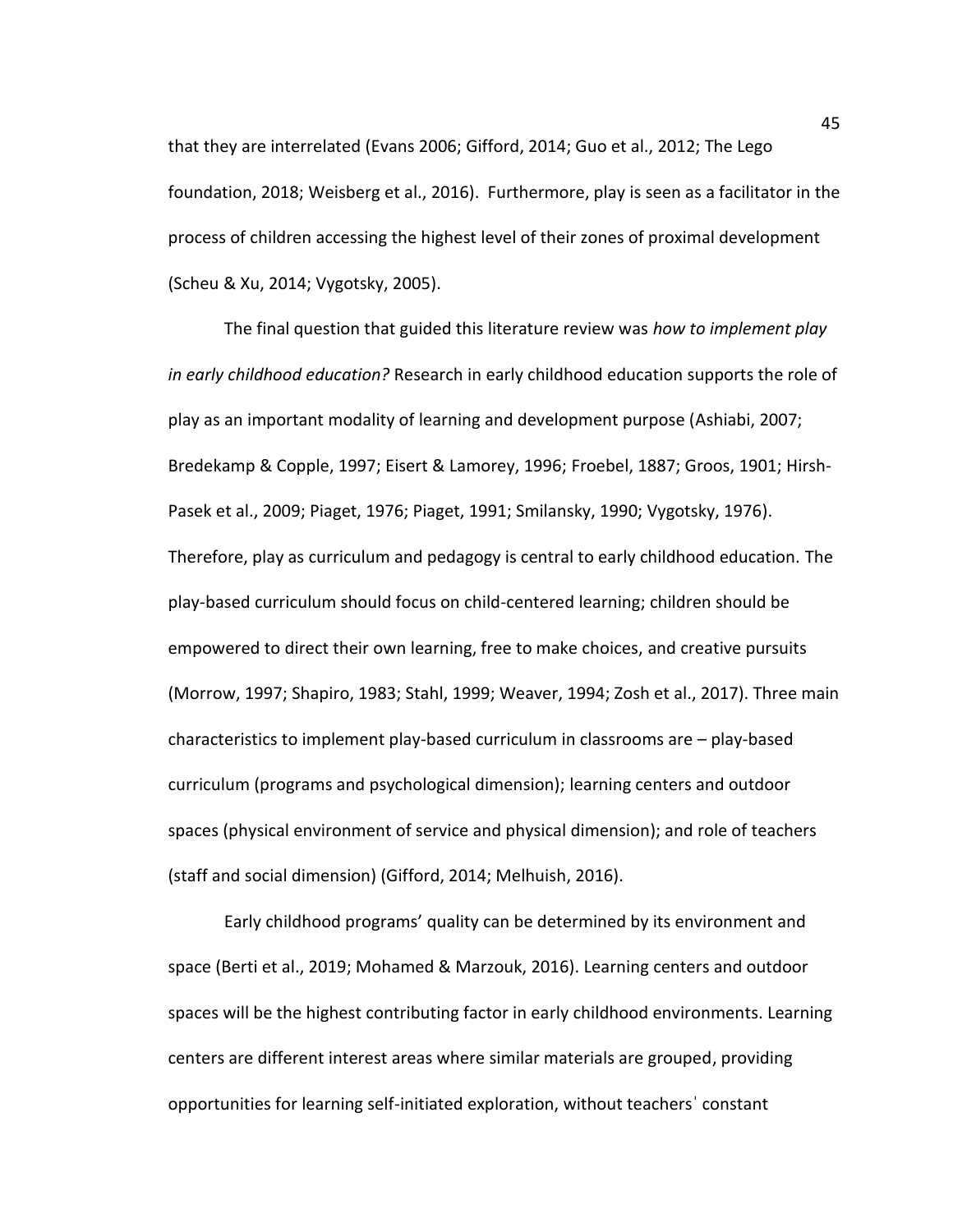direction, and play-based activities aligned with learning objectives (Copple & Bredekamp, 2006; Epstein, 2007; Patillo & Vaughan, 1992; Norris et al., 2004; Wilson, 2015). Learning centers have been proven to develop risk-taking, initiative, creativity, reasoning, decision making, collaboration, and engaging (Bottini & Grossman, 2005; Cryer et al., 2003; Heromen & Copple, 2006). Learning centers should correlate with childˈs developmental domains and activities in the areas of art, library, music, computers, dramatic play, pretend play, and free play can be set up in early childhood centers (Cryer et al., 2003; Madray & Catalano, 2010; Patillo & Vaughan, 1992; Wilson, 2015). Play in outdoor spaces indicates improved physical, social, emotional, and cognitive behaviors (Brown & Burger, Cullen, 1993; Evans, 2006; Fjortoft, 2001, 1984; Maitland et al., 2020; Patillo & Vaughan, 1992; Tonge et al., 2016). Outdoor play improves choice-making, decision making, problem solving, engagement, resilience, empathy, and independence (Berti, Cigala & Sharmahd, 2019; Cullen 1993; Giusti et al., 2014; Kochanowski & Carr, 2014; Shim et al., 2001). It can be safely concluded that learning centers and outdoor spaces provide various experiences and demonstrate holistic developmental roles – physical, social, cognitive, and language that is critical to early childhood development.

The role of teachers is crucial in the implementation of a play-based curriculum in early childhood environments. They need to understand what play has to offer, chose the material carefully for each center, thoughtful planning, share control with children, monitor childrenˈs interest in learning, build upon on childˈs inquisitiveness, and scaffold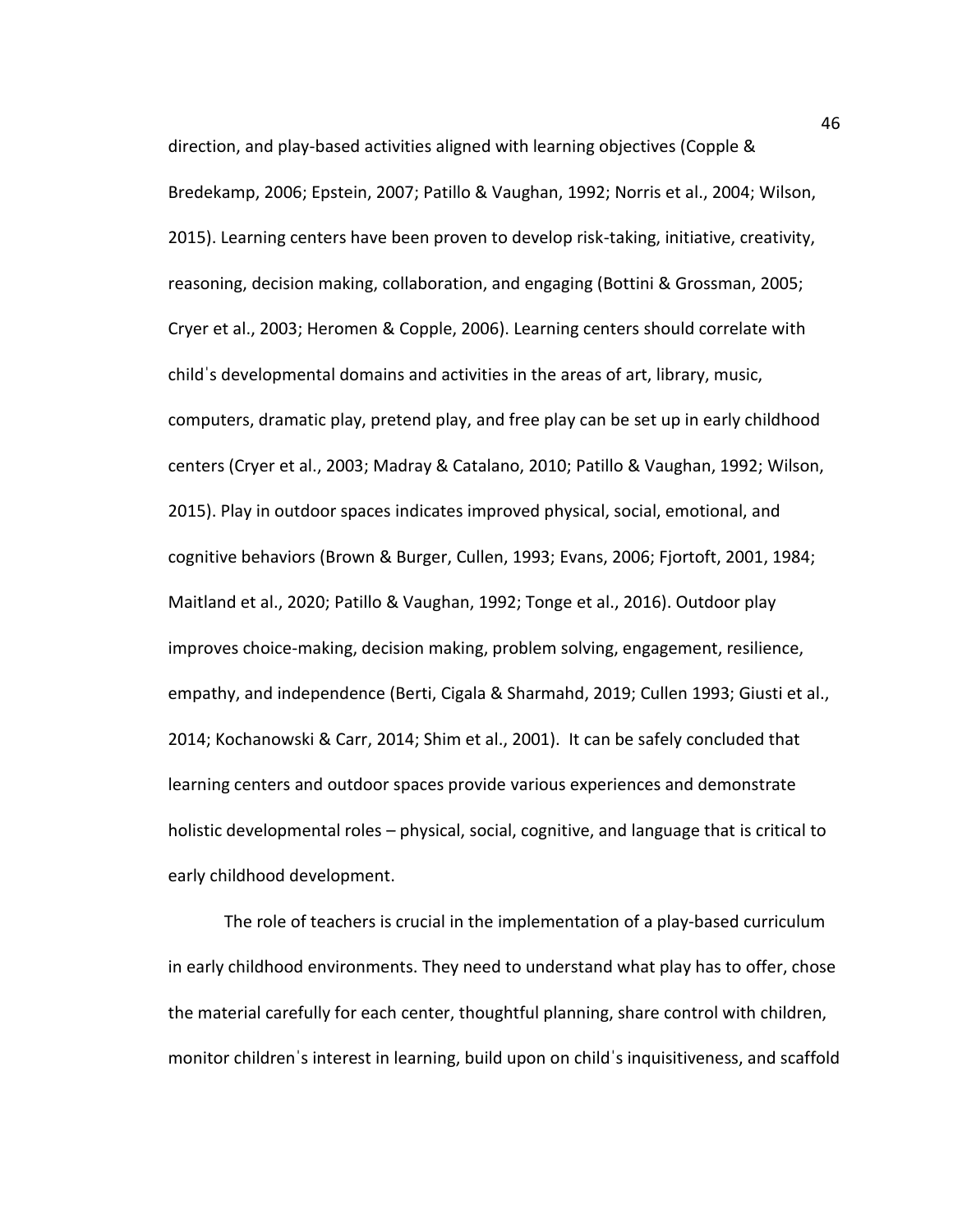play (Ashiabi 2007; Graue, 2010; Heromen & Copple, 2006; Pike-Wilkie et al., 2008; UNICEF, 2018; Wenner, 2009).

## **Limitations of the Research**

With the huge bank of literature available through Bethel library, electronic databases were searched. No study date limits were imposed. To locate the literature for this thesis, education journals, ERIC, International Baccalaureate journals, and research papers, and peer reviewed articles were widely used. The review of literature for this study was focused on three broad categories: defining play, play and holistic development, and implementation of play as a curriculum in early childhood education. There was an abundant amount of information about play and its benefits in early childhood. Play In its broader sense, its benefits, and types were easily available. Play was coded on the levels of physical, social-emotional, cognitive, language domains.

However, it was challenging to locate information directly related to play and learning centers corresponding to developmental domains. This cross-referencing of learning centers and developmental domains as mainstream curriculum in early childhood classrooms was a challenge. There were also different opinions about which type of play needed to be included in early childhood classrooms based on their power – free play or guided (Pyle & Danniels, 2017). This idea was not researched in detail as the focus of the paper was impact of play and not a particular type of play. This area can be another research study on its own.

Furthermore, Graue (2010) acknowledges that 21 percent of five-year-olds attending kindergarten in 1950 has now changed to nearly 100 percent fifty years later.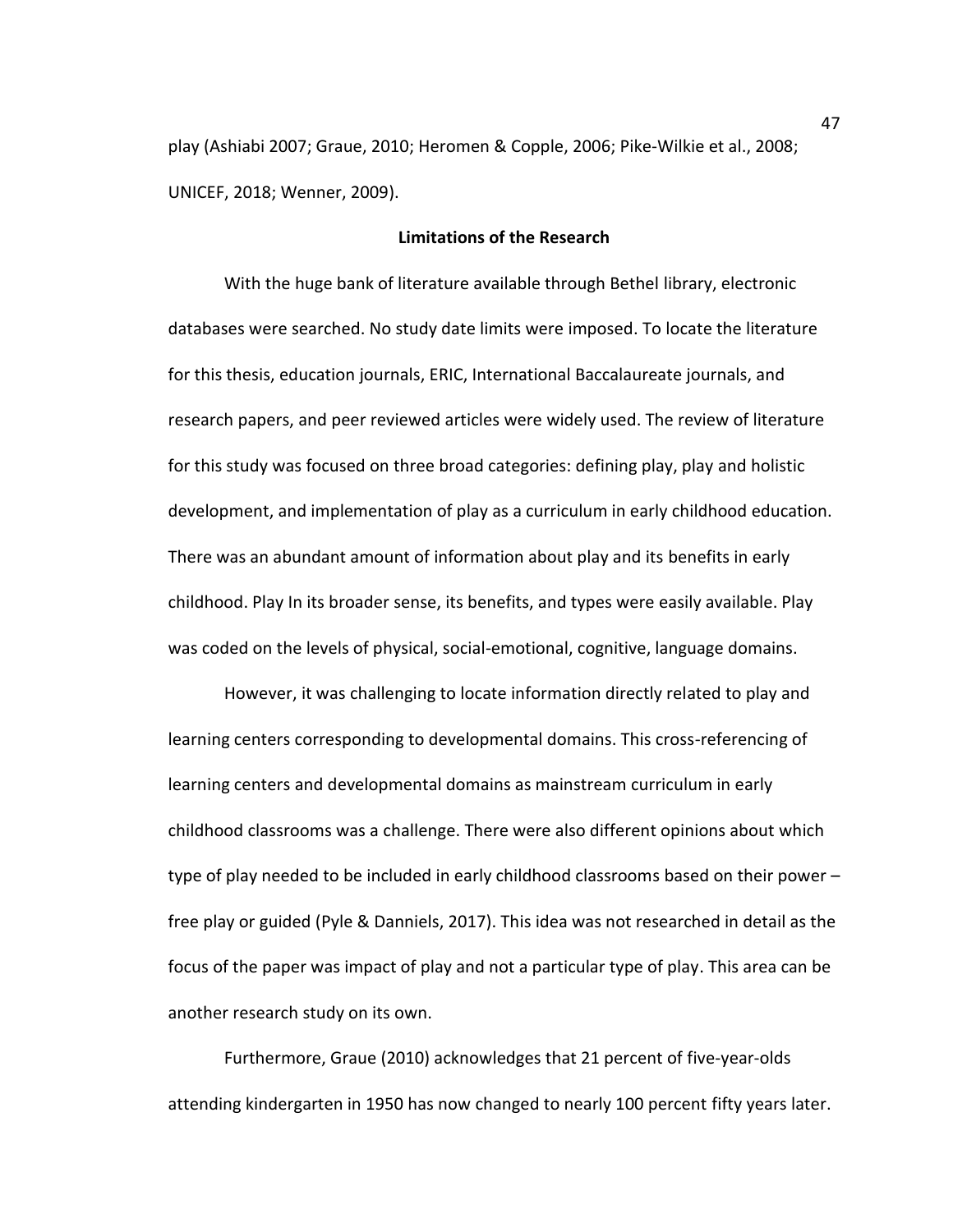But this holds true for countries like the USA. This is not relevant in the context of Uganda where early childhood enrollment stands at less than 10% (Ministry of Education and Sports, 2014). Still, contexts like Uganda have to heavily rely on foreigners' research studies and upon foreign students given lack of human resource and research made in local contexts. However, it cannot be denied that play plays an important developmental role in early childhood irrespective of any demography.

Finally, the studies included had two sources of data – neuroscience and observational. Most of the research studies in this paper were based on observational data and less of neuroscience sourcing. This can be another focus area of future study to explore how play unswervingly impacts or correlates the healthy development of the body and mind of the child.

### **Implications for Future Research**

From the research and literature review undertaken for this paper, it can be concluded that more research is required in the areas of implementation part of play in early childhood classrooms. Knowing the benefits of play in early childhood, is that being implemented in the classrooms? If yes, then the quality and quantity of play can be assessed. Also types of play and its impact can be researched. If not, then what are the specific factors for lack of implementation?

Another area for future research is the neuroscience explaining how play supports learning. It is important because qualitative observational data can only be backed up and validated through quantitative experiment-based and neuroscience evidence. As much is written about development in early childhood years and the

48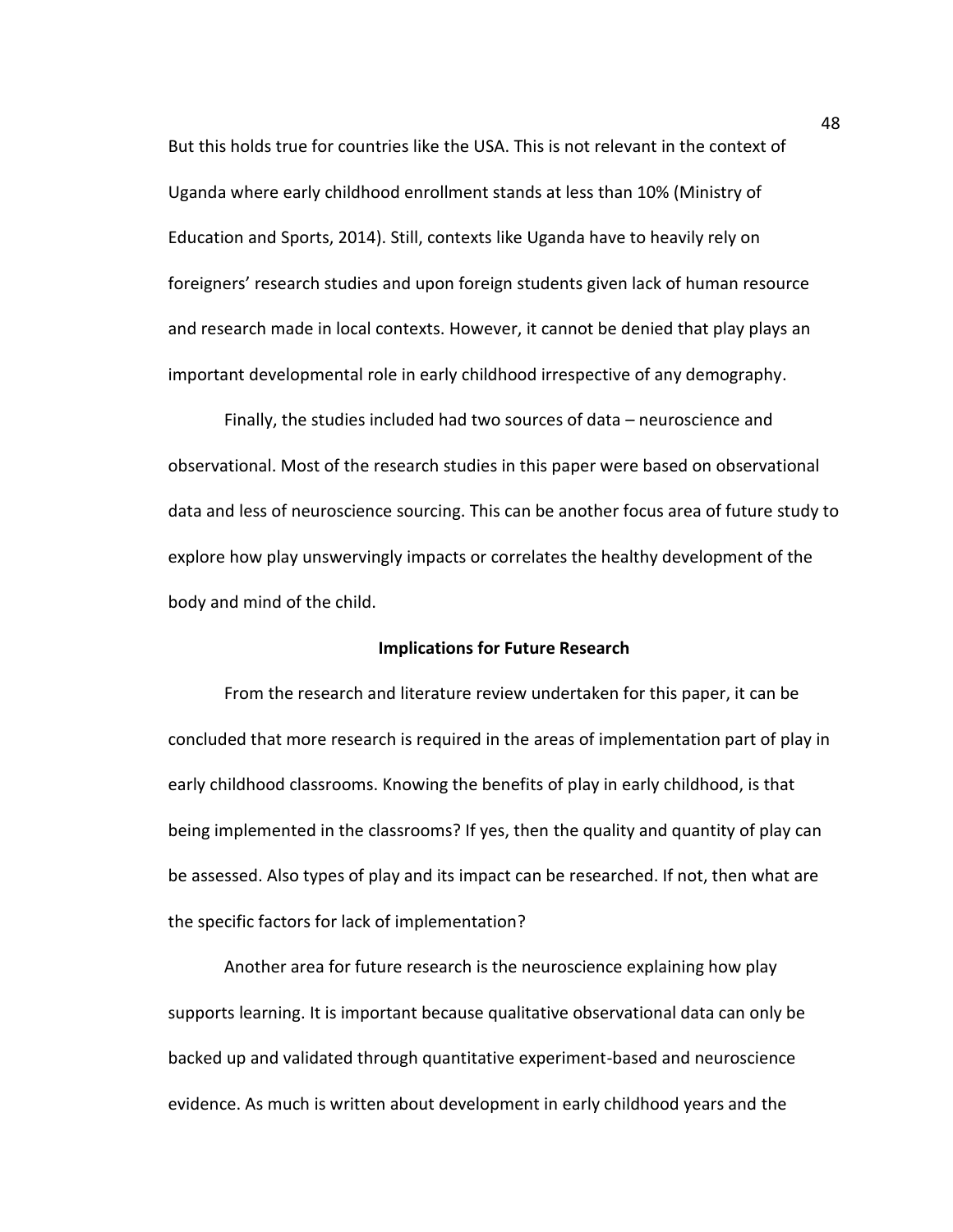importance of play in the early years, a correlation between two was not easy to find. More research is needed in this area. This particular aspect has made me curious and I would like to read more to validate the importance of play for the developmental needs both qualitatively and quantitatively.

Lastly, especially for African and more specifically Ugandan context, research in Ugandaˈs early childhood centers will be more helpful to understand how play is impacting the nature and holistic development of the child in this context. Another area of research can be limitations in implementing play-based curriculum in early childhood centers in Uganda and how they can be mitigated.

# **Implications for Professional Application**

It is discussed above in detail how play is falling out of foundation in early childhood centers due to academic pressure or lack of awareness in adults. By adults, here I mean, teachers, school administration, and parents. Therefore, in this section, professional application will be discussed at three levels who are directly responsible for children's learning and development in early years.

# **Implications for Teachers**

Teachers need to understand and be aware of what play has to offer and make opportunities available to children in their classroom. They are also primarily responsible for building the environment. That means, they create learning centers on a regular basis and provide children with ample opportunities for play. They also need to ensure they balance guided play and free play. This means that children are not restricted to the opportunity to learn through their own initiative and exploration but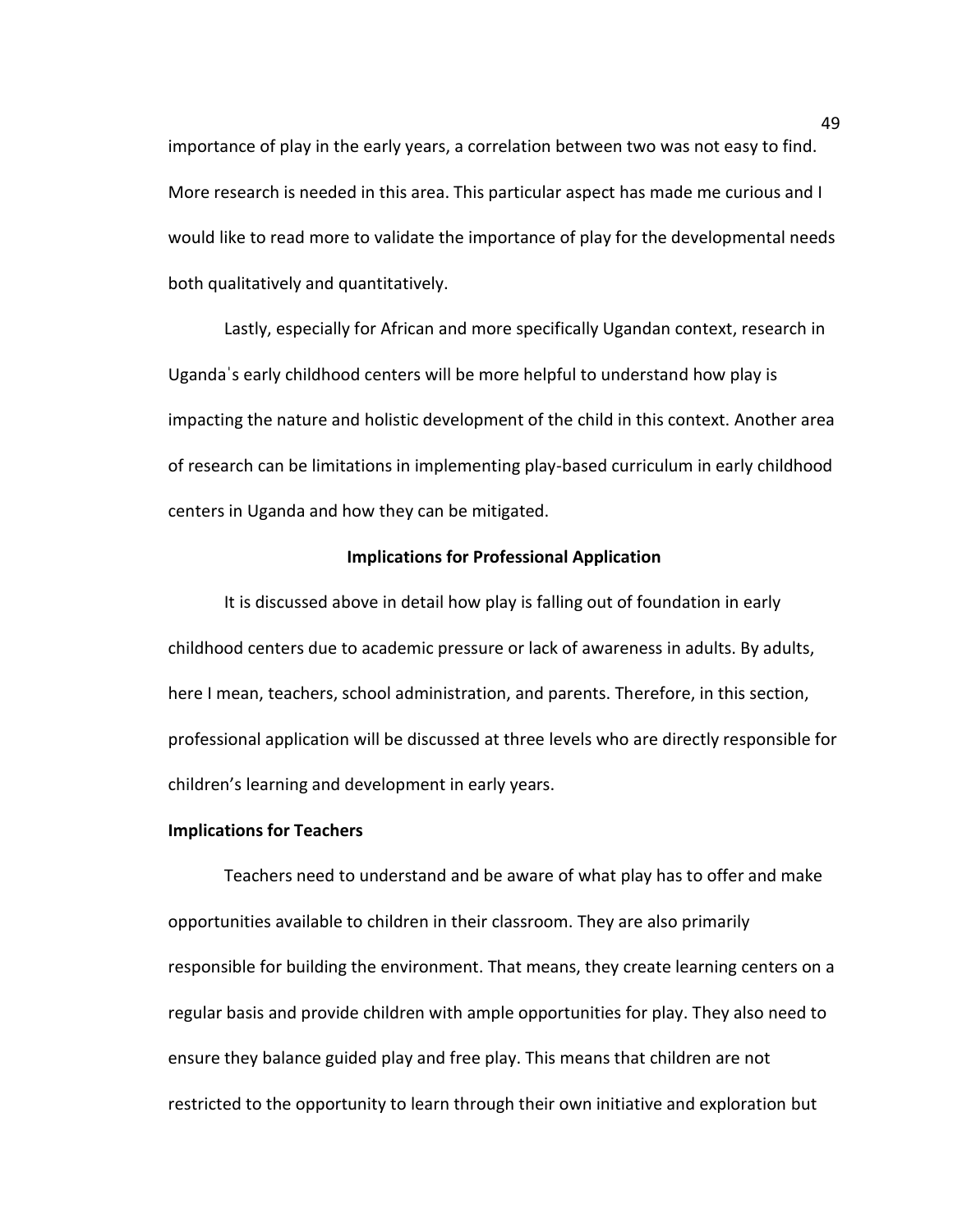creating a sense of balance between childrenˈs choice of free play and experiential learning offered through guidance. The assumption here is that teachers in early childhood should be aware of the importance of play, see value in play, and able to use play as instruction in their teaching pedagogy. It is also expected that they receive support from parents and administration to be able to model their classrooms as playbased without pressure of rigorous academic accountability. Therefore, a serious awareness among teachers is very critical if play-based curriculum has to be implemented in early childhood classrooms.

## **Implications for Administrators**

Lack of awareness in school administrators, principals, education officials, and policy makers about what play has to offer can be a big hindrance in offering play-based curriculum at early childhood centers. They may not realize the critical role of play in building childrenˈs developmental domains. Administrators not only have to understand the role of play, but also invest in training teachers and parents. This will have both – financial and human resource implications for administrators. They also have to speak clearly about the instruction of play-based curriculum implemented at school to their parents. They should not succumb to the pressures of parents who may not see play and learning as complimentary but opposites.

## **Implications for parents**

Parent-school shared partnership will be required in understanding how a child develops through play during early years. This means teachers and school administration have to educate parents about play-based curriculum and how it helps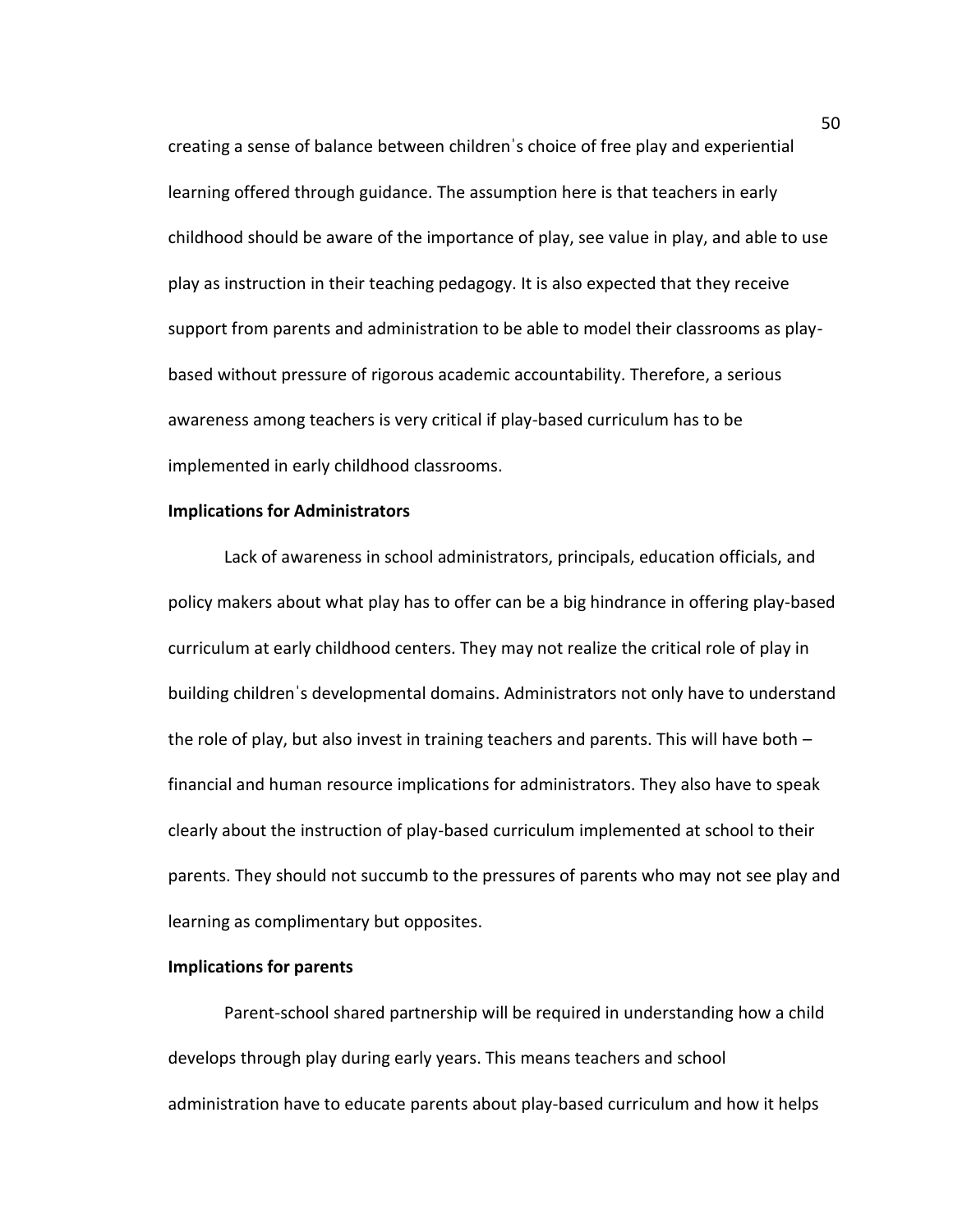children develop holistically that in turn will yield better academic results as well as growth. Parents also have to play a positive role in understanding their children better and what is more developmentally appropriate in long-term.

All the above implications for teachers, administrators, and parents will require abundant education and awareness about the importance of play. As an early childhood educator and administrator in my professional and voluntary setting, I see myself creating impact for more than 250 children between birth to five and their families, more than 15 professional teachers, and approximately 30 voluntary teachers. This is a small drop in the ocean. If more professionals come forward, more schools accept playbased curriculum, and all trained professionals and volunteers turn into advocates of play-based curriculum then impact can be extended, ascended, and play will be accepted more as a developmentally appropriate mode of instruction in early childhood education.

## **Conclusion**

Play has been highly viewed as the primary means in which children make sense of the world (Piaget, 1962; Vygotsky, 1967). Research provides persuasive evidence that play can build strong foundations for physical development, fine and gross motor skills, and health (Bjorklund & Brown, 1998); social and emotional development by practicing social interactions; language development (Fisher, 1992); cognitive development (Brown, 2014), and most importantly it makes them happy (Gray, 2011). Given the holistic developmental significance that play offers in early years of the child, it is crucial to note that play is the most appropriate way to develop and learn for children in early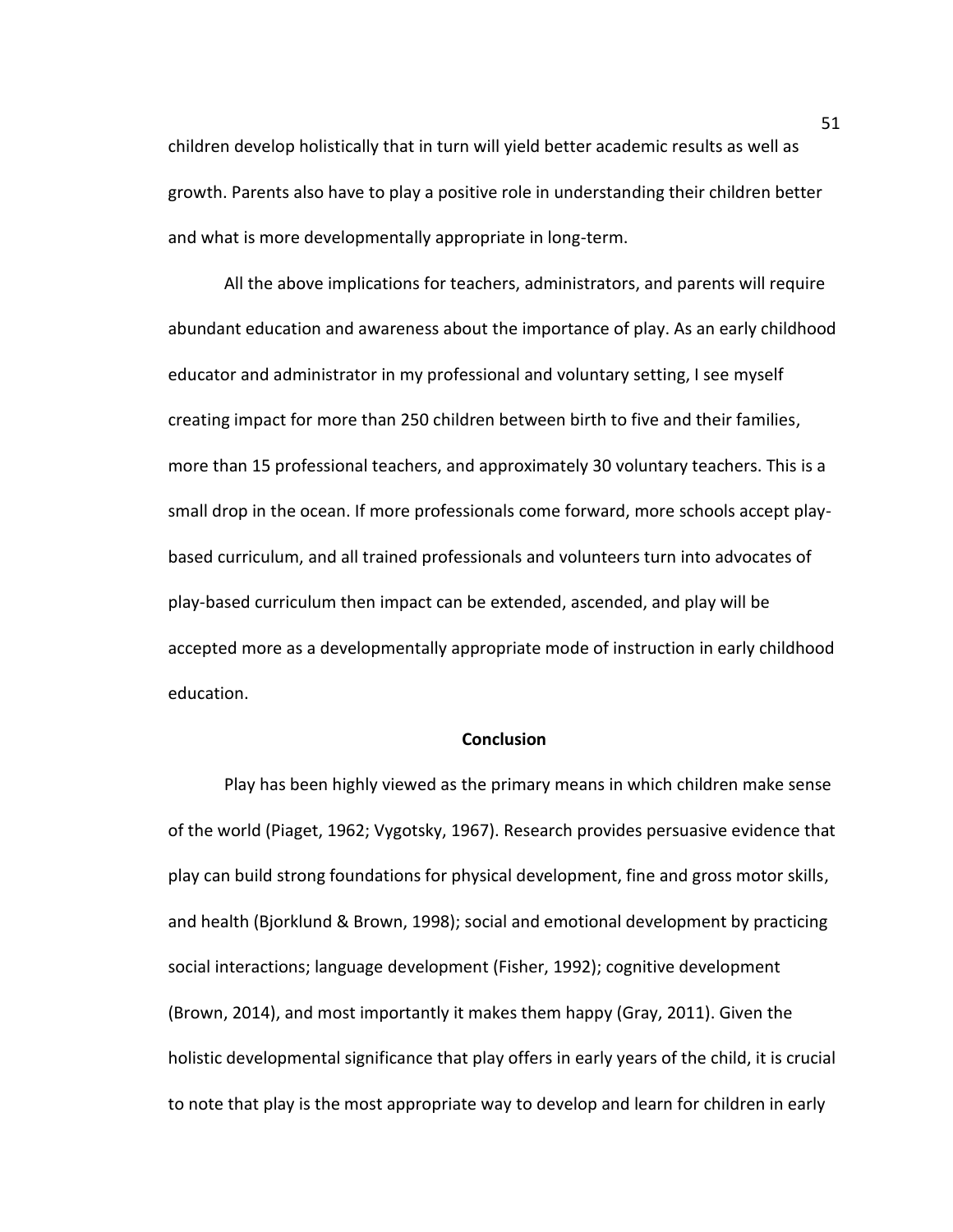childhood classrooms. Play can be the most engaging and natural process. Play as a means of instruction in early childhood classrooms can be implemented through learning centers and outdoor play areas. Learning centers and outdoor play areas provide diverse learning experiences that can lead to holistic development of children and ample play opportunities. Within this play-based curriculum, the teacherˈs role is to provide opportunities to children to play independently, through guidance, and by balancing the act of free play and guided play. In conclusion, play-based curriculum is most critical and developmentally appropriate in holistic development and in realizing childˈs potential to give society a healthy, happy, social, caring, creative, intellectual, and responsible generation.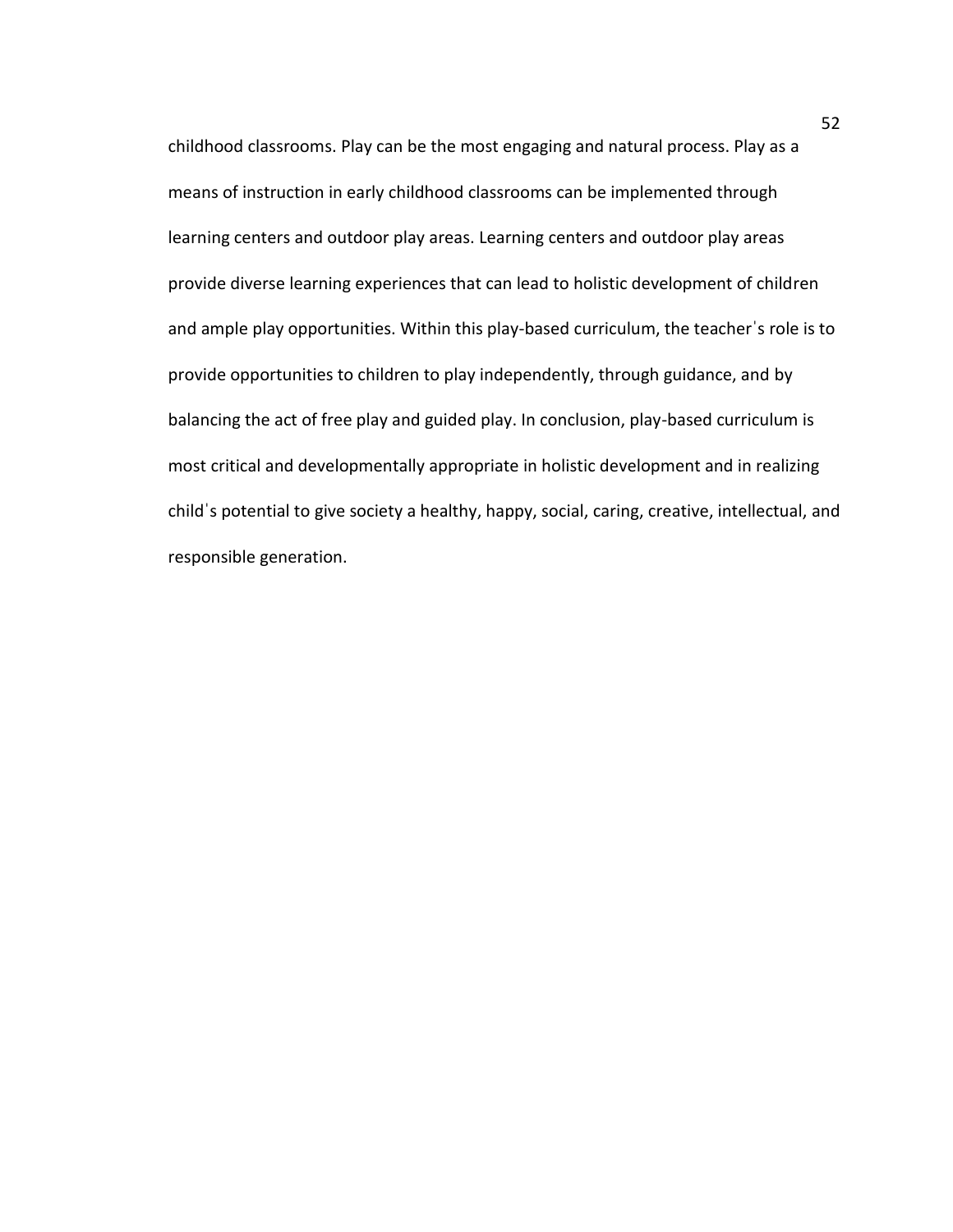#### References

Aldhafeeri, F., Palaiologou, I., & Folorunsho, A. (2016). Integration of digital technologies into play-based pedagogy in Kauwaiti early childhood education: Teachersˈ views, attitudes and aptitudes*. International Journal of Early Years Education, 24*(3), 342-360. doi:10.1080/09669760.2016.1172477

- Ashiabi, G. (2007). Play in the preschool classroom: Its socioemotional significance and the teacherˈs role in play. *Early Childhood Education Journal*, *35*(2), 199-207. doi:10.1007/s10643-007-0165-8
- Astuti, S (2015). *Method of language development early childhood*. 396-410. Retrieved from

https://www.researchgate.net/publication/326670958 Method of Language D [evelopment\\_Early\\_Childhood](https://www.researchgate.net/publication/326670958_Method_of_Language_Development_Early_Childhood)

- Ayoub, C., Vallontton, C. D., & Mastergeorge, A. M. (2011). Developmental Pathways to Integrated Social Skills: The Roles of Parenting and Early Intervention. *Child Development 82*(2), 583-600. doi:10.1111/j.1467-8624.2010.01549.x
- Bailey, R. (2002). Playing social chess: Childrenˈs play and social intelligence. *Early Years, 22* (2)*,* 163–173. doi:10.1080/09575140220151495
- Ballantyne, K. G., Sanderman, A. R., & McLaughlin, N. (2008). *Dual language learners in the early years: Getting ready to succeed in school*. Washington, DC: National Clearinghouse for English Language Acquisition.
- Bassok, D., Latham, S., & Rorem, A. (2016). Is kindergarten the new first grade? *AERA Open, 2*(1), 233285841561635. doi:10.1177/2332858415616358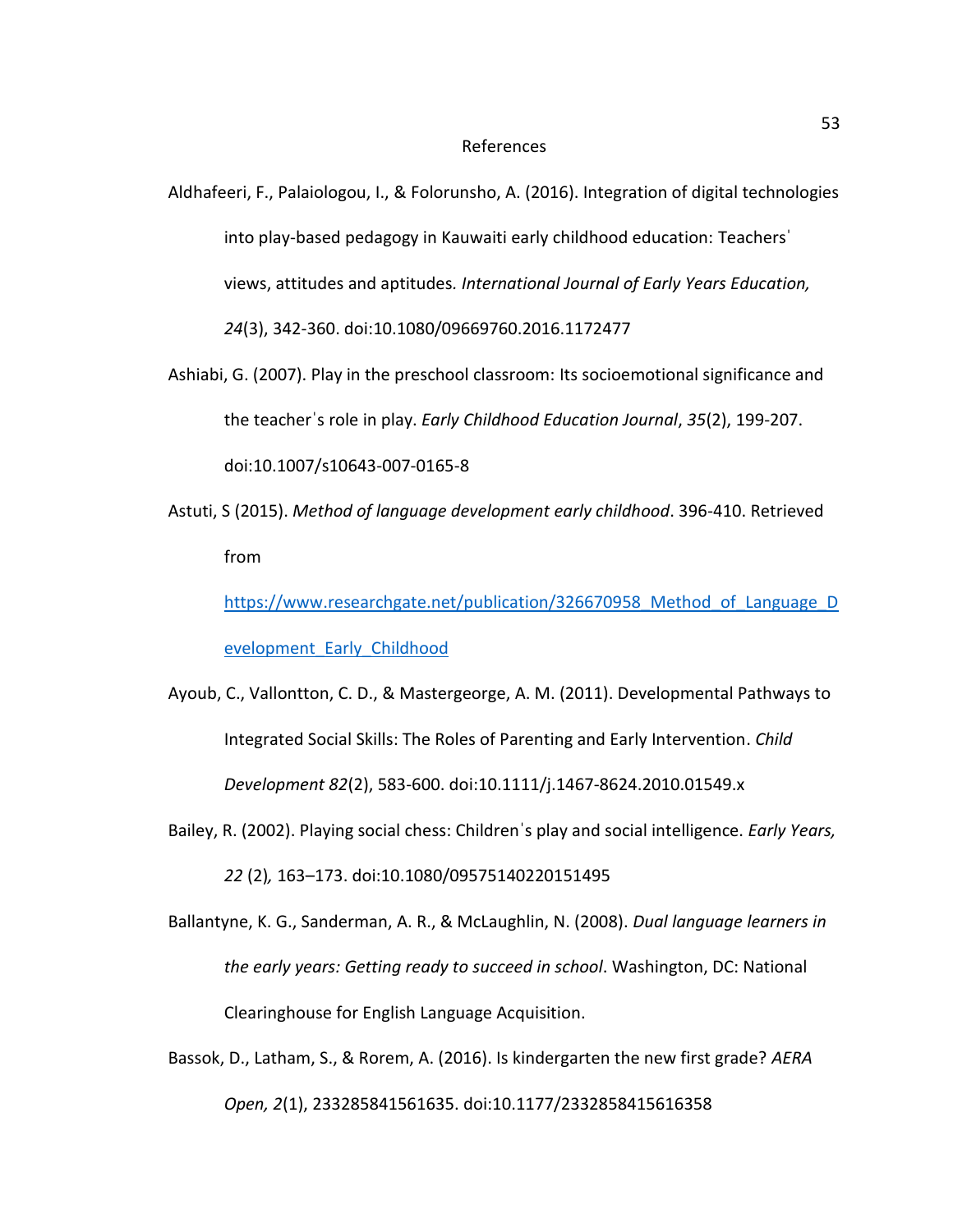Berti, S., Cigala, A., & Sharmahd, N. (2019). Early childhood education and care physical environment and child development: State of the art and reflections on future orientations and methodologies. *Educational Psychology Review 31*(4), 991- 1021. doi:10.1007/s10648-019-09486-0

Bjorklund, D. F., & Brown, R. D. (1998). Physical play and cognitive development: Integrating activity, cognition, and education. *Child Development, 69*(3), 604-606. doi:10.1111/j.1467-8624.1998.tb06229.x

Bodrova, E., & Leong, D. (2003). The importance of being playful. *Educational Leadership, 60*(7), 50-53. Retrieved from

[http://www.ascd.org/publications/educational-](http://www.ascd.org/publications/educational-leadership/apr03/vol60/num07/The-Importance-of-Being-Playful.aspx)

[leadership/apr03/vol60/num07/The-Importance-of-Being-Playful.aspx](http://www.ascd.org/publications/educational-leadership/apr03/vol60/num07/The-Importance-of-Being-Playful.aspx)

Bodrova, E., & Leong, D. (2005). The Importance of Play: Why Children Need to Play. *Early Childhood Today, 20*, 6-7*.* Retrieved from

<https://www.researchgate.net/publication/234633527>

Booth, J., Tomporowski, P., Boyle, J., Ness, A., Joinson, C., Leary, S., & Reilly, J. (2013). Associations between executive attention and objectively measured physical activity in adolescence: Findings from ALSPAC, a UK cohort. *Mental Health and Physical Activity, 6*(3), 212-219. doi:10.1016/j.mhpa.2013.09.002

Bottini, M., & Grossman, S. (2005). Center-Based Teaching and Childrenˈs Learning: The Effects of Learning Centers on Young Childrenˈs Growth and Development. *Childhood Education,* 81(5), 274-277. doi:10.1080/00094056.2005.10521305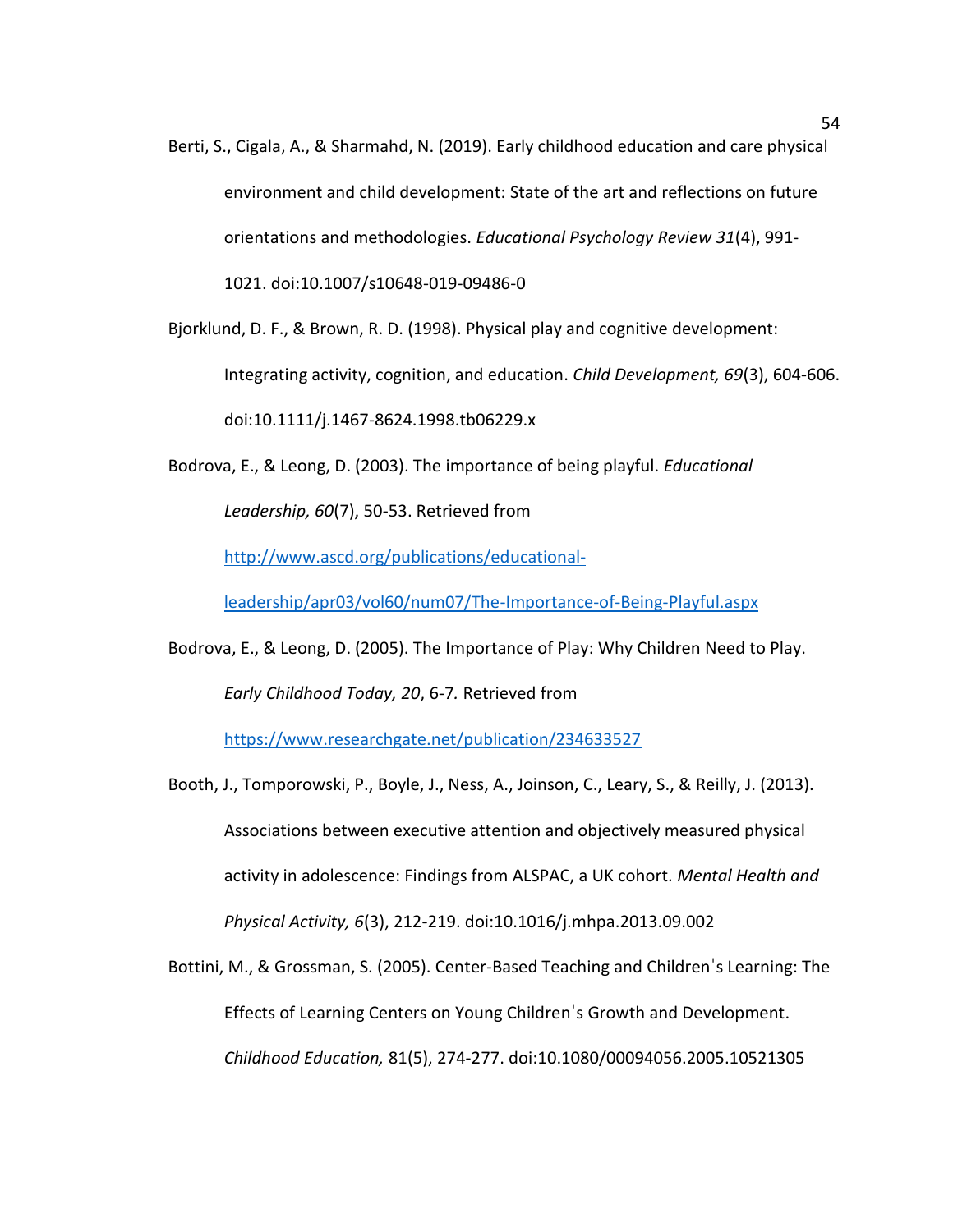- Bredekamp, S., & Copple, C. (1997). *Developmentally appropriate practice in early childhood programs.* Washington, DC: National Association for the Education of Young Children.
- Brofenbrenner, U. (2005). Ecological models of human development*. Readings on the development of children (fourth edition)* (pp. 3-7). New York, NY: Worth Publishers.
- Brown, J. G., & Burger, C. (1984). Playground designs and preschool childrenˈs behaviors. *Environment and Behavior, 16*(5), 599–626.
- Brown, S., C. (2014). Language and Literacy Development in the Early Years: Foundational Skills that Support Emergent Readers*. The Language and Literacy Spectrum, 24,* 35 – 49.
- Brown P, Sutterby, A. J., Therrell, A. J., & Thornton, D. C. The importance of free play to childrenˈs development. Retrieved from

[https://www.scribd.com/document/268990953/The-Importance-of-Free-Play](https://www.scribd.com/document/268990953/The-Importance-of-Free-Play-to-Children-s-Development)[to-Children-s-Development](https://www.scribd.com/document/268990953/The-Importance-of-Free-Play-to-Children-s-Development)

Brussoni, M., Ishikawa, T., Brunelle, S., & Herrington, S. (2017). Landscapes for play: Effects of an intervention to promote nature-based risky play in early childhood centres*. Journal of Environmental Psychology, 54*, 139–150.

doi:10.1016/j.jenvp.2017.11.001

Campbell, F. A., Wasik, B. H., Pungello, E., Burchinal, M., Barbarin, O., Kainz, K., Sparling, J. J., & Ramey, C. T. (2008). Young adult outcomes of the abecedarian and CARE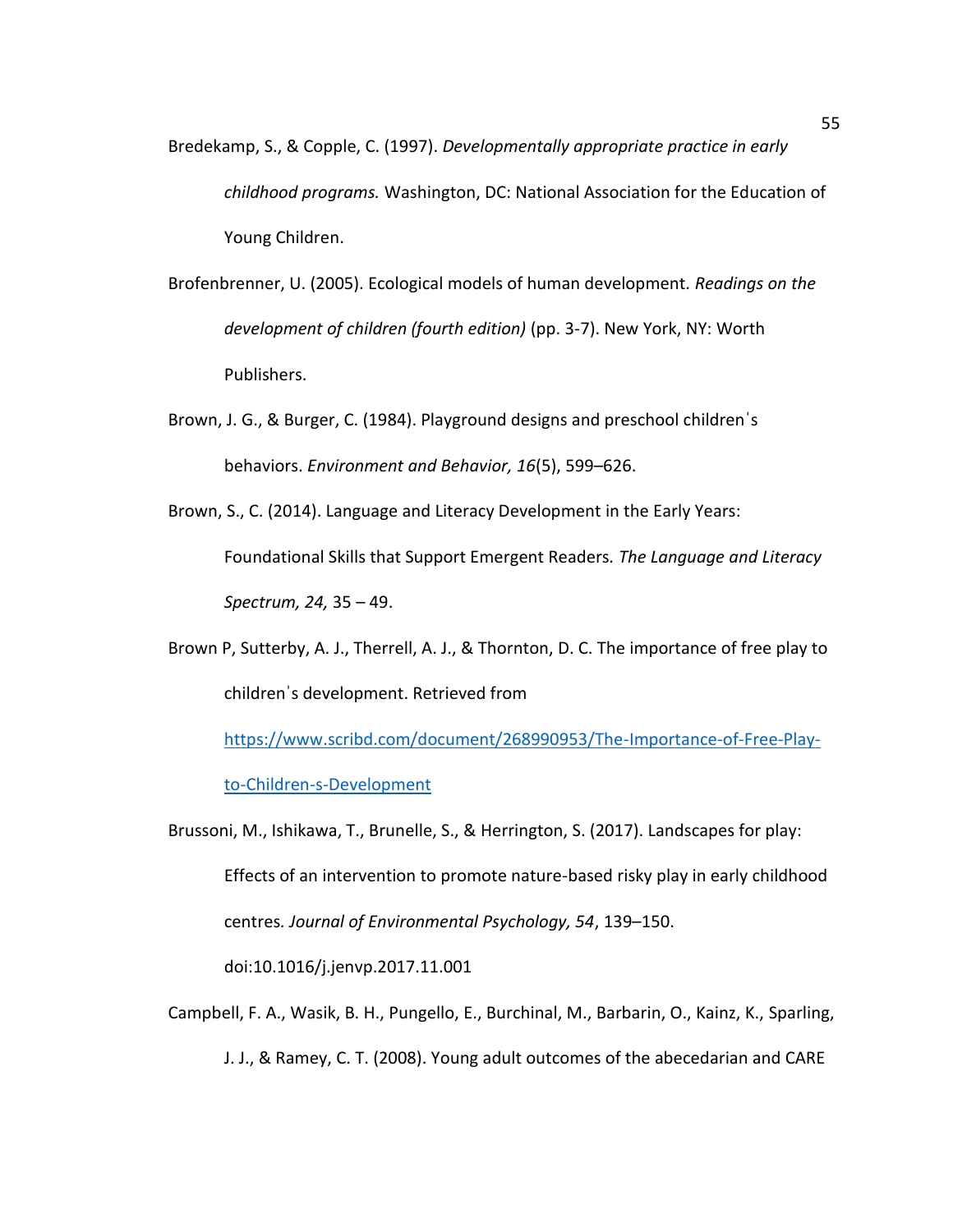early childhood educational interventions. *Early Childhood Research Quarterly, 23*(4), 452-466. doi:10.1016/j.ecresq.2008.03.003

- Carson, V., Lee, E., Hewitt, L., Jennings, C., Hunter, S., Kuzik, N., Stearns, A. J., Unrau, S. P., Potras, V. J., Gray, C., Adamo, K. B., Janssen, I., Olely, A. D., Spence, J. C., Timmons, B. W., Sampson, M., & Tremblay, M.S. (2017). Systematic review of the relationships between physical activity and health indicators in the early years (0–4 years). *BMC Public Health, 17*(1), 854. doi:10.1186/s12889-017-4981- 5
- Carson, V., Hunter, S., Kuzik, N., Wiebe, A., S., Spence, C., J., Friedman, A., Tremblay, S., M., Slater, L., & Hinkley, T. (2016). Systematic review of physical activity and cognitive development in early childhood. *Journal of Science and Medicine in Sport, 19*, 573–578.

Cavanaugh, M, D., Clemence, J. K., Teale, M. M., Rule, C. A., & Montgomery, E., S. (2016). Kindergarten scores, storytelling, executive function, and motivation improved through literacy-rich guided play. *Early Childhood Education Journal, 45*(6), 831-843. doi:10.1007/s10643-016-0832-8

- Copple, C., & Bredekamp, S. (2006). *Basics of developmentally appropriate practice: An introduction for teachers of children 3 to 6.* Washington, DC: National Association for Education of Young Children.
- Croke, K., & Atun, R. (2019). The long run impact of early childhood deworming on numeracy and literacy: Evidence from Uganda. *PLOS Neglected Tropical Diseases, 13*(1), e0007085. doi:10.1371/journal.pntd.0007085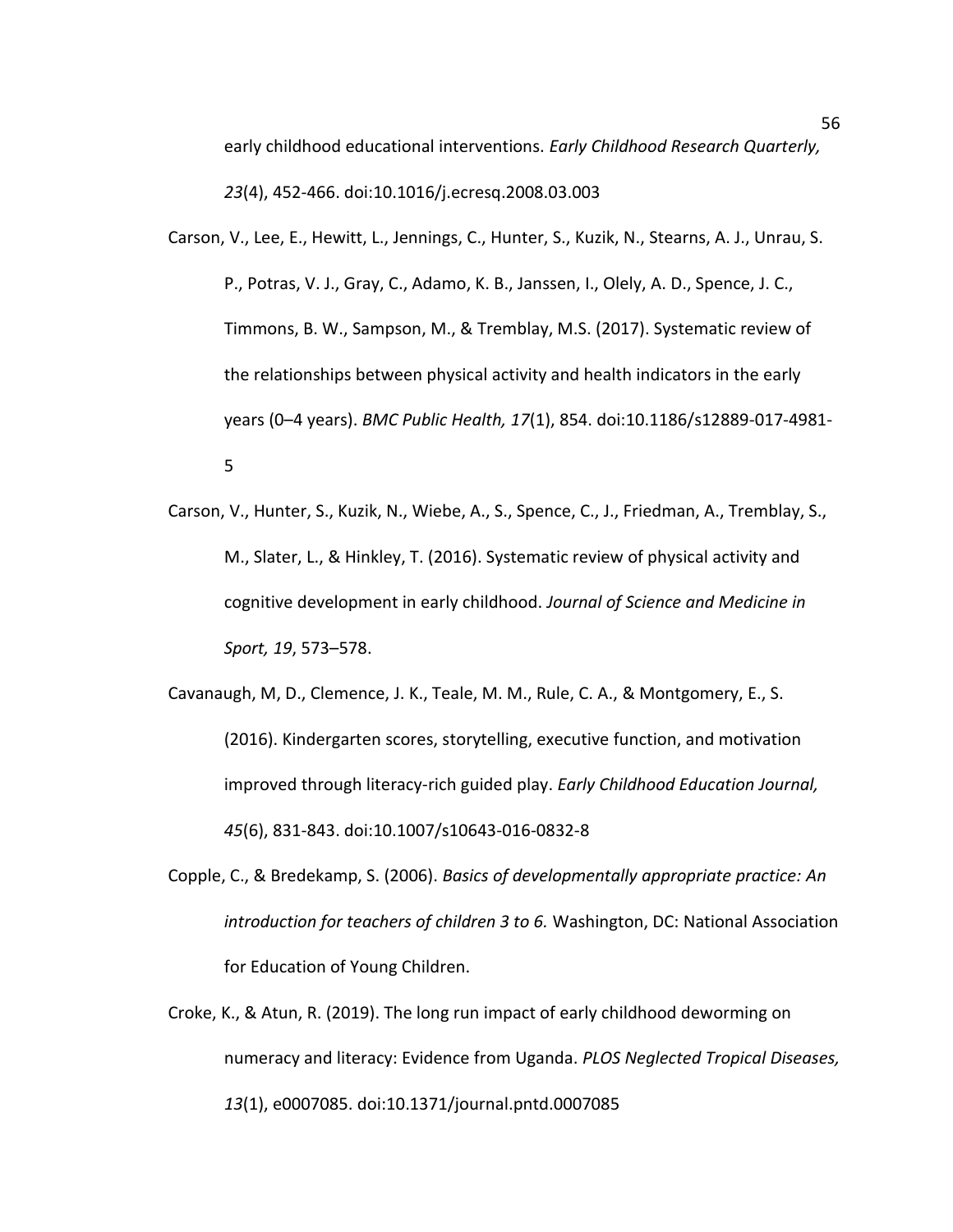- Cryer, D., Harms, T., & Riley, C. (2003). *All about the ECERS-R: A detailed guide in words and pictures to be used with ECERS-R.* Lewisville, NC: Pact House Publishing.
- Cullen, J. (1993). Preschool childrenˈs use and perception of outdoor play areas. *Early Child Development and Care, 89*(1), 45–56. doi:10.1080/0300443930890104
- Dahlberg, G., Moss, P., & Pence, A. (2007). *Beyond Quality in Early Childhood Education: Postmodern Perspectives.* London, UK: Falmer Press.
- Daniels, D. H., & Shumow, L. (2003). Child development and classroom teaching: A review of the literature and implications for educating teachers. *Journal of applied developmental psychology, 23*(5), 495-526.
- Denham, S. S. (1998). *Emotional development in young children*. New York: Guilford.
- Dickinson, D. K., & Porche, M. V. (2011). Relation between language experiences in preschool classrooms and childrenˈs kindergarten and fourth-grade language and reading abilities. *Child Development, 82*(3), 870-886. doi:10.1111/j.1467- 8624.2011.01576.x
- Donnelly, J. E., Greene, J. L., Gibson, C. A., Smith, B. K., Washburn, R. A., Sullivan, D. K., DuBose, K., Mayo, M. S., Schmelzle, K. H., Ryan, J. J., Jacobsen, D. J., & Williams, S. L. (2009). Physical Activity Across the Curriculum (PAAC): A randomized controlled trial to promote physical activity and diminish overweight and obesity in elementary school children. *Preventive Medicine, 49*(4), 336–341. https://doi.org/10.1016/j.ypmed.2009.07.022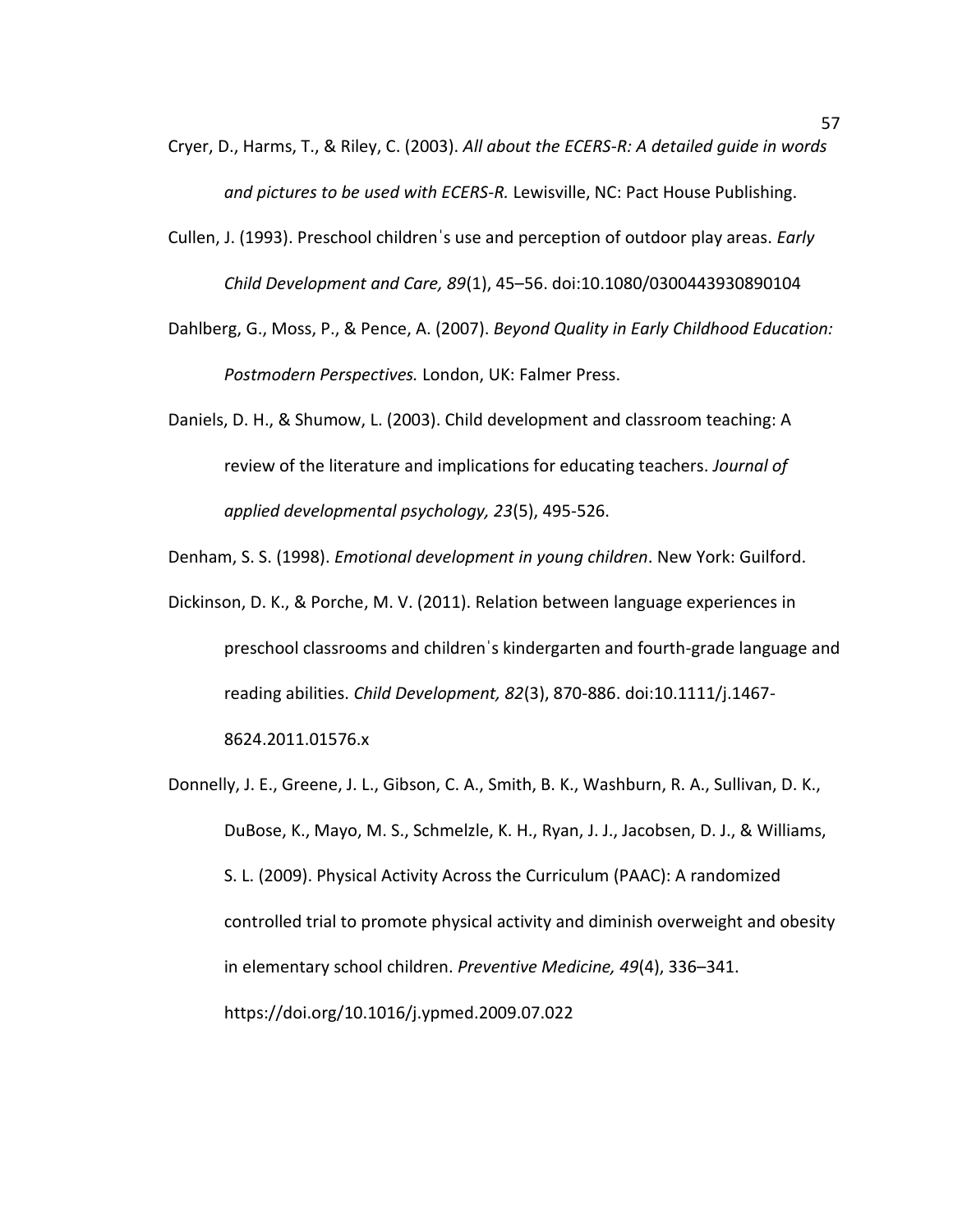- Edwards, S., Cutter-Mackenzie, A., Moore, D., & Boyd, W. (2017). Finding the balance: A play-framework for play-based learning and intentional teaching in early childhood education. *Australasian Journal of Early Childhood, 23*(1), 14–15.
- Eisert, D., & Lamorey, S. (1996). Play as a window on child development: The relationship between play and other developmental domains. *Early Education and Development, 7,* 221-235. doi:10.1207/s15566935eed0703\_2
- Ejuu, G. (2012). Early childhood development policy advances in Uganda. *Contemporary Issues in Early Childhood, 13* (3), 248-255. doi:10.2304/ciec.2012.13.3.248
- Elkind, D. (2007). Preschool academics: Learning what comes naturally. *Exchange: The Childhood Leadersˈ Magazine Since 1978, 178,* (pp*.* 6-8)*.*
- Epstein, A. S. (2007). *The intentional teacher: Choosing the best strategies for young childrenˈs learning.* Washington, DC: National Association for the Education of Young Children.
- Evans, G. W. (2006). Child development and the physical environment. *Annual Review of Psychology, 57*(1), 423–451. doi:10.1146/annurev.psych.57.102904.190057.
- Fesseha, E., & Pyle, A. (2016). Conceptualising play-based learning from kindergarten teachersˈ perspectives. *International Journal of Early Years Education*, *24*(3), 361- 377. doi:10.1080/09669760.2016.1174105
- Fiester, L., & Smith, R. (2010). *Early warning: Why reading by the end of third grade matters*. Baltimore, MD: Annie E. Casey Foundation.
- Fisher, E. P. (1992). The impact of play on development: A meta-analysis. *Play and Culture, 5(2)*, 159-181.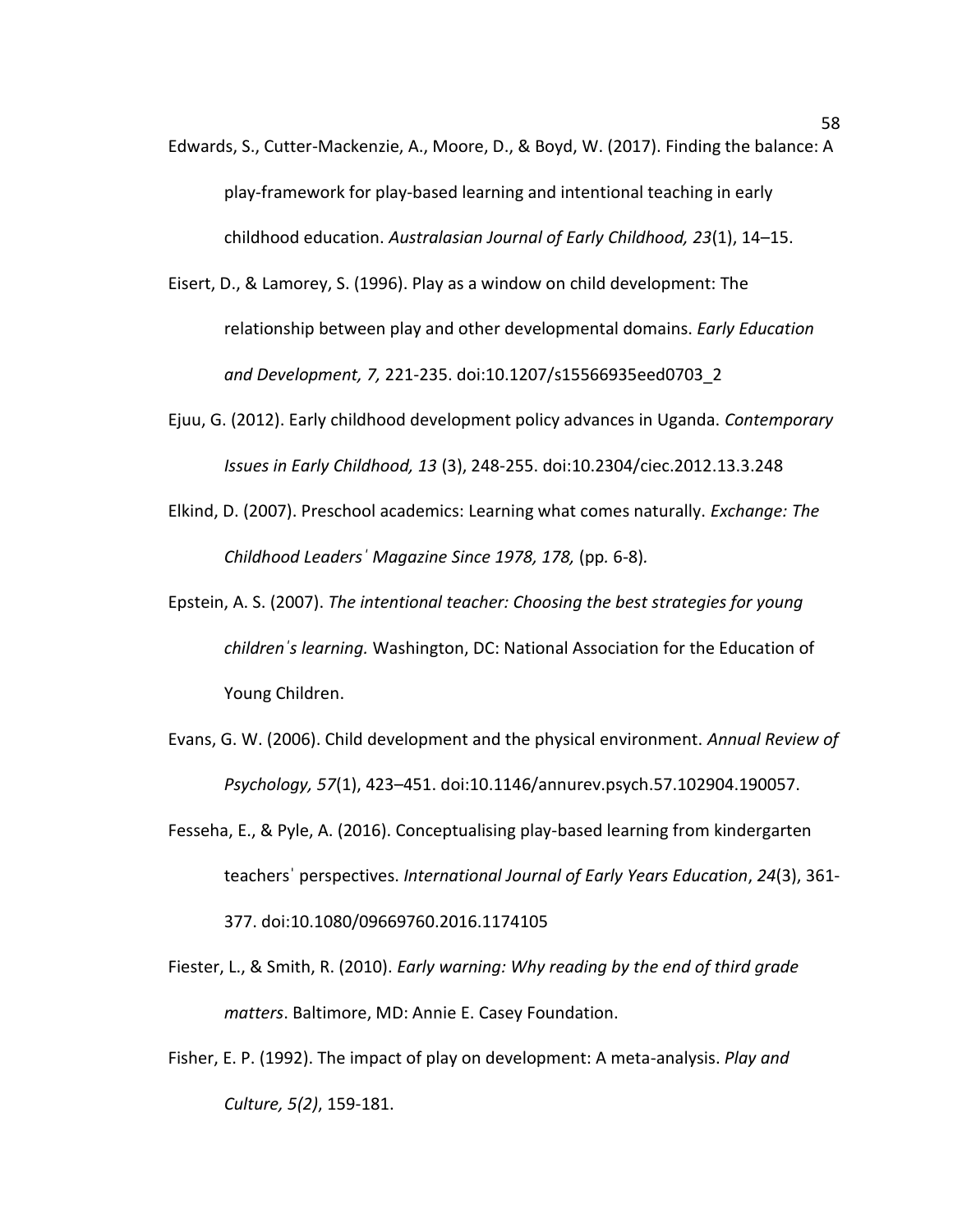- Fisher, A., Boyle, J. M., Paton, J. Y., Tomporowski, P., Watson, C., Mccoll, J. H., & Reilly, J. J. (2011). Effects of a physical education intervention on cognitive function in young children: Randomized controlled pilot study. *BMC Pediatrics, 11*(1). doi:10.1186/1471-2431-11-97
- Fjortoft, I. (2001). The natural environment as a playground for children: The impact of outdoor play activities in pre-primary school children. *Early Childhood Education Journal, 29*(2), 111-117. doi:10.1023/A:1012576913074
- Frost, J. L, Wortham, S. C., & Reifel, S. (2008). *Play and child development* (Third ed.) Upper Saddle River NJ: Merrill Prentice Hall.
- Froebel, F. (1887). *Education of man*. New York: Modern Library.
- Froebel, F. (1912). *Froebelˈs chief writings on education*. Welston, London: Arnold
- Gifford, R. (2014). Environmental psychology matters. *Annual Review of Psychology, 65*(1), 541–579. doi:10.1146/annurev-psych-0102130115048
- Giusti, M., Stephan, N., & Lars, M. (2014). Nature routines and affinity with the biosphere: A case study of preschool children in Stockholm. *Children, Youth and Environments, 24*(3), 16–42. doi:10.7721/chilyoutenvi.24.3.0016
- Glover, A. (1999). The role of play in development and learning. *Childˈs play: Revisiting play in early childhood settings* (pp. 5–15). Baltimore: Paul H. Brooks Publishing Co.
- Gmitrova, V., & Gmitrova, J. (2004). The primacy of child-directed pretend play on cognitive competence in a mixed-age environment: Possible interpretations. *Early Child Development and Care, 174*(3), 267–279.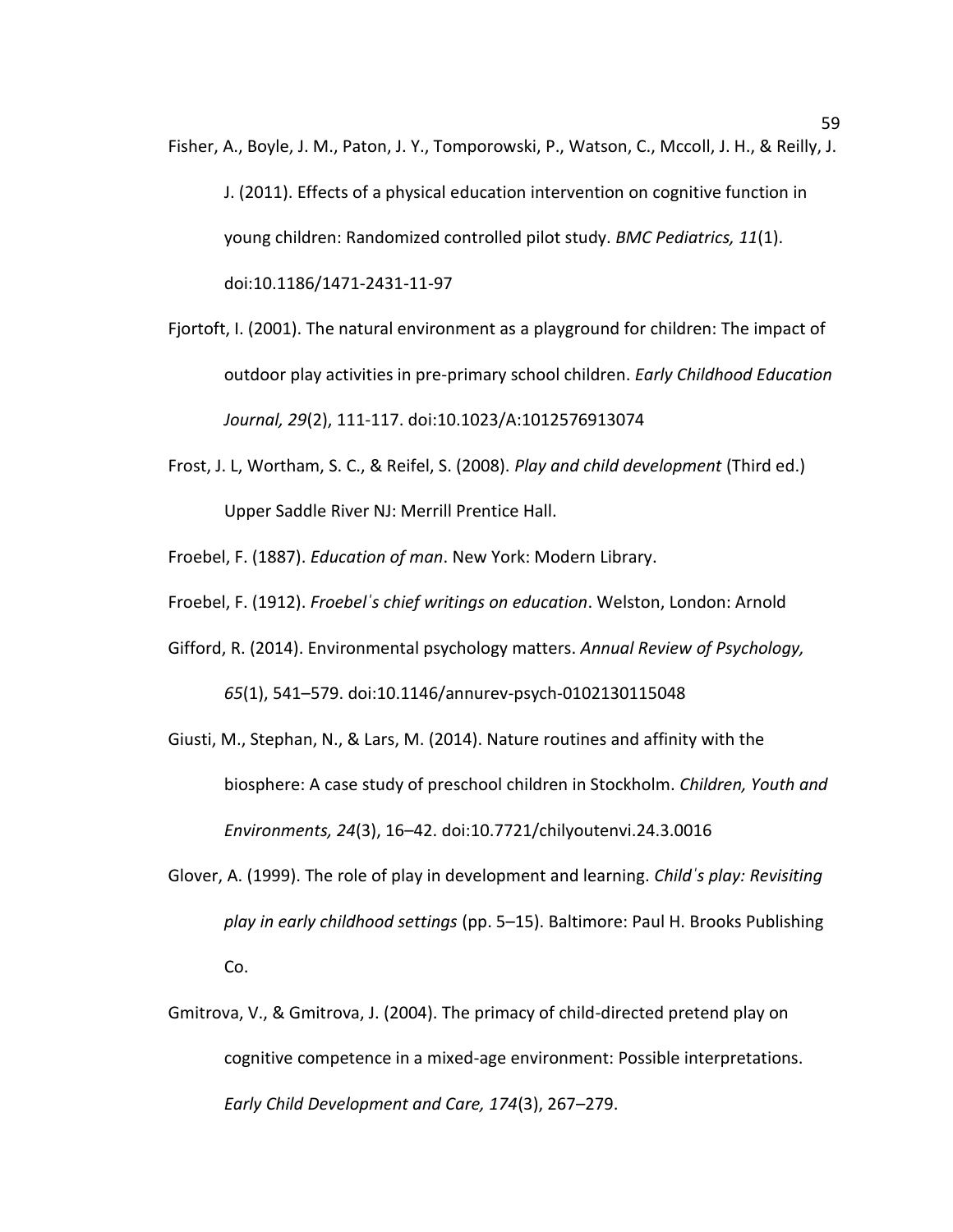Golinkoff, R. M., & Hirsh-Pasek, K. (2016). *Becoming brilliant: What science tells us about raising successful children*. *American Psychological Association*.

doi:10.1037/14917-000

Gottman, J. M., Katz, L. F., & Hooven, C. (1996). *Meta-emotion: How families communicate emotionally, links to child peer relations, and other developmental outcomes*. Mahwah, NJ: Lawrence Erlbaum Associates.

- Graue, E. (2010). Reimagining kindergarten. *The school administrator*. Retrieved from <https://www.researchgate.net/publication/234577394>
- Gray, P. (2009). Play as a foundation for a hunter-gatherer social existence. *The American Journal of Play, 1*(4), 476–522.
- Gray, P. (2011). The decline of play and the rise of psychopathology in children and adolescents. *American Journal of Play, 3*(4). Retrieved from

<https://files.eric.ed.gov/fulltext/EJ985541.pdf>

- Groos, K. (1901). *The play of man*. New York: D. Appleton and Company.
- Halberstadt, A. G., Denham, S. A., & Dunsmore, J. C (2001). Affective social competence. *Social Development, 10*, 79–119.
- Hammond, S. I., Müller, U., Carpendale, J. I., Bibok, M. B., & Liebermann-Finestone, D. P. (2012). The effects of parental scaffolding on preschoolersˈ executive function. *Developmental Psychology, 48*(1), 271.
- Hartup, W. W. (1992). Having friends, making friends, and keeping friends: Relationships as educational contexts. Retrieved from<https://eric.ed.gov/?id=ED345854>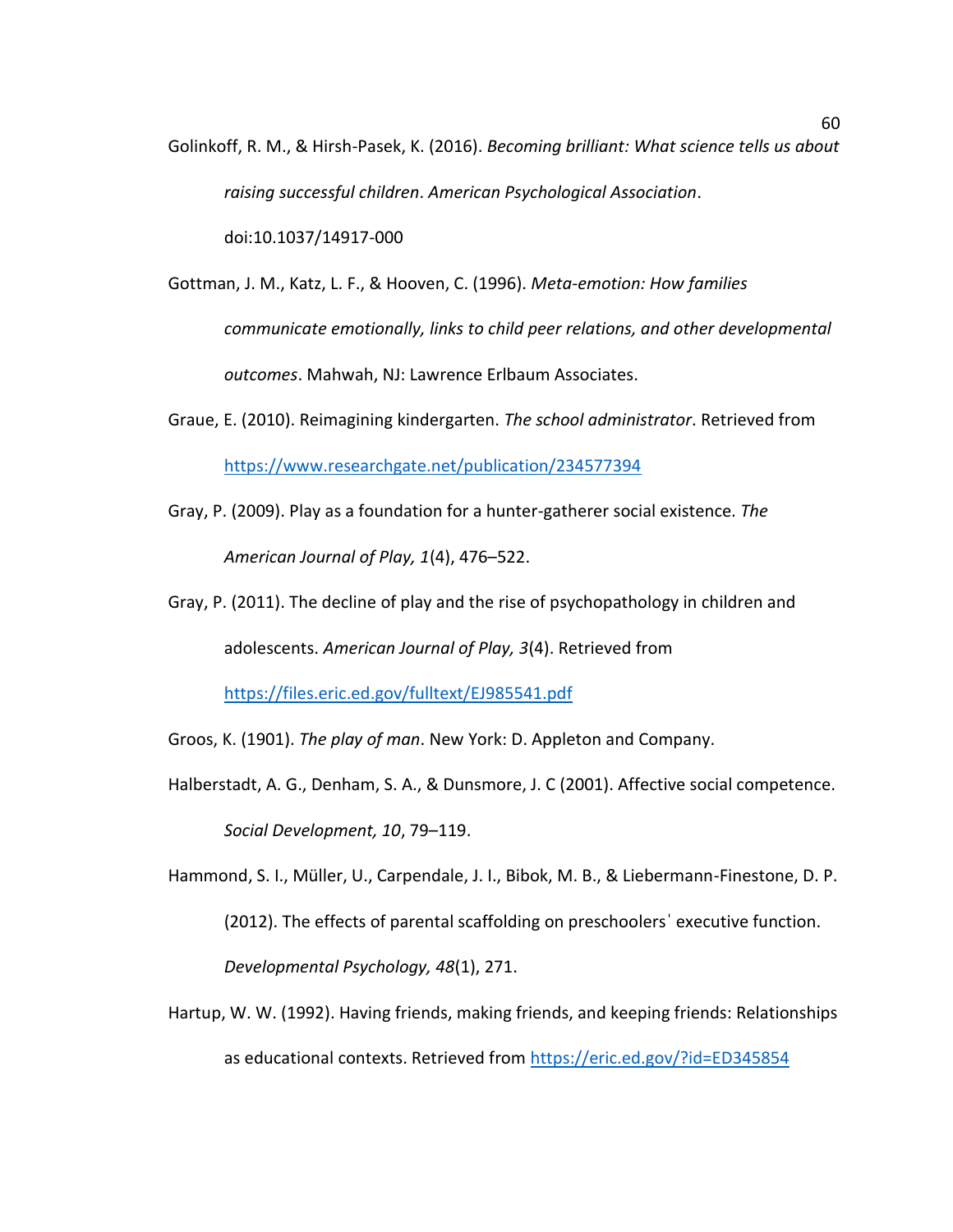- Heromen, C., & Copple, C. (2006). Teaching in the kindergarten year. *K- Today: Teaching and learning in the kindergarten year*. Washington, DC: NAEYC.
- Hillman, C., H., Erickson, K., I., & Kramer, A., F. (2008). Be smart, exercise your heart: Exercise effects on brain and cognition. *Nature Reviews Neuroscience, 9*(1), 58– 65.
- Hirsh-Pasek, K., Golinkoff, R., Berk, E., & Singer, G. (2009). *A mandate for playful learning in preschool: Presenting the evidence.* New York, NY: Oxford University Press.
- Hirsh-Pasek, K., Zosh, J. M., Golinkoff, R., Gray, J., Robb, M., & Kaufman, J. (2015). Putting education in "educational" apps: Lessons from the Science of Learning. *Psychological Science in the Public Interest, 16*, 3-34.
- Hubbard, J. A. & Coie, J. D. (1994). Emotional correlates of social competence in childrenˈs peer relationships. *Merrill-Palmer Quarterly, 40, 1–20*.
- Kamijo, K., Pontifex, M. B., OˈLeary, K. C., Scudder, M. R., Wu, C.-T., Castelli, D. M., & Hillman, C. H. (2011). The effects of an afterschool physical activity program on working memory in preadolescent children. *Developmental Science, 14*(5), 1046– 1058.<https://doi.org/10.1111/j.1467-7687.2011.01054.x>
- Karasik, L. B., Tamis-LeMonda, C. S., & Adolph, K. E. (2013). Crawling and Walking Infants Elicit Different Verbal Responses from Mothers. *Developmental Science.,17*(3), 388–395. doi:10.1111/desc.12129
- Kisilevsky, B. S., Hains, S. M., Brown, C. A., Lee, C. T., Cowperthwaite, B., Stutzman, S.S., & Wang, Z. (2009). Fetal sensitivity to properties of maternal speech and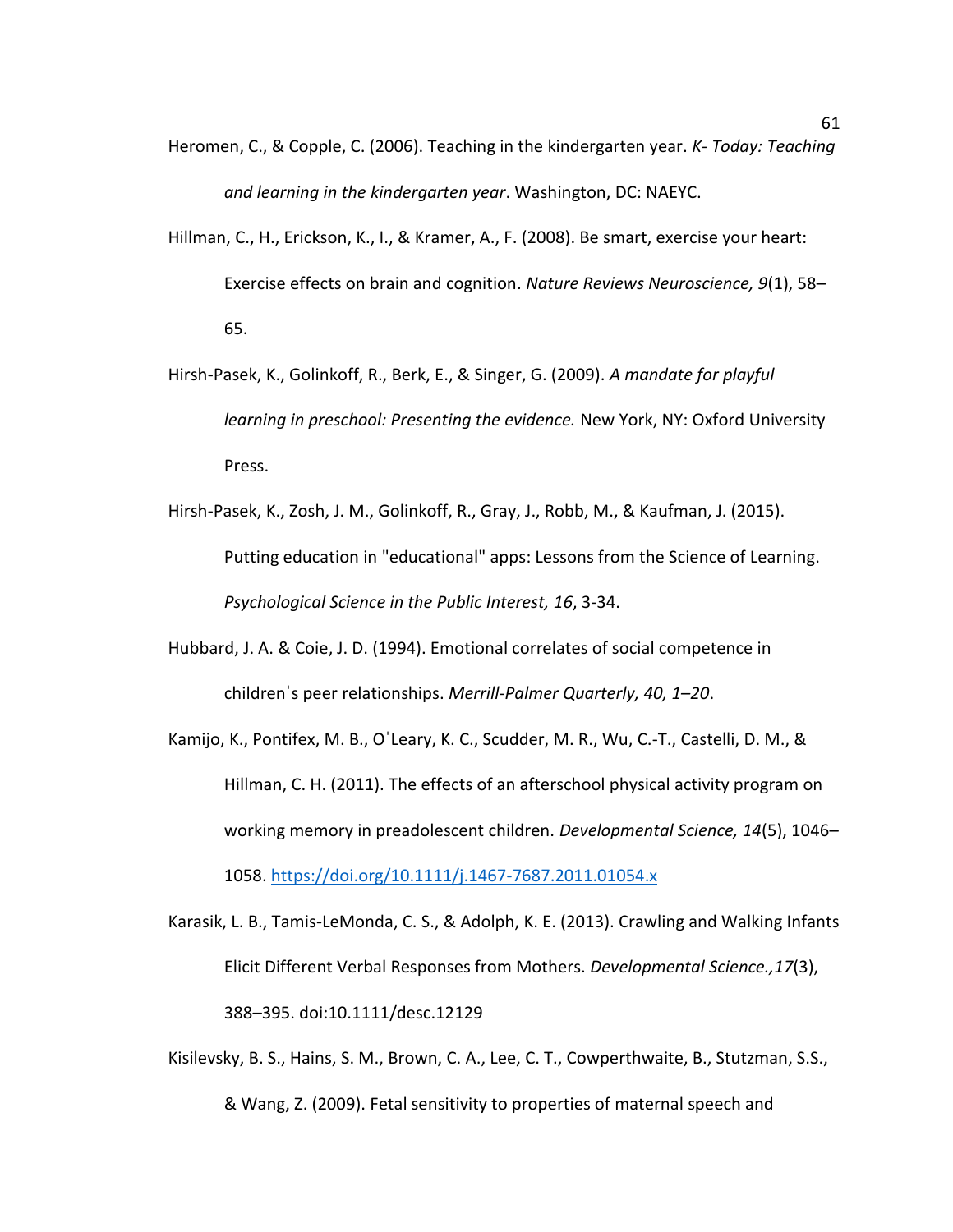language. *Infant Behavior and Development, 32*(1), 59–71.

doi:10.1016/j.infbeh.2008.10.002

- Khan, N. A., & Hillman, C. H. The relation of childhood physical activity and aerobic fitness to brain function and cognition: A review. *Pediatric Exercise Science, 26*, 38–146.
- King . G., Law, M., King, S., Rosenbaum, P., Kertoy, M. K., & Young, N. L. (2003). A conceptual model of the factors affecting the recreation and leisure participation of children with disabilities. *Physical & Occupational Therapy in Geriatrics, 23*(1), 63–90.
- Kochanowski, L., & Carr, V. (2014). Nature playscapes as contexts for fostering selfdetermination. *Children, Youth and Environments, 24*(2), 146–167.

doi:10.7721/chilyoutenvi.24.2.0146

- Leggett, N. (2017). Early childhood creativity: challenging educators in their role to intentionally develop creative thinking in children. *Early Childhood Educ J (2017), 45*, 845-853. doi:10.1007/s10643-016-0836-4
- Leseman, P., Rollenberg, L., & Rispens, J. (2001). Playing and working in kindergarten: Cognitive co-construction in two educational situations. *Early Childhood Research Quarterly, 16,* 363–384.
- Leggett, N., & Newman, L. (2017). Play: Challenging educatorsˈ belief about play in the indoor and outdoor environment. *Australasian Journal of Early Childhood, 42*(1), 24-32. doi:10.23965/AJEC.42.1.03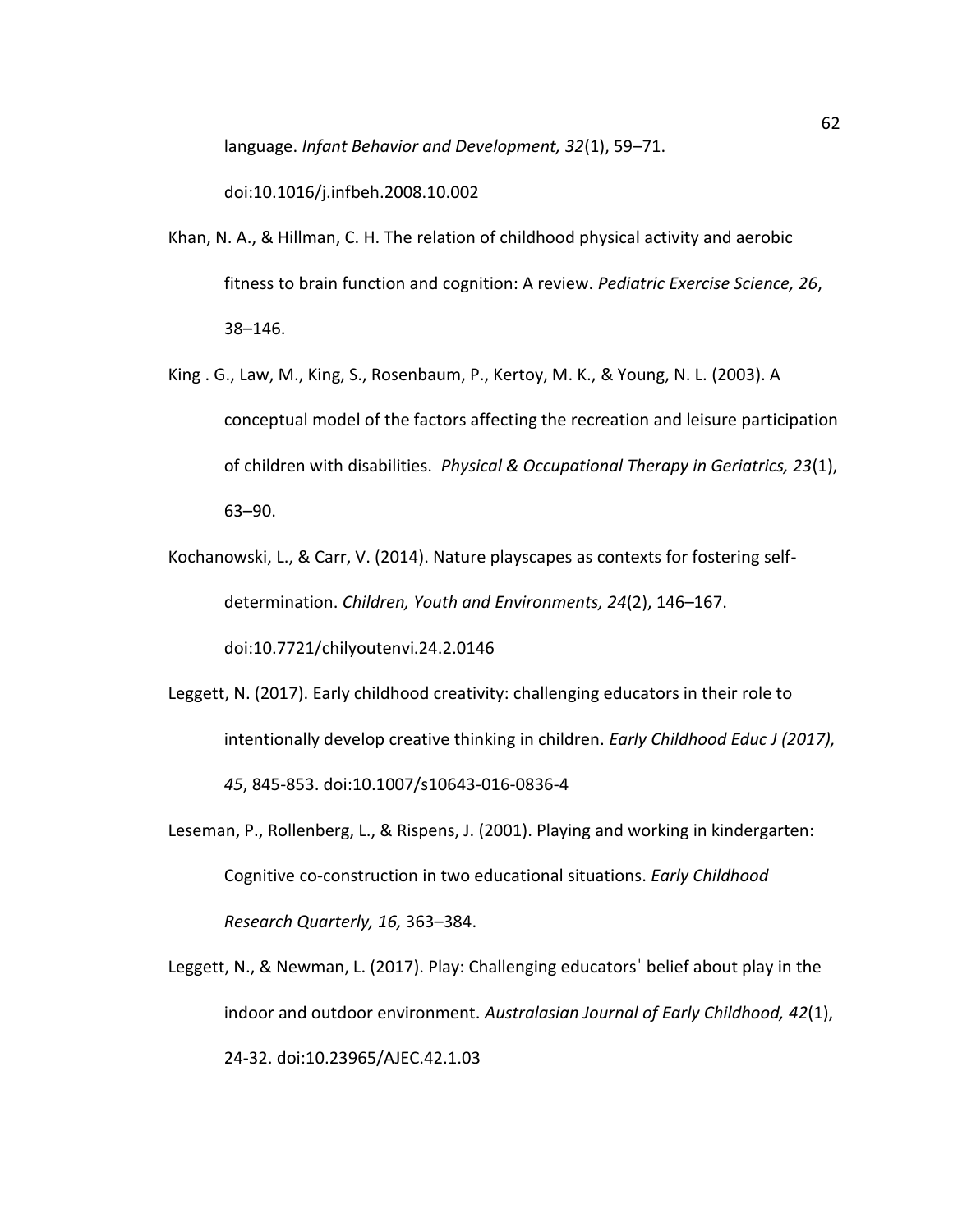Mackenzie, C. A., & Edwards, S. (2013). Toward a model for early childhood environmental education: Foregrounding, developing, and connecting knowledge through play-based learning. *The Journal of Environmental Education*, *44*(3), 195-213. doi:10.1080/00958964.2012.751892

Madray, A., & Catalano, A. (2010). The Curriculum Material Centerˈs Vital Link to Play and Learning: Whatˈs the Connection? *Education Libraries, 33*(2), 11. doi:10.26443/el.v33i2.291

Mahar, M., T., Murphy, S., K., Rowe, D., A., Golden, J., Shields, A., T., & Raedeke, T., D. (2006). Effects of a classroom-based program on physical activity and on-task behavior. *Medicine & Science in Sports & Exercise, 38*(12), 2086–2094.

Maitland, C., Lester, L., Trost S., G., Rosenberg, M., Schipperijn, J., Trapp, G., Bai, P., & Christian, H. (2020). The influence of the early childhood education and care environment on young childrenˈs physical activity: Development and reliability of the PLAYCE study environmental audit and educator survey. *International Journal of Environment Research and Public Health, 17*, 2497.

doi:10.3390/ijerph17072497

Malinga, F. (2000). Education for All: The year 2000 assessment report for Uganda. Retrieved from

[http://www.unesco.org/education/wef/countryreports/uganda/contents.html#c](http://www.unesco.org/education/wef/countryreports/uganda/contents.html#cont) [ont](http://www.unesco.org/education/wef/countryreports/uganda/contents.html#cont)

Marcon, R. A. (2002). Moving up the grades: Relationship between preschool model and later school success. *Early Childhood Research & Practice, 4*(1).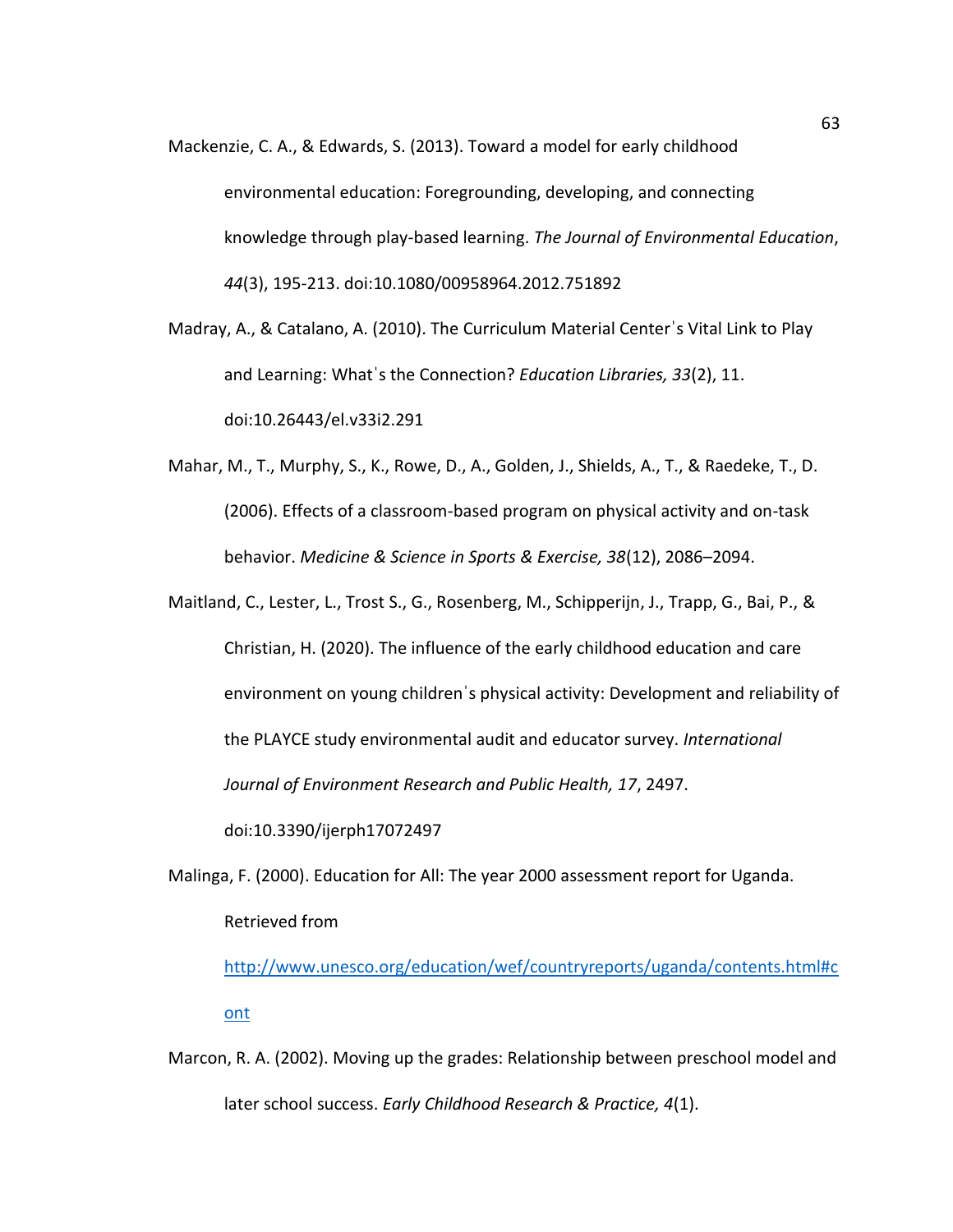Matte-Gagné, C., Bernier, A., & Lalonde, G. (2015). Stability in maternal autonomy support and child executive functioning. *Journal of Child and Family Studies, 24*(9), 2610-2619.

McArdle, P (2001). Childrenˈs play. Child: Care, *Health and Development, 27*, 509–514.

McClelland, M. M., Acock, A. C., & Morrison, F. J. (2006). The impact of kindergarten learning-related skills on academic trajectories at the end of elementary school*. Early Childhood Research Quarterly, 21*, 471-490.

<http://dx.doi.org/10.1016/j.ecresq.2006.09.003>

- Melhuish, E. (2016). *Provision of quality early childcare services*. Brussels. Retrieved from https://www.researchgate.net/publication/309853662 Provision of quality ea rly childcare services synthesis report
- Mielonen, M. A., & Paterson, W. (2009). Developing literacy through play. *Journal of Inquiry & Action in Education, 3*(1).
- Miller, E., & Almon, J., (2009). Crisis in the kindergarten: Why children need to play in school. The Alliance for Childhood, 2009.
- Ministry of Education and Sports. (2004). Education sector strategic plan 2004-2015.

Retrieved from

https://planipolis.iiep.unesco.org/sites/planipolis/files/ressources/uganda\_essp

[2004\\_2015.pdf](https://planipolis.iiep.unesco.org/sites/planipolis/files/ressources/uganda_essp_2004_2015.pdf)

Ministry of Education & Sports. (2015/2016). The education and sports sector annual

performance report. Retrieved from [http://www.education.go.ug/wp-](http://www.education.go.ug/wp-content/uploads/2019/08/ESSAPR-FY-2015-16.pdf)

[content/uploads/2019/08/ESSAPR-FY-2015-16.pdf](http://www.education.go.ug/wp-content/uploads/2019/08/ESSAPR-FY-2015-16.pdf)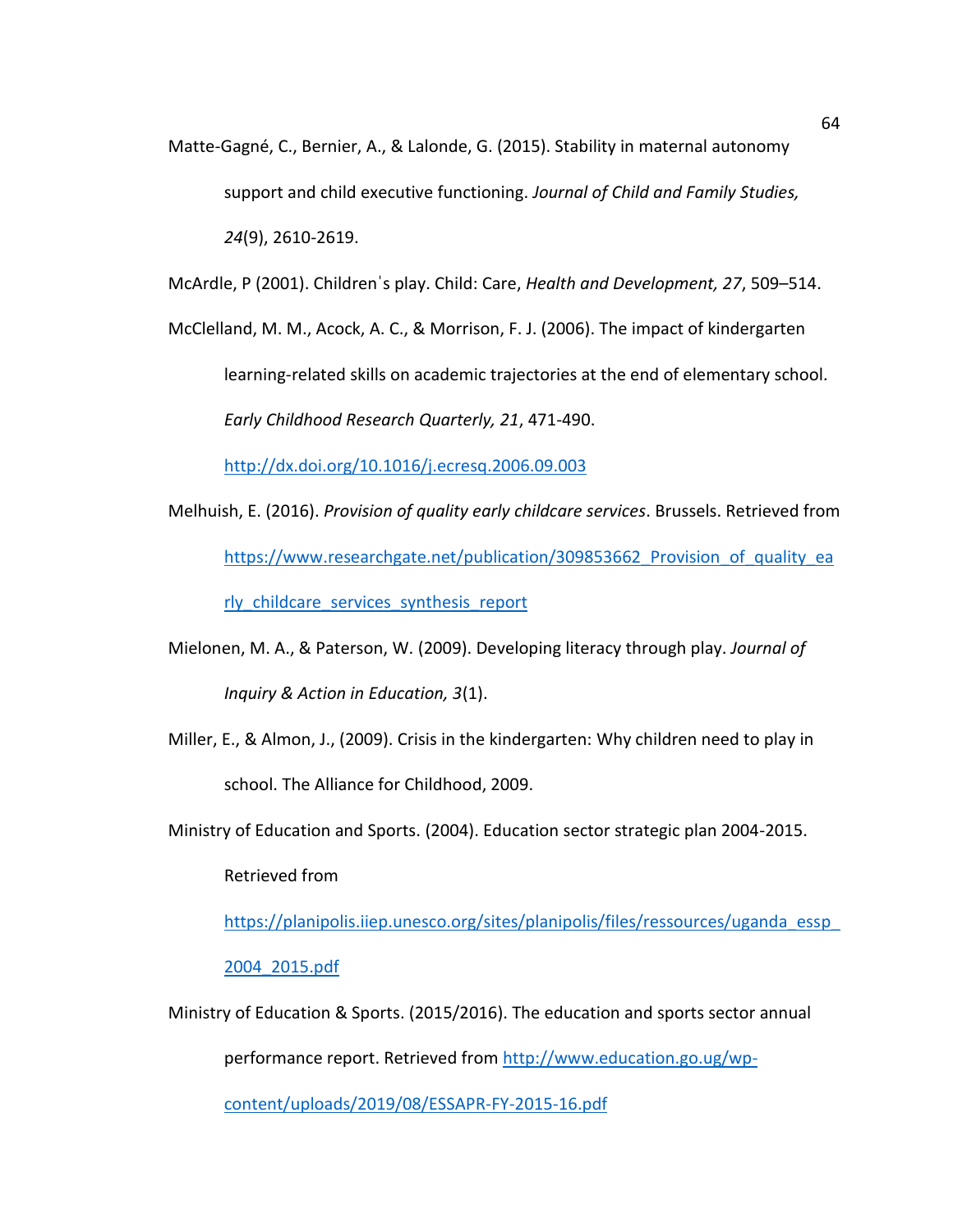Ministry of Gender, Labour and Social Development. (2016). *The National Integrated Early Childhood Development Policy of Uganda (2016-2021)*. Retrieved from [https://health.go.ug/sites/default/files/FINAL\\_National\\_Integrated\\_ECD\\_ACTIO](https://health.go.ug/sites/default/files/FINAL_National_Integrated_ECD_ACTION_PLAN_Approved.pdf) [N\\_PLAN\\_Approved.pdf](https://health.go.ug/sites/default/files/FINAL_National_Integrated_ECD_ACTION_PLAN_Approved.pdf)

Mohamed, A. H. H., & Marzouk, F. M. (2016). The association between preschool classroom quality and childrenˈs social-emotional problems. *Early Child Development and Care, 186*(8), 1302–1315.

doi:10.1080/03004430.2015.1092140

Montessori, M., & Claremont, C. A. (1967). *The absorbent mind*. New York, NY: Dell.

Morrow, L. M. (1997). *Literacy development in the early years: Helping children read and write.* Needham Heights, MA: Allyn & Bacon.

Myck-Wayne, J. (2010). In defense of play: Beginning the dialog about power of play.

*Young Exceptional Children, 13*(4). doi:10.1177/1096250610376616

National Association for the Education of Young Children. (2009). *Developmentally appropriate practice in early childhood programs serving children from birth through age 8*. Retrieved from

<http://www.naeyc.org/files/naeyc/file/positions/PSDAP.pdf>

National Research Council (US) and Institute of Medicine (US) Committee on Integrating the Science of Early Childhood Development. (2000). *From Neurons to neighborhoods: The science of early childhood development*. Washington (DC): National Academies Press.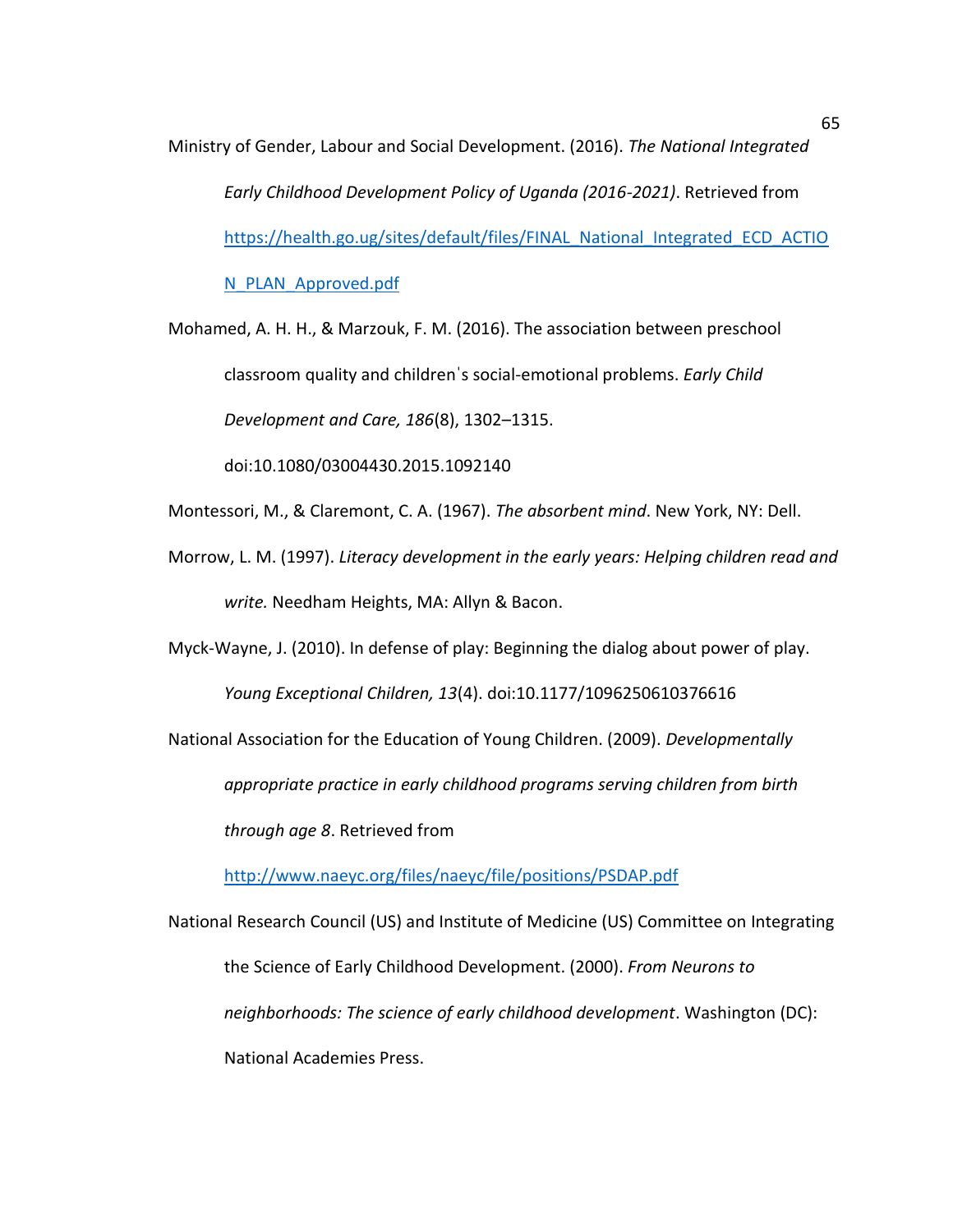National Scientific Council on the Developing Child. (2007). *A science-based framework for early childhood policy: Using evidence to improve outcomes in learning, behavior and health for vulnerable children*. Cambridge, MA: Harvard University. Retrieved from [www.developingchild.net/pubs/persp/pdf/PolicyFramework.pdf](http://www.developingchild.net/pubs/persp/pdf/PolicyFramework.pdf)

- National Institutes of Health. (2016). *Benefits of Physical Activity*. Retrieved from <https://www.nhlbi.nih.gov/health/health-topics/topics/phys/benefits>
- Nicolopoulou, A., Corina S. K., Ilgaz H., Cates B. C., & Sa B. A. (2015). Using a narrativeand play-based activity to promote low-income preschoolersˈ oral language, emergent literacy, and social competence. *Early Childhood Research Quarterly,* 31, 147–162. doi:10.1016/j.ecresq.2015.01.006
- Nikolopoulou, K., & Gialamas. V. (2015). ICT and play in preschool: Early childhood teachersˈ beliefs and confidence. *International Journal of Early Years Education, 23*, 409–425. doi:10.1080/09669760.2015.1078727
- Norris, D. J., Eckert, L., & Gardiner, I. (2004). *The utilization of interest centers in preschool classrooms*. National Association for the Education of Young Children Conference: Chicago, Illinois.
- Okely, A., D. Booth, M., L., & Chey, T. (2004). Relationships between body composition and fundamental movement skills among children and adolescents. *Research Quarterly for Exercise and Sport, 75*(3), 238–247.
- Okely, A., D., Booth, M. L., & Patterson, J., W. (2001). Relationship of cardiorespiratory endurance to fundamental movement skill proficiency among adolescents. *Pediatric exercise science, 13*(4), 380–391.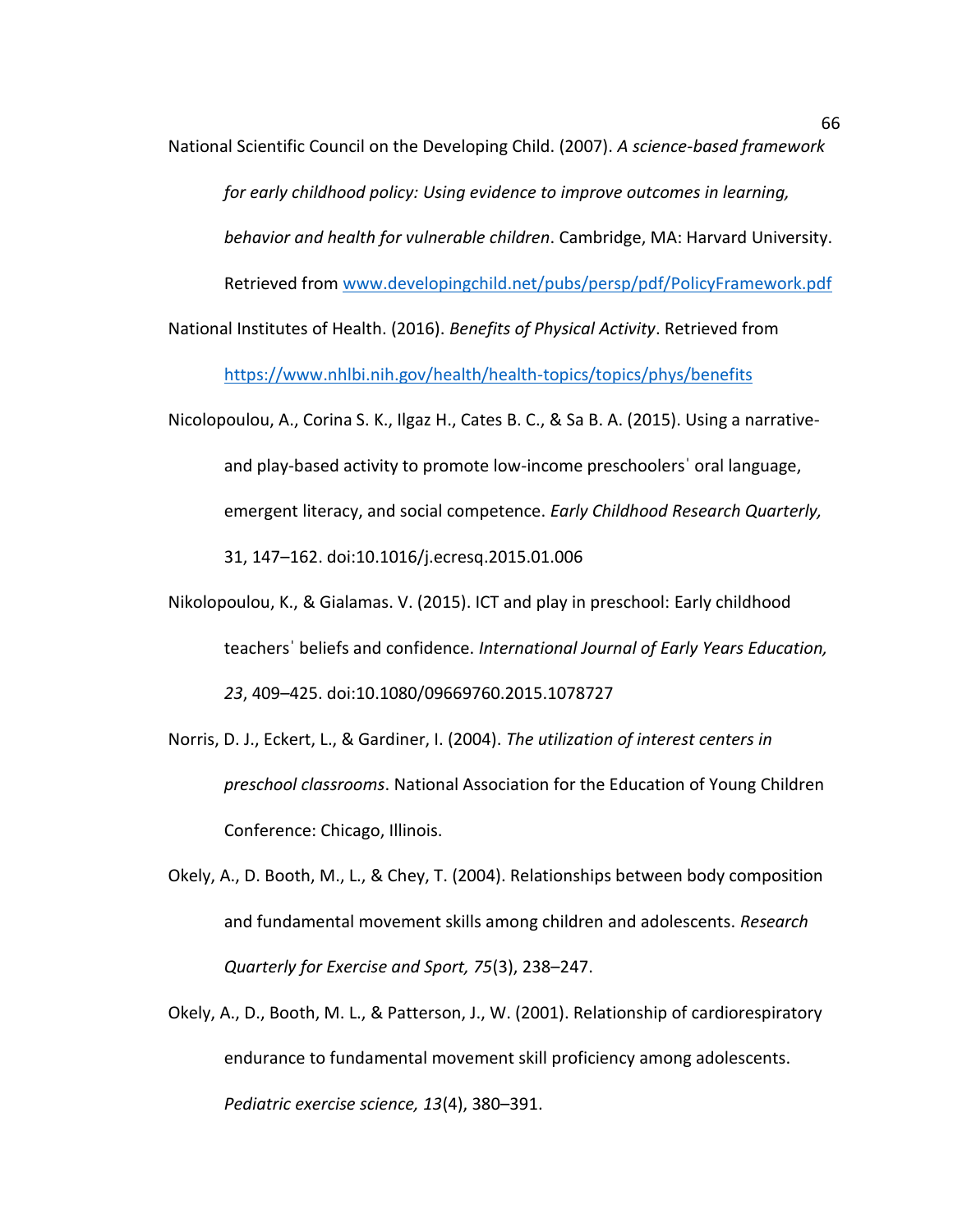- Patillo, J., & Vaughan, E. (1992). *Learning centers for child-centered classrooms (Early Childhood Education Series)*. National Education Association of United States.
- Perani, D., Saccuman, M. C., Scifo, P., Anwander, A., Spada, D., Baldoli, C., Poloniato, A., Lohmann, G., & Freiderici, A.D. (2011). Neural language networks at birth. Proceedings of *National Academy of Sciences, 108*(38), 16056-160061. doi:10.1073/pnas.1102991108
- Petrie, K., & Clarkin-Phillips, J. (2017). 'Physical education' in early childhood education: Implications for primary school curricula. *European Physical Education Review, 24*(4) 503–519. doi:10.1177/1356336X16684642
- Piaget, J. (1962). *Play, dreams and imitation, etc*. London: Routledge & Kegan Paul.
- Piaget, J. (1976). *The process of child development*. New York: New American Library.
- Pike-Wilkie, D., OˈBrien, M., Brownlow, M., Sanchez, G., & Picot, K. (2008). *Prince Edward Island Kindergarten Integrated Curriculum Document*. Retrieved from [http://www.gov.pe.ca/photos/original/k\\_doc.pdf](http://www.gov.pe.ca/photos/original/k_doc.pdf)
- Puschmann, S., Brechmann, A., & Thiel, C. M. (2012). Learning-dependent plasticity in human auditory cortex during appetitive operant conditioning. *Human Brain Mapping, 34*(11), 2841-2851. doi:10.1002/hbm.22107
- Pyle, A., & Danniels, E. (2017). A continuum of play-based learning: The role of the teacher in play-based pedagogy and the fear of hijacking play. *Early Education and Development, 28*(3), 274–289. doi:10.1080/10409289.2016.1220771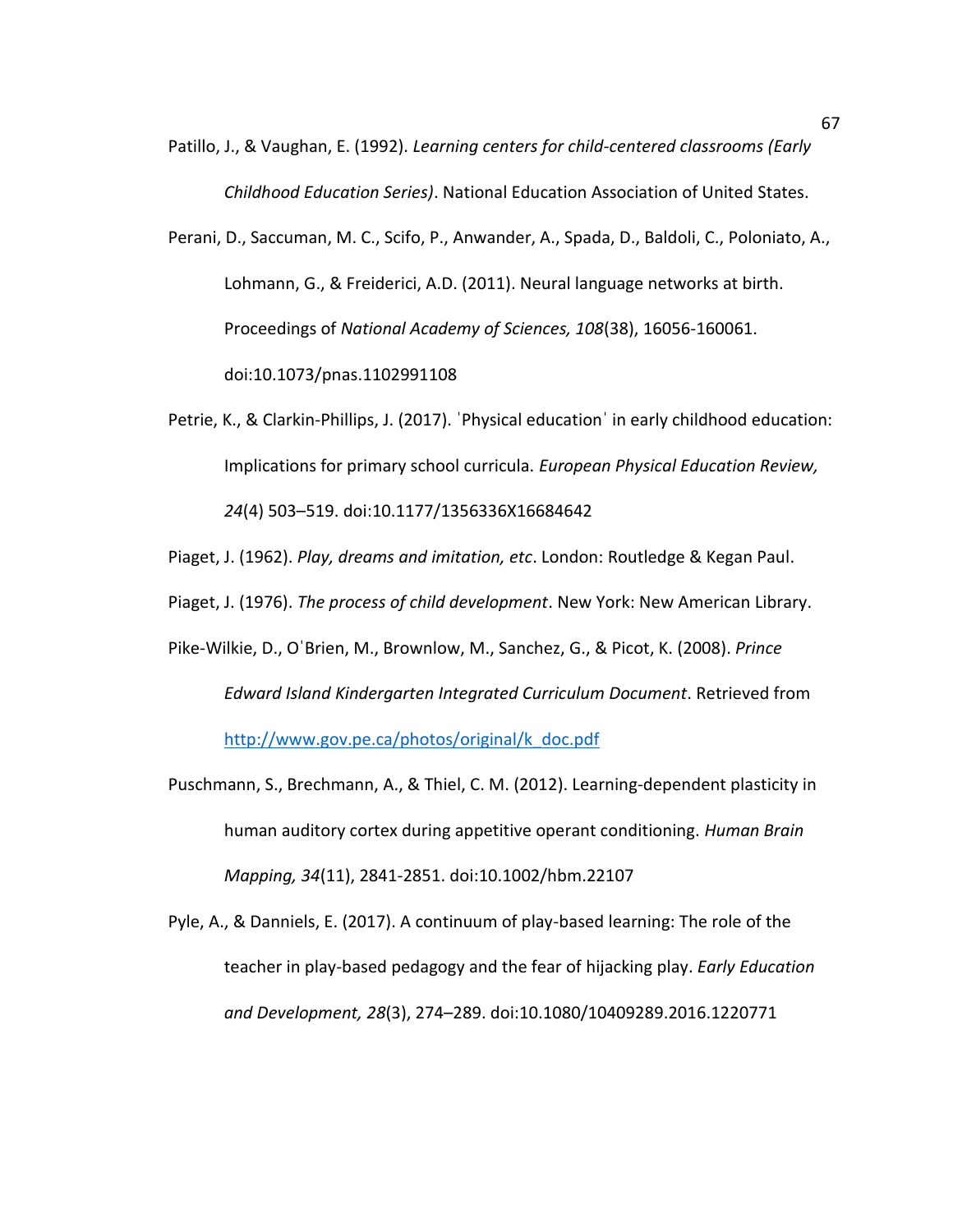- Ramazan, O., Ciftçi, A., H., & Tezel, M. (2018). The determination of conditions of learning centers in preschool classrooms and the analysis of teachersˈ views on learning centers. *Journal of Early Childhood Studies, 2,* 213-233.
- Ray, K., & Smith, M., (2010). The kindergarten child: What teachers and administrators need to know to promote academic success in all children. *Early Childhood Education, 38,* 5–18. doi:10.1007/s10643-010-0383-3
- Reiber, L. P., Smith, L., & Noah, D. (1998). The value of serious play. *Educational Technology, 38*(6), 29-37.
- Reynolds, E., Stagnitti, & K., Kidd E. (2011). Play, language and social skills of children attending a play-based curriculum school and a traditionally structured classroom curriculum school in low socioeconomic areas. *Australasian Journal of Early Childhood, 36*(4), 120-130. doi:10.1177/183693911103600416
- Riethmuller, A., M., Jones, R., A., & Okely, A., D. (2009). Efficacy of interventions to improve motor development in young children: A systematic review. *Pediatrics, 124*(4). doi:10.1542/peds.2009-0333
- Rowe, M. L., Raudenbush, S. W., & Goldin-Meadow, S. (2012). The pace of vocabulary growth helps predict later vocabulary skill. *Child Development, 83*(2), 508–525. doi:10.1111/j.1467-8624.2011.01710.x
- Rubin, K. H., Fein, G., & Vanderberg, B. (1983). *Handbook of child psychology: Socialization, personality, and social development, 4,* 693–774. New York: Wiley.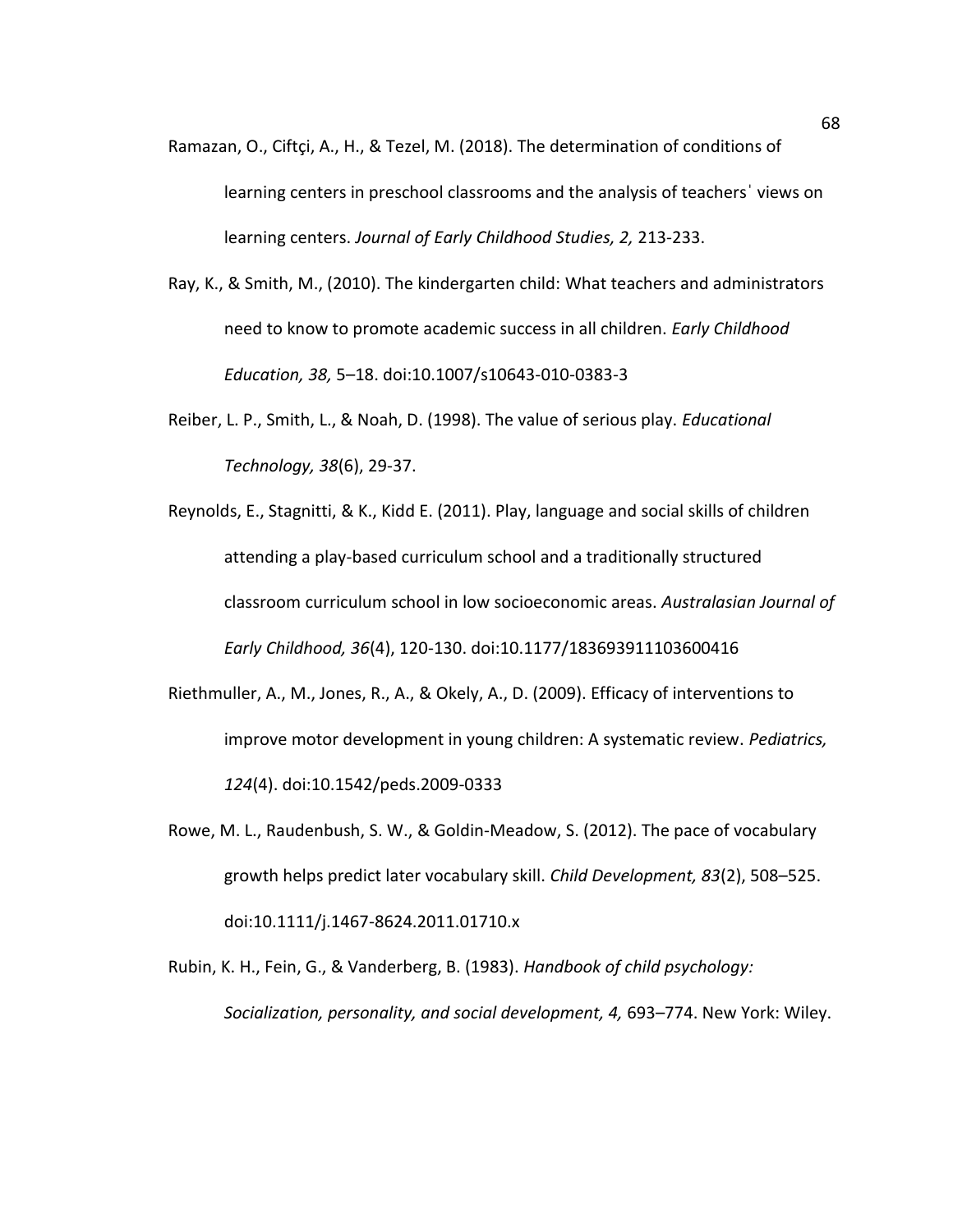- Rushton, S., Juola-Rushton, A., & Larkin, E. (2009). Neuroscience, Play and Early Childhood Education: Connections, Implications and Assessment. *Early Childhood Education Journal 37*(5), 351-361. doi:10.1007/s10643-009-0359-3
- Saarni, C. (1990). *Emotional competence: How emotions and relationships become integrated*. In R. A. Thompson (Ed.), *Current theory and research in motivation, 36. Nebraska Symposium on Motivation, 1988: Socioemotional development* (pp. 115–182). University of Nebraska Press.
- Saracho, O. N. (2002). Teachersˈ roles in promoting literacy in the context of play. *Early Child Development and Care, 172*(1), 23–34.
- Scheu, I., & Xw, Y. (2014). Expanding Froebelˈs garden: The effect of play on adolescentsˈ cognitive development. *International Journal of Adolescence and Youth, 19*(2), 245-261. doi:10.1080/02673843.2012.741048
- Schwartzman, H. (1978). *Transformations: The anthropology of childrenˈs play*. New York: Plenum.
- Shapiro, M.S. (1983). *Childˈs garden: The kindergarten movement from Froebel to Dewey*. State College, PA: The Pennsylvania State University Press.
- Shim, S. Y., Herwig, J. E., & Shelley, M. (2001). Preschoolersˈ play behaviors with peers in classroom and playground settings. *Journal of Research in Childhood Education, 15*(2), 149–163. doi:10.1080/02568540109594956
- Smilansky, S. (1990). Sociodramatic play: Its relevance to behavior and achievement in school. *Childrenˈs play and learning: Perspectives and policy implications*, (pp, 18–42). New York: Teacherˈs College Press.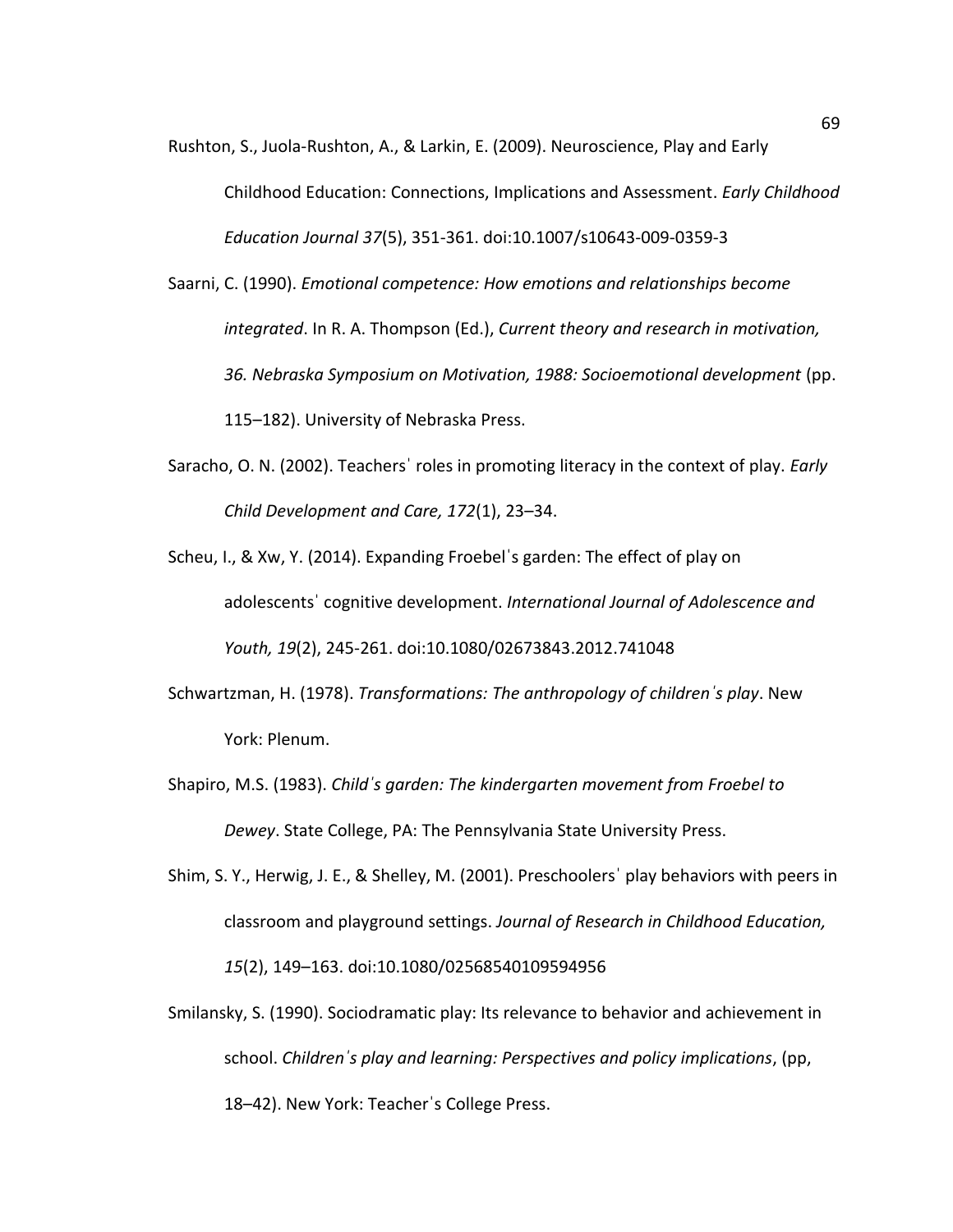- Smiley, P., & Huttenlocher, J. (1989). *Young childrenˈs acquisitions of emotion concepts. Childrenˈs understanding of emotion*, 27–79. Cambridge, UK: Cambridge University Press.
- Stahl, S. A. (1999). Why innovations come and go (and mostly go): The case of whole language. *Educational Researcher, 28*(8), 13–22.
- Sturgess, J (2003). A model describing play as a child-chosen activity–is this still valid in contemporary Australia? *Australian Occupational Therapy Journal, 50*(2)*,* 104– 108*.* doi:10.1046/j.1440-1630.2003.00362.x
- The Lego Foundation. (2017). *Neuroscience and learning through play: a review of the evidence.* The Lego Foundation. Bilund, Denmark. Retrieved from

https://www.researchgate.net/publication/325171628 Neuroscience and learn

ing through play a review of the evidence

- The Lego Foundation in support of unicef. (2018). *Learning through play: Strengthening learning through play in early childhood education programmes*. UNICEF. New York, USA. Retrieved fro[m https://www.unicef.org/sites/default/files/2018-](https://www.unicef.org/sites/default/files/2018-12/UNICEF-Lego-Foundation-Learning-through-Play.pdf) [12/UNICEF-Lego-Foundation-Learning-through-Play.pdf](https://www.unicef.org/sites/default/files/2018-12/UNICEF-Lego-Foundation-Learning-through-Play.pdf)
- Thomas, L., Warren, E., & deVries, E. (2011). Play-based learning and intentional teaching in early childhood contexts. *Australasian Journal of Early Childhood*, 36(4), 69-75. doi:10.1177/183693911103600410
- Timmons, B. W., LeBlanc, A. G., Carson, V., Connor Gorber, S., Dillman, C., Janssen, I., Kho, M. E., Spence, J. C., Stearns, J. A., & Tremblay, M. S. (2012). Systematic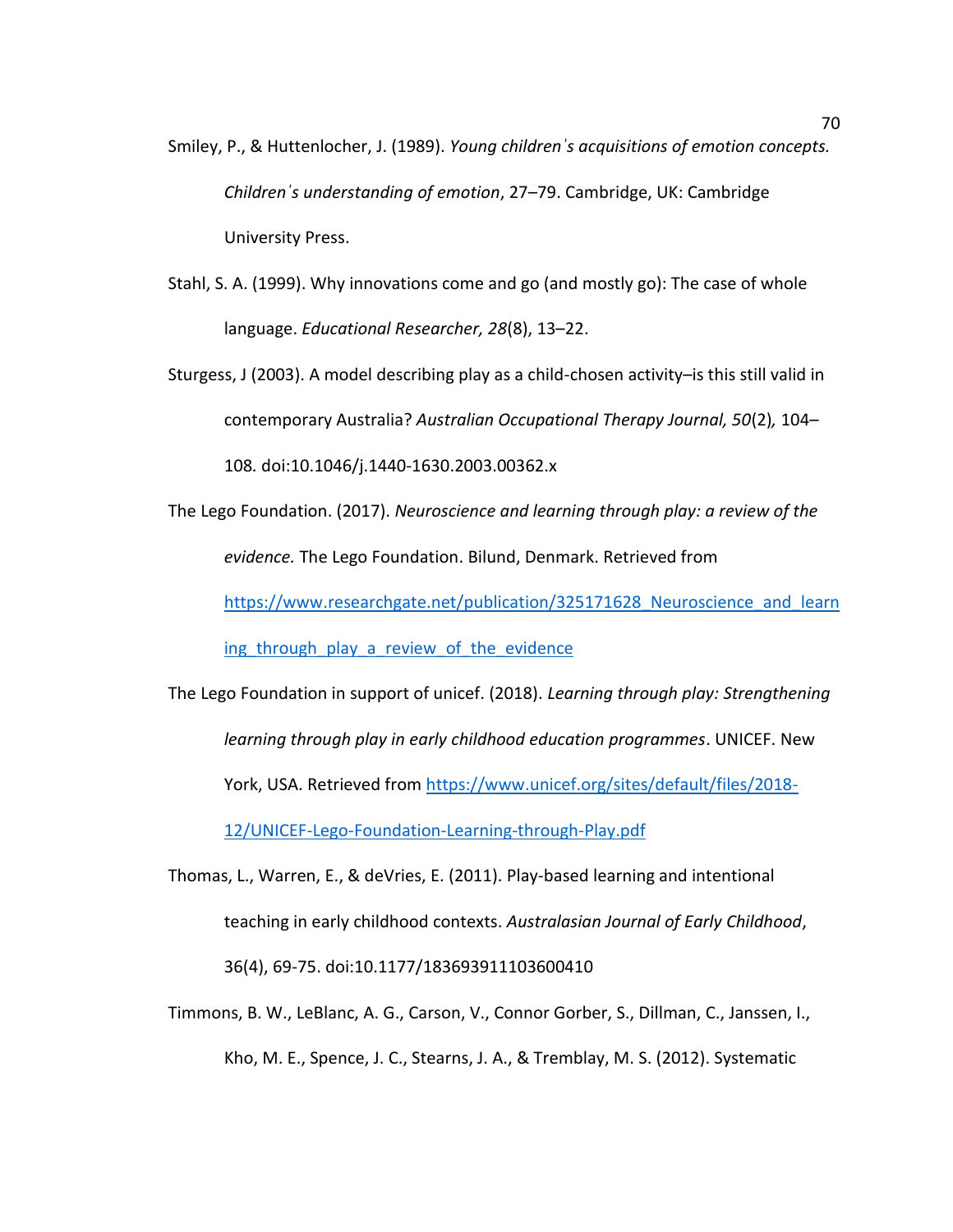review of physical activity and health in the early years (aged 0–4 years). *Applied Physiology, Nutrition, and Metabolism, 37*(4), 773–792. doi:10.1139/h2012-070

- Tonge, K.L.; Jones, R.A.; & Okely, A.D. (2016). Correlates of childrenˈs objectively measured physical activity and sedentary behavior in early childhood education and care services: A systematic review, *Preventive Medicine, 89*, 129–139. doi:10.1016/j.ypmed.2016.05.019
- Tsao, Y. L. (2008). Using guided play to enhance childrenˈs conversation, creativity and competence in literacy. *Education, 128*(3), 515-520.
- Ulrich, B., D. (1987). Perceptions of physical competence, motor competence, and participation in organized sport: Their interrelationships in young children. *Research Quarterly for Exercise and Sport 58*(1), 57–67.

doi:10.1080/02701367.1987.10605421

Ulset, V., Vitaro, F., Brendgen, M., Bekkhus, M., & Borge, A. I. H. (2017). Time spent outdoors during preschool: Links with childrenˈs cognitive and behavioral development. *Journal of Environmental Psychology, 52*, 69–80.

doi:10.1016/j.jenvp.2017.05.007

UNICEF. (2017). *Content Analysis of Early Learning and Development Standards*.

- US Department of Health and Human Services. (1996). *Physical Activity and Health. A Report of the Surgeon General*. Atlanta, GA.
- US Department of Health and Human Services. (2008). *Physical Activity Guidelines for Americans, US Department of Health and Human Services*. Washington, USA.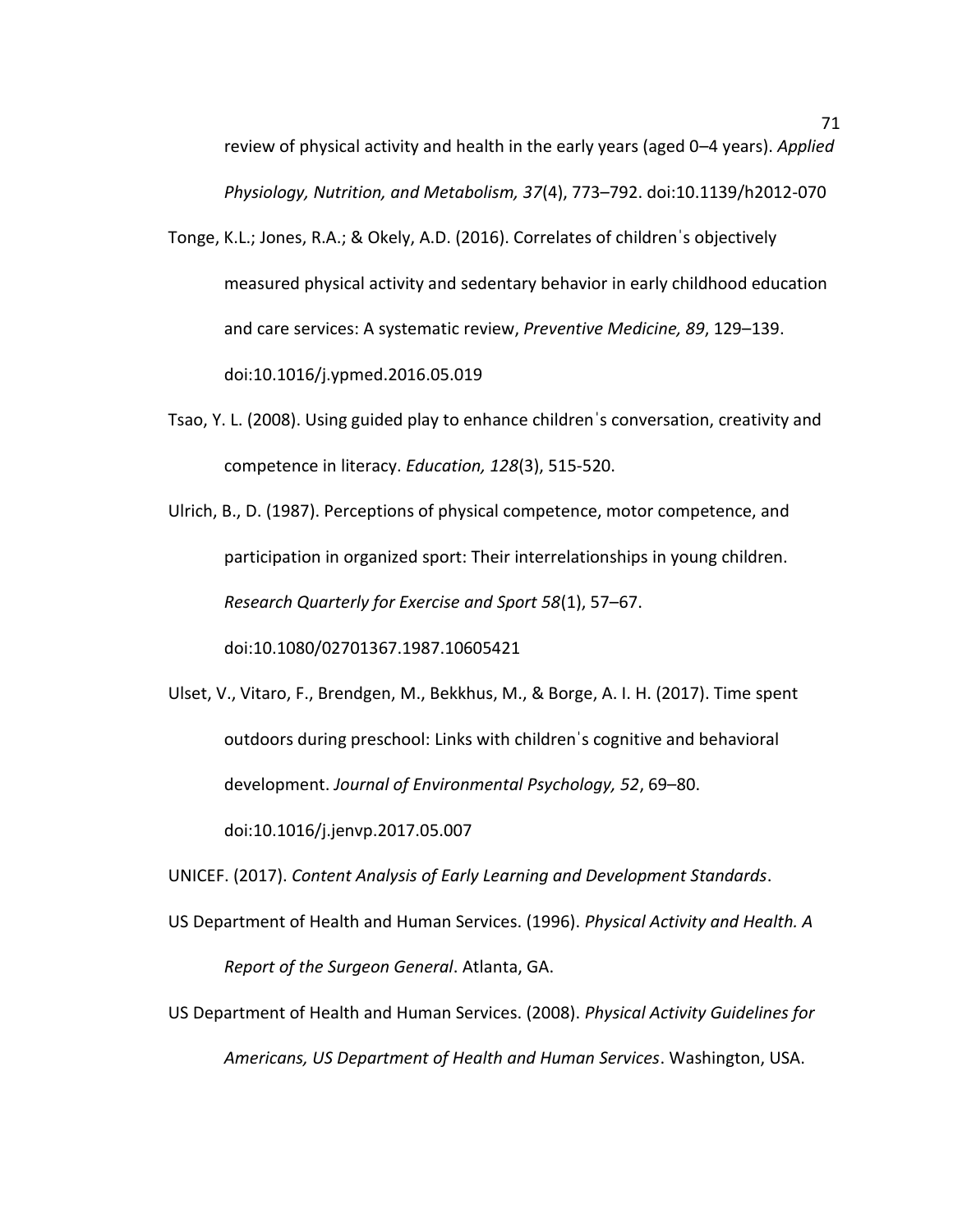- Van der Fels, M., J., Te Wierike, C., M., Hartman, E., Elferink-Gemser, M., T., Smith, J., & Visscher, C. (2015). The relationship between motor skills and cognitive skills in 4-16 year old typically developing children: A systematic review. *Journal of Science and Medicine in Sport, 18*(6), 697–703.
- Vygotsky, L.S. (1931). Imagination and creativity of the adolescent. *The Pedagogy of the adolescent.* Retrieved from

<http://www.marxists.org/archive/vygotsky/works/1931/adolescent/ch12.htm>

- Vygotsky, L. S. (1967). Play and its role in the mental development of the child. *Journal of Russian & East European Psychology, 5*(3), 6-18.
- Vygotsky, L.S. (1976). *Play and its role in the mental development of the child*. In J. Bruner, A. Jolly & K. Sylva (Eds.), *Play* (pp. 537–554). Harmondsworth, UK: Penguin Books.

Vygotsky, L. S. (1978). *Mind in society.* Cambridge, MA: *Harvard University Press*.

- Weaver, C. (1994). *Reading process and practice: From socio-psycholinguistics to whole language.* Portsmouth, NH: Heinemann.
- Weisberg, D. D. S., Hirsh-Pasek, K., & Golinkoff, R. M. (2013). Guided play: Where curricular goals meet a playful pedagogy. *Mind, Brain, and Education, 7*(2), 104– 112.
- Weisberg, D., Hirsh-Pasek, K., Golinkoff, R., Kittredge, A., & Klahr, D. (2016). Guided Play: Principles and Practices. *Current Directions in Psychological Science, 25* (177). doi:10.1177/0963721416645512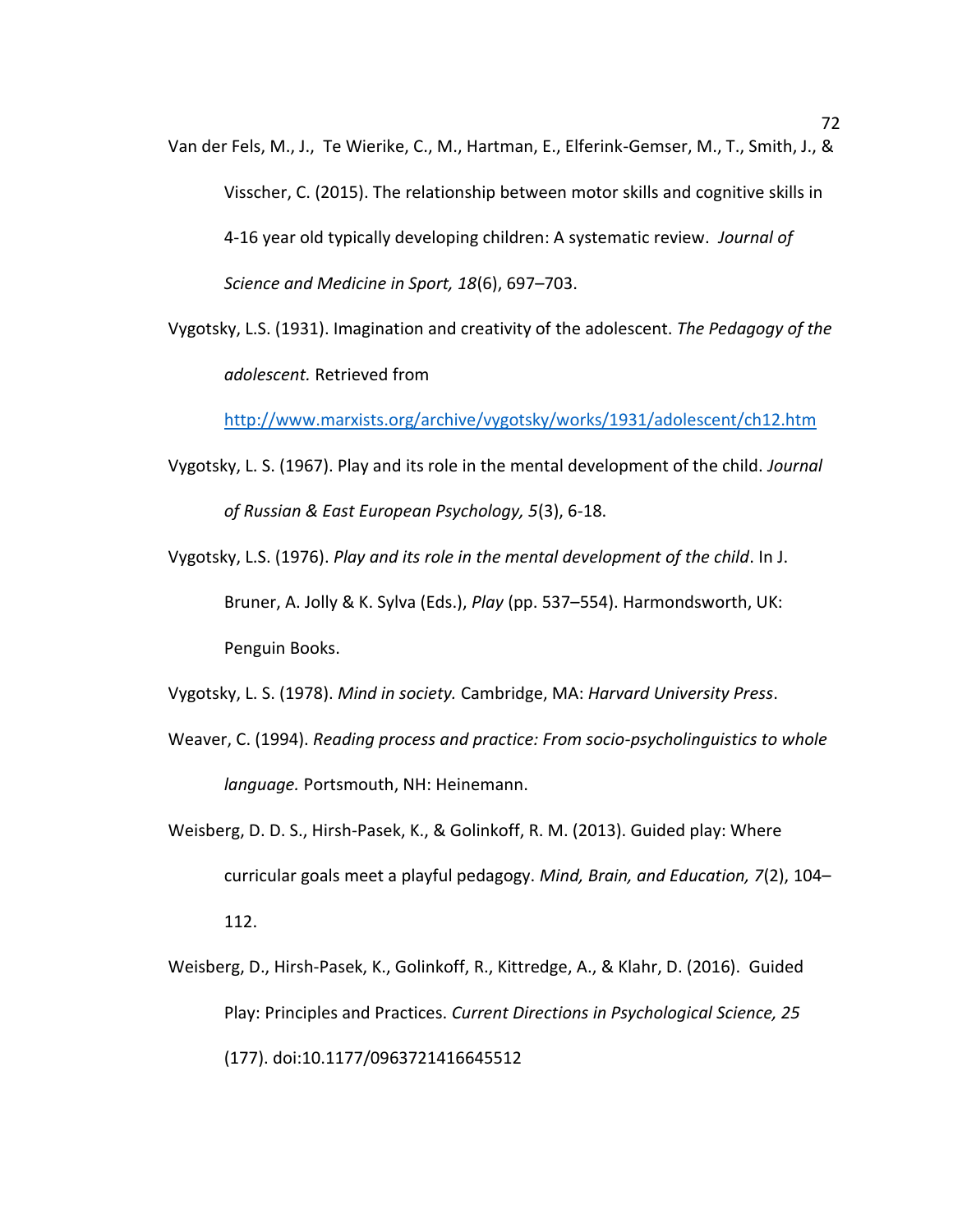- Wenner, M. (2009). The serious need for play. *Scientific American Mind, 20*(1), 22-29. doi:10.1038/scientificamericanmind0209-22
- Wood, D., Milteer, R., & Ginsburg, K. (2011). The importance of play in promoting healthy child development and maintaining strong parent-child bond: Focus on children in poverty. Newsletter. *American Academy of Pediatrics, 129*.

World Health Organization. (2017). *Physical activity*. Retrieved from

<http://www.who.int/mediacentre/factsheets/fs385/en/>

- World Health Organisation. (2017). *Report of the Commission on Ending Childhood Obesity. Implementation Plan: Executive Summary*. Geneva, Switzerland.
- Wilson, H. (2015). Patterns of play behaviors and learning center choices between high ability and typical children. *Journal of Advanced Academics, 26*(2) 143–164. doi:10.1177/1932202X15577954
- Wood, E. (1999). The impact of the National Curriculum on play in reception classes. *Educational Research, 41*(1), 11–22.
- Wright, C., Diener, L. M., & Kemp, L. J. (2013). Storytelling dramas as a community building activity in an early childhood classroom. *Early Childhood Education Journal, 41*, 197–210. doi:10.1007/s10643-012-0544-7
- Youngquist, J & Pataray-Ching, J. (2004). Revisiting play: Analyzing and articulating acts of inquiry. *Early Childhood Education Journal, 31*(3), 171-178.
- Zaza, S., Briss P. A., & Harris, K. W. (2005). *The guide to community preventive services: What works to promote health?* New York, NY: Oxford University Press.